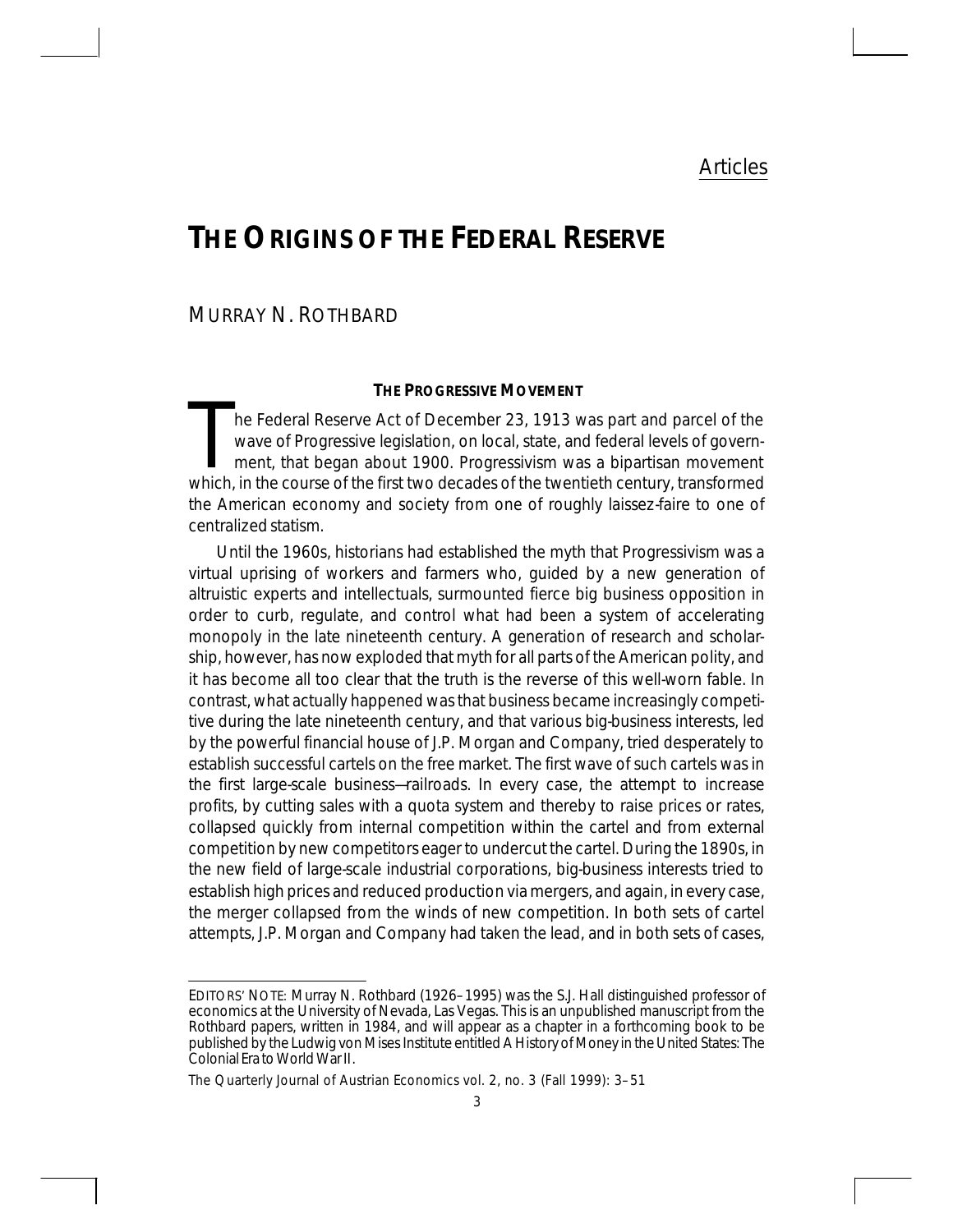the market, hampered though it was by high protective tariff walls, managed to nullify these attempts at voluntary cartelization.

It then became clear to these big-business interests that the only way to establish a cartelized economy, an economy that would insure their continued economic dominance and high profits, would be to use the powers of government to establish and maintain cartels by coercion, in other words, to transform the economy from roughly laissez-faire to centralized and coordinated statism. But how could the American people, steeped in a long tradition of fierce opposition to government-imposed monopoly, go along with this program? How could the public's consent to the New Order be engineered?

Fortunately for the cartelists, a solution to this vexing problem lay at hand. Monopoly could be put over *in the name of* opposition to monopoly! In that way, using the rhetoric beloved by Americans, the *form* of the political economy could be maintained, while the *content* could be totally reversed. Monopoly had always been defined, in the popular parlance and among economists, as "grants of exclusive privilege" by the government. It was now simply redefined as "big business" or business competitive practices, such as price-cutting, so that regulatory commissions, from the Interstate Commerce Commission (ICC) to the Federal Trade Commission (FTC) to state insurance commissions were lobbied for and staffed with big-business men from the regulated industry, all done in the name of curbing "big-business monopoly" on the free market. In that way, the regulatory commissions could subsidize, restrict, and cartelize in the name of "opposing monopoly," as well as promoting the general welfare and national security. Once again, it was railroad monopoly that paved the way.

For this intellectual shell game, the cartelists needed the support of the nation's intellectuals, the class of professional opinion-molders in society. The Morgans needed a smokescreen of ideology, setting forth the rationale and the apologetics for the New Order. Again, fortunately for them, the intellectuals were ready and eager for the new alliance. The enormous growth of intellectuals, academics, social scientists, technocrats, engineers, social workers, physicians, and occupational "guilds" of all types in the late nineteenth century led most of these groups to organize for a far greater share of the pie than they could possibly achieve on the free market. These intellectuals needed the State to license, restrict, and cartelize their occupations, so as to raise the incomes for the fortunate people already in these fields. In return for their serving as apologists for the new statism, the State was prepared to offer not only cartelized occupations, but also ever-increasing and cushier jobs in the bureaucracy to plan and propagandize for the newly statized society. And the intellectuals were ready for it, having learned in graduate schools in Germany the glories of statism and organicist socialism, of a harmonious "middle way" between dog-eat-dog laissez-faire on the one hand and proletarian Marxism on the other. Instead, big government, staffed by intellectuals and technocrats, steered by big business and aided by unions organizing a subservient labor force, would impose a cooperative commonwealth for the alleged benefit of all.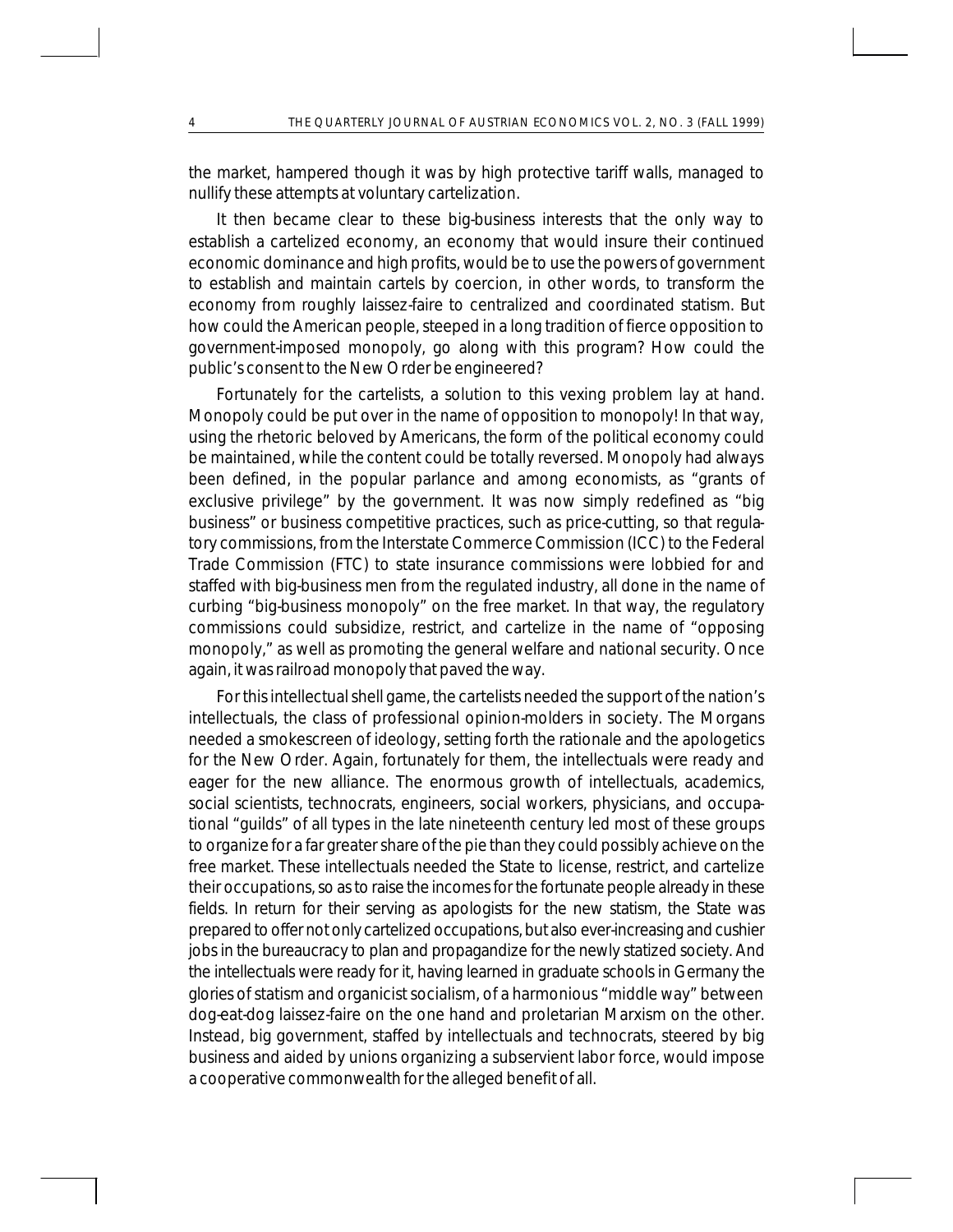## **UNHAPPINESS WITH THE NATIONAL BANKING SYSTEM**

The previous big push for statism in America had occurred during the Civil War, when the virtual one-party Congress after secession of the South emboldened the Republicans to enact their cherished statist program under cover of the war. The alliance of big business and big government with the Republican party drove through an income tax, heavy excise taxes on such sinful products as tobacco and alcohol, high protective tariffs and huge land grants and other subsidies to transcontinental railroads. The overbuilding of railroads led directly to Morgan's failed attempts at railroad pools, and finally to the creation, promoted by Morgan and Morgan-controlled railroads, of the Interstate Commerce Commission in 1887. The result of that was the long secular decline of the railroads beginning before 1900. The income tax was annulled by Supreme Court action, but was reinstated during the Progressive period.

The most interventionary of the Civil War actions was in the vital field of money and banking. The approach toward hard-money and free banking that had been achieved during the 1840s and 1850s was swept away by two pernicious inflationist measures of the wartime Republican administration. One was fiat money greenbacks, which depreciated by half by the middle of the Civil War. These were finally replaced by the gold standard after urgent pressure by hardmoney Democrats, but not until 1879, fourteen full years after the end of the war. A second, and more lasting, intervention was the National Banking Acts of 1863, 1864, and 1865, which destroyed the issue of bank notes by state-chartered (or "state") banks by a prohibitory tax, and then monopolized the issue of bank notes in the hands of a few large federally chartered "national banks," mainly centered on Wall Street. In a typical cartelization, national banks were compelled by law to accept each other's notes and demand deposits at par, negating the process by which the free market had previously been discounting the notes and deposits of shaky and inflationary banks.

In this way, the Wall Street-federal government establishment was able to control the banking system, and inflate the supply of notes and deposits in a coordinated manner.

But there were still problems. The national banking system provided only a halfway house between free banking and government central banking, and by the end of the nineteenth century, the Wall Street banks were becoming increasingly unhappy with the status quo. The centralization was only limited, and, above all, there was no governmental central bank to coordinate inflation, and to act as a lender of last resort, bailing out banks in trouble. As soon as bank credit generated booms, then they got into trouble; bank-created booms turned into recessions, with banks forced to contract their loans and assets and to deflate in order to save themselves. Not only that, but after the initial shock of the National Banking Acts, state banks had grown rapidly by pyramiding their loans and demand deposits on top of national bank notes. These state banks, free of the high legal capital requirements that kept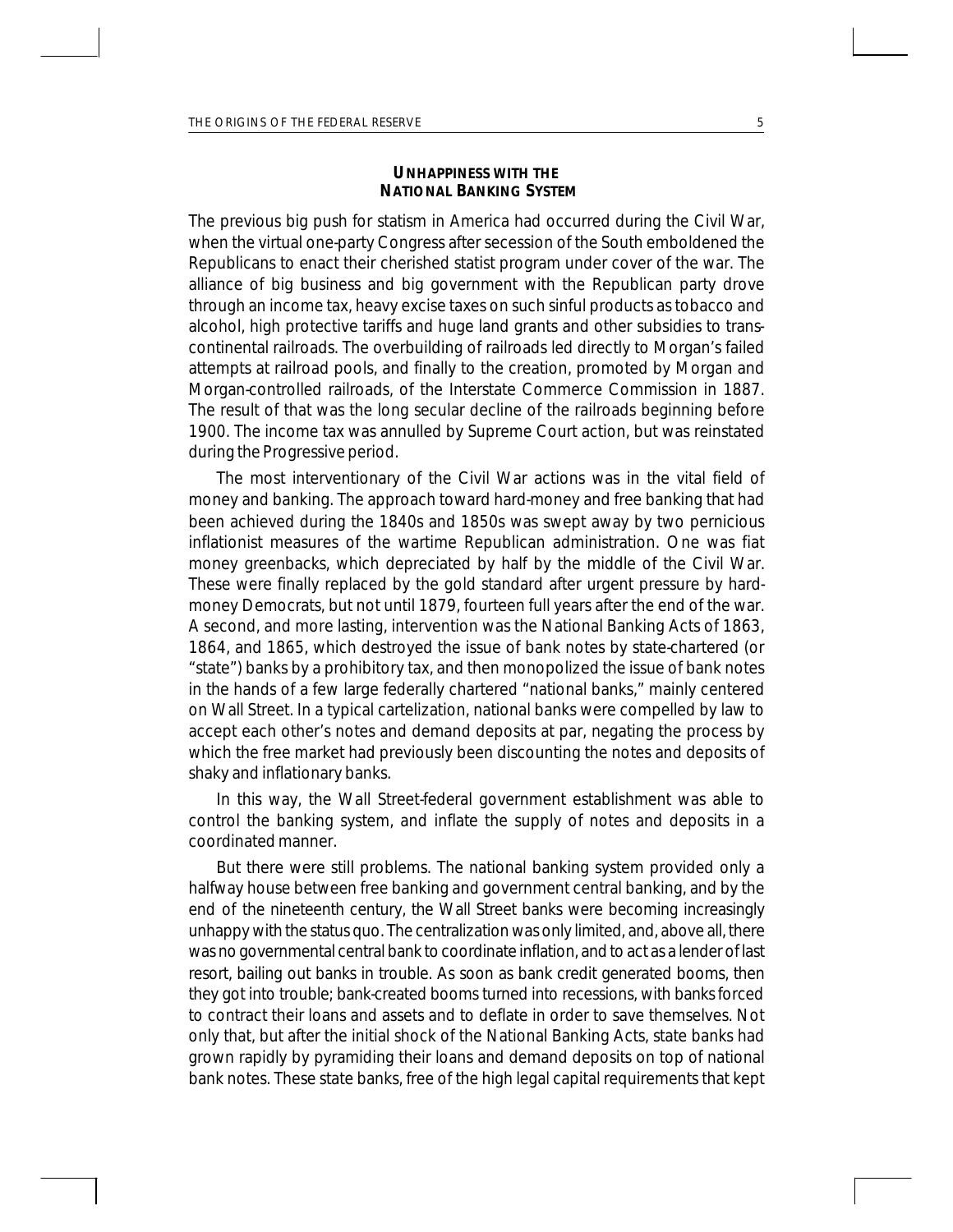entry restricted in national banking, flourished during the 1880s and 1890s and provided stiff competition for the national banks themselves. Furthermore, St. Louis and Chicago, after the 1880s, provided increasingly severe competition to Wall Street. Thus, St. Louis and Chicago bank deposits, which had been only 16 percent of the St. Louis, Chicago, and New York City total in 1880, rose to 33 percent of that total by 1912. All in all, bank clearings outside of New York City, which were 24 percent of the national total in 1882, had risen to 43 percent by 1913.

The complaints of the big banks were summed up in one word: "inelasticity." The national banking system, they charged, did not provide for the proper "elasticity" of the money supply; that is, the banks were not able to expand money and credit as much as they wished, particularly in times of recession. In short, the national banking system did not provide sufficient room for inflationary expansions of credit by the nation's banks.<sup>1</sup>

By the turn of the century the political economy of the United States was dominated by two generally clashing financial aggregations: the previously dominant Morgan group, which began in investment banking and then expanded into commercial banking, railroads, and mergers of manufacturing firms; and the Rockefeller forces, which began in oil refining and then moved into commercial banking, finally forming an alliance with the Kuhn, Loeb Company in investment banking and the Harriman interests in railroads.<sup>2</sup>

Although these two financial blocs usually clashed with each other, they were as one on the need for a central bank. Even though the eventual major role in forming and dominating the Federal Reserve System was taken by the Morgans, the Rockefeller and Kuhn, Loeb forces were equally enthusiastic in pushing, and collaborating on, what they all considered to be an essential monetary reform.

#### **THE BEGINNINGS OF THE "REFORM" MOVEMENT: THE INDIANAPOLIS MONETARY CONVENTION**

The presidential election of 1896 was a great national referendum on the gold standard. The Democratic party had been captured, at its 1896 convention, by the populist, ultra-inflationist anti-gold forces, headed by William Jennings Bryan. The older Democrats, who had been fiercely devoted to hard-money and the gold standard, either stayed home on election day or voted, for the first time in their lives, for the hated Republicans. The Republicans had long been the party of

<sup>&</sup>lt;sup>1</sup>On the National Banking System background and on the increasing unhappiness of the big banks, see Murray N. Rothbard (1984, pp. 89–94), Ron Paul and Lewis Lehrman (1982), and Gabriel Kolko (1983, pp. 139–46).

<sup>&</sup>lt;sup>2</sup>Indeed, much of the political history of the United States from the late nineteenth century until World War II may be interpreted by the closeness of each administration to one of these sometimes cooperating, more often conflicting, financial groupings: Cleveland (Morgan), McKinley (Rockefeller), Theodore Roosevelt (Morgan), Taft (Rockefeller), Wilson (Morgan), Harding (Rockefeller), Coolidge (Morgan), Hoover (Morgan), or Franklin Roosevelt (Harriman–Kuhn–Loeb–Rockefeller).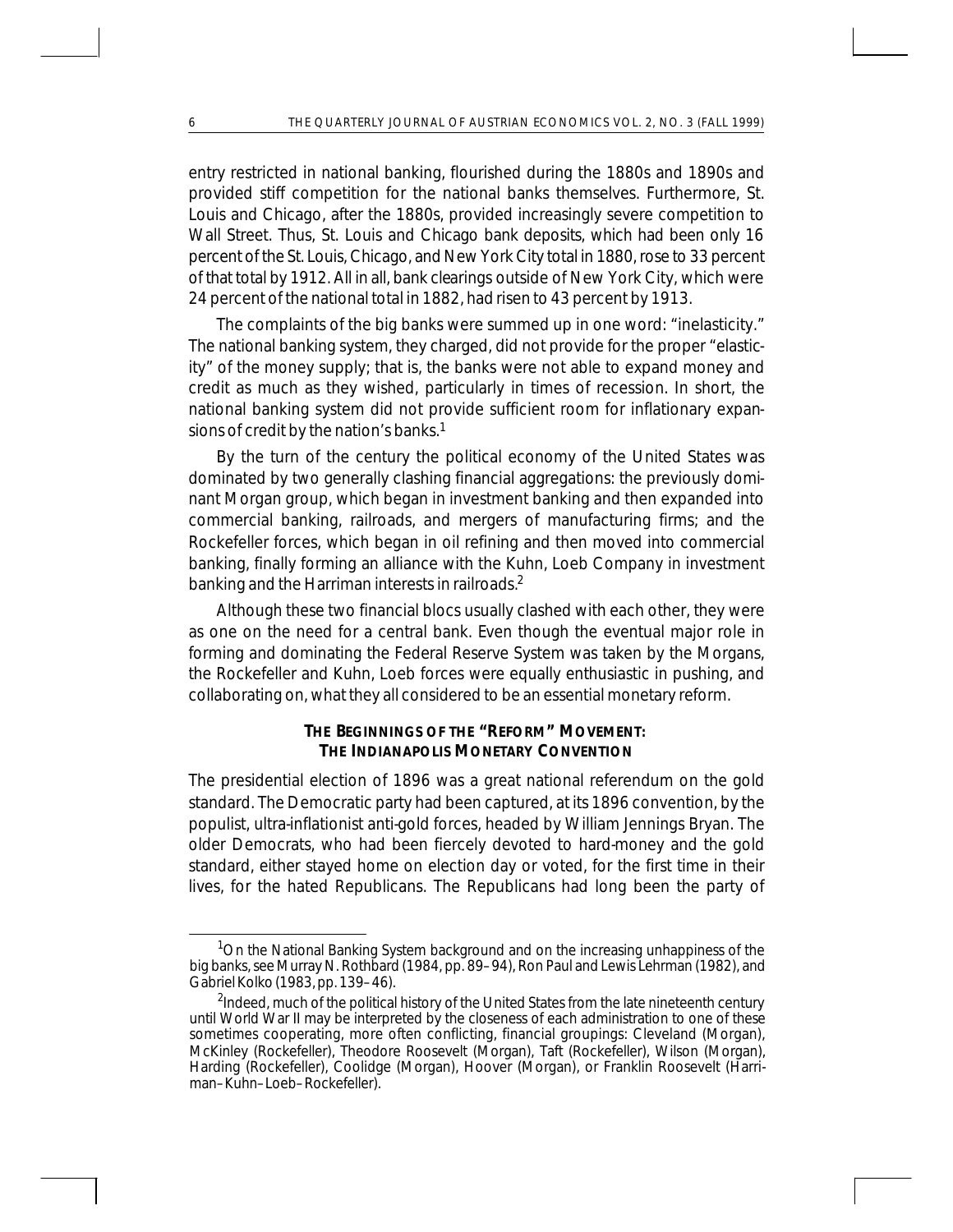prohibition and of greenback inflation and opposition to gold. But since the early 1890s, the Rockefeller forces, dominant in their home state of Ohio and nationally in the Republican party, had decided to quietly ditch prohibition as a political embarrassment and as a grave deterrent to obtaining votes from the increasingly powerful bloc of German–American voters. In the summer of 1896, anticipating the defeat of the gold forces at the Democratic convention, the Morgans, previously dominant in the Democratic party, approached the McKinley–Mark Hanna– Rockefeller forces through their rising young satrap, Congressman Henry Cabot Lodge of Massachusetts. Lodge offered the Rockefeller forces a deal: the Morgans would support McKinley for president, and neither sit home nor back a third, Gold Democrat party, provided that McKinley pledged himself to a gold standard. The deal was struck, and many previously hard-money Democrats shifted to the Republicans. The nature of the American political party system was now drastically changed: what was previously a tightly-fought struggle between hard-money, free-trade, laissez-faire Democrats on the one hand, and protectionist, inflationist and statist Republicans on the other, with the Democrats slowly but surely gaining ascendancy by the early 1890s was now a party system dominated by the Republicans until the depression election of 1932.

The Morgans were strongly opposed to Bryanism, which was not only populist and inflationist, but also anti-Wall Street bank; the Bryanites, much like populists of the present-day, preferred Congressional, greenback inflationism to the more subtle, and more privileged, big-bank-controlled variety. The Morgans, in contrast, favored a gold standard. But, once gold was secured by the McKinley victory of 1896, they wanted to press on to use the gold standard as a hardmoney camouflage behind which they could change the system into one less nakedly inflationist than populism but far more effectively controlled by the big-banker elites. In the long run a controlled Morgan–Rockefeller gold standard was far more pernicious to the cause of genuine hard-money than a candid free-silver or greenback Bryanism.

As soon as McKinley was safely elected, the Morgan–Rockefeller forces began to organize a "reform" movement to cure the "inelasticity" of money in the existing gold standard and to move slowly toward the establishment of a central bank. To do so, they decided to use the techniques they had successfully employed in establishing a pro-gold standard movement during 1895 and 1896. The crucial point was to avoid the public suspicion of Wall Street and banker control by acquiring the patina of a broad-based grassroots movement. The movement, therefore, was deliberately focused in the Middle West, the heartland of America, and organizations developed that included not only bankers, but also businessmen, economists and other academics, who supplied respectability, persuasiveness, and technical expertise to the reform cause.

Accordingly, the reform drive began just after the 1896 elections in authentic Midwest country. Hugh Henry Hanna, president of the Atlas Engine Works of Indianapolis, who had learned organizing tactics during the year with the pro-gold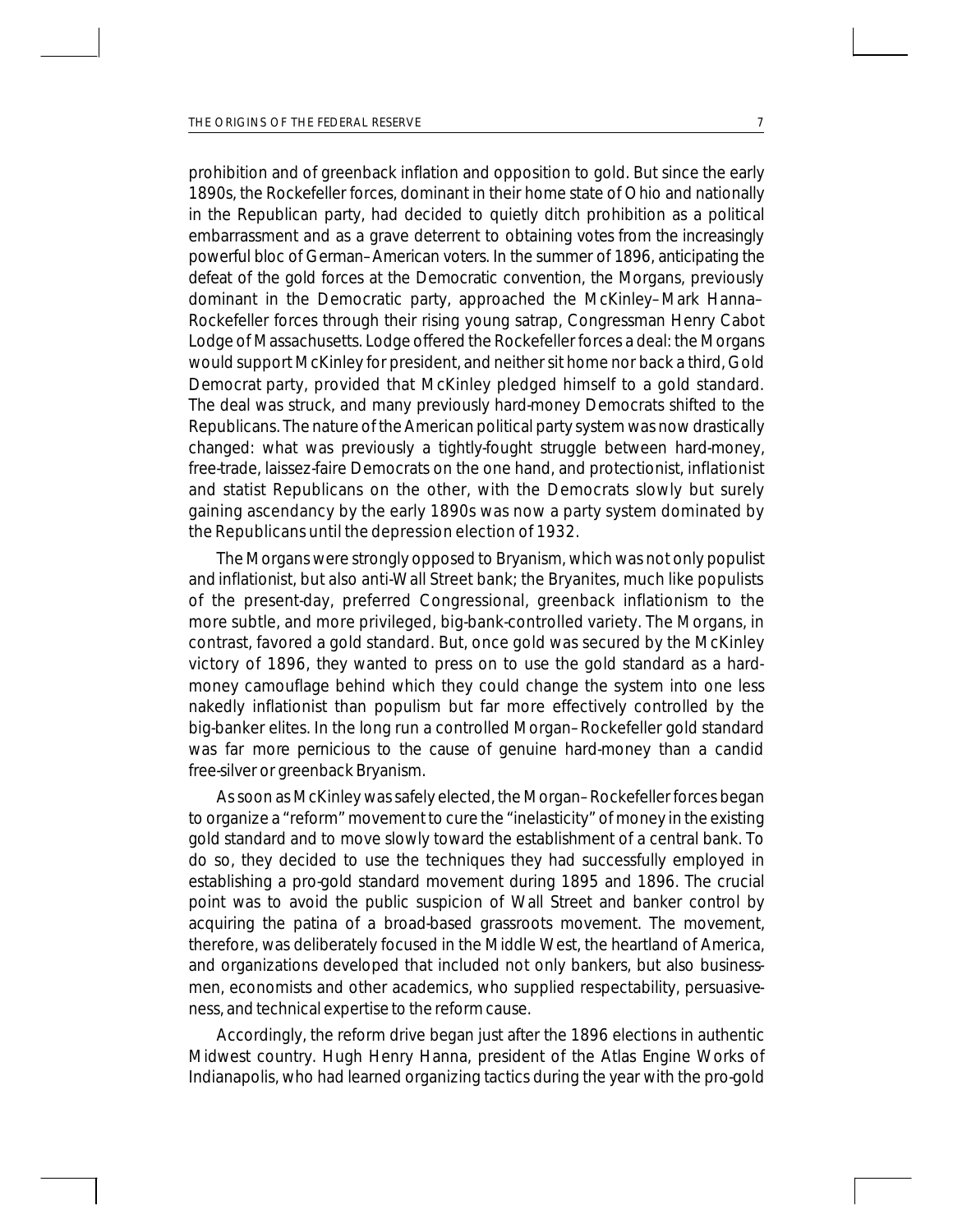standard Union for Sound Money, sent a memorandum, in November, to the Indianapolis Board of Trade, urging a grassroots, midwestern state like Indiana to take the lead in currency reform.<sup>3</sup>

In response, the reformers moved fast. Answering the call of the Indianapolis Board of Trade, delegates from boards of trade from twelve midwestern cities met in Indianapolis on December 1, 1896. The conference called for a large monetary convention of businessmen, which accordingly met in Indianapolis on January 12, 1897. Representatives from twenty-six states and the District of Columbia were present. The monetary reform movement was now officially underway. The influential *Yale Review* commended the convention for averting the danger of arousing popular hostility to bankers. It reported that "the conference was a gathering of businessmen in general rather than bankers in particular" (quoted in Livingston 1986, p. 105).

The conventioneers may have been businessmen, but they were certainly not very grass-rootsy. Presiding at the Indianapolis Monetary Convention of 1897 was C. Stuart Patterson, dean of the University of Pennsylvania Law School and a member of the finance committee of the powerful, Morgan-oriented Pennsylvania Railroad. The day after the convention opened, Hugh Hanna was named chairman of an executive committee which he would appoint. The committee was empowered to act for the convention after it adjourned. The executive committee consisted of the following influential corporate and financial leaders:

John J. Mitchell of Chicago, president of the Illinois Trust and Savings Bank, and a director of the Chicago and Alton Railroad, the Pittsburgh, Fort Wayne and Chicago Railroad, and the Pullman Company, was named treasurer of the executive committee.

H.H. Kohlsaat, editor and publisher of the Chicago *Times Herald*, the Chicago *Ocean Herald*, trustee of the Chicago Art Institute, and a friend and advisor of Rockefeller's main man in politics, President William McKinley.

Charles Custis Harrison, provost of the University of Pennsylvania, who had made a fortune as a sugar refiner in partnership with the powerful Havemeyer ("Sugar Trust") interests.

Alexander E. Orr, New York City banker in the Morgan ambit, who was a director of the Morgan-run Erie and Chicago, Rock Island and Pacific railroads, the National Bank of Commerce, and the influential publishing house of Harper Brothers. Orr was also a partner in the country's largest grain merchandising firm and a director of several life insurance companies.

Edwin O. Stanard, St. Louis grain merchant, former governor of Missouri, and former vice president of the National Board of Trade and Transportation.

E.B. Stahlman, owner of the Nashville Banner, commissioner of the cartelist Southern Railway and Steamship Association and former vice president of the Louisville, New Albany, and Chicago Railroad.

 $3$ For the memorandum, see James Livingston (1986, pp. 104–05).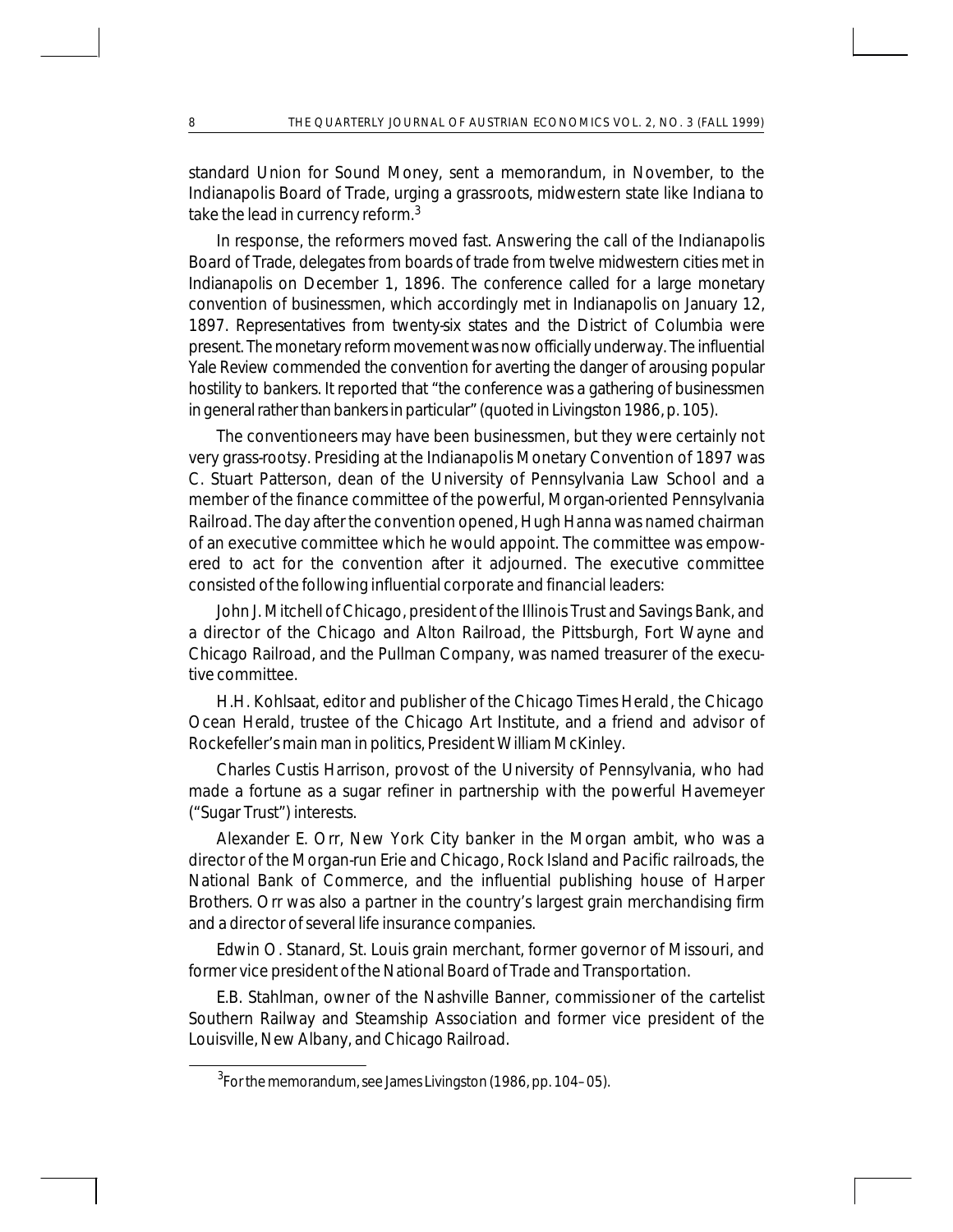A.E. Willson, influential attorney from Louisville and a future governor of Kentucky.

But the two most interesting and powerful executive committee members of the Monetary Convention were Henry C. Payne and George Foster Peabody. Henry Payne was a Republican party leader from Milwaukee, and president of the Morgan-dominated Wisconsin Telephone Company, long associated with the railroad-oriented Spooner–Sawyer Republican machine in Wisconsin politics. Payne was also heavily involved in Milwaukee utility and banking interests, in particular as a long-time director of the North American Company, a large public utility holding company headed by New York City financier Charles W. Wetmore. So close was North American to the Morgan interests that its board included two top Morgan financiers. One was Edmund C. Converse, president of Morgan-run Liberty National Bank of New York City, and soon to be founding president of Morgan's Bankers Trust Company. The other was Robert Bacon, a partner in J.P. Morgan and Company, and one of Theodore Roosevelt's closest friends, whom Roosevelt would make assistant secretary of state. Furthermore, when Theodore Roosevelt became president as the result of the assassination of William McKinley, he replaced Rockefeller's top political operative, Mark Hanna of Ohio, with Henry C. Payne as Postmaster General of the United States. Payne, a leading Morgan lieutenant, was reportedly appointed to what was then the major political post in the Cabinet, specifically to break Hanna's hold over the national Republican party. It seems clear that replacing Hanna with Payne was part of the savage assault that Theodore Roosevelt would soon launch against Standard Oil as part of the open warfare about to break out between the Rockefeller–Harriman–Kuhn, Loeb, and the Morgan camps (Burch 1981, p. 189, n. 55).

Even more powerful in the Morgan ambit was the secretary of the Indianapolis Monetary Convention's executive committee, George Foster Peabody. The entire Peabody family of Boston Brahmins had long been personally and financially closely associated with the Morgans. A member of the Peabody clan had even served as best man at J.P. Morgan's wedding in 1865. George Peabody had long ago established an international banking firm of which J.P. Morgan's father, Junius, had been one of the senior partners. George Foster Peabody was an eminent New York investment banker with extensive holdings in Mexico. He helped reorganize General Electric for the Morgans, and was later offered the job of secretary of the treasury during the Wilson administration. He would function throughout that administration as a "statesman without portfolio" (ibid., pp. 231, 233; Ware 1951, pp. 161–67).

Let the masses be hoodwinked into regarding the Indianapolis Monetary Convention as a spontaneous grassroots outpouring of small midwestern businessmen. To the *cognoscenti*, any organization featuring Henry Payne, Alexander Orr, and especially George Foster Peabody meant but one thing: J.P. Morgan.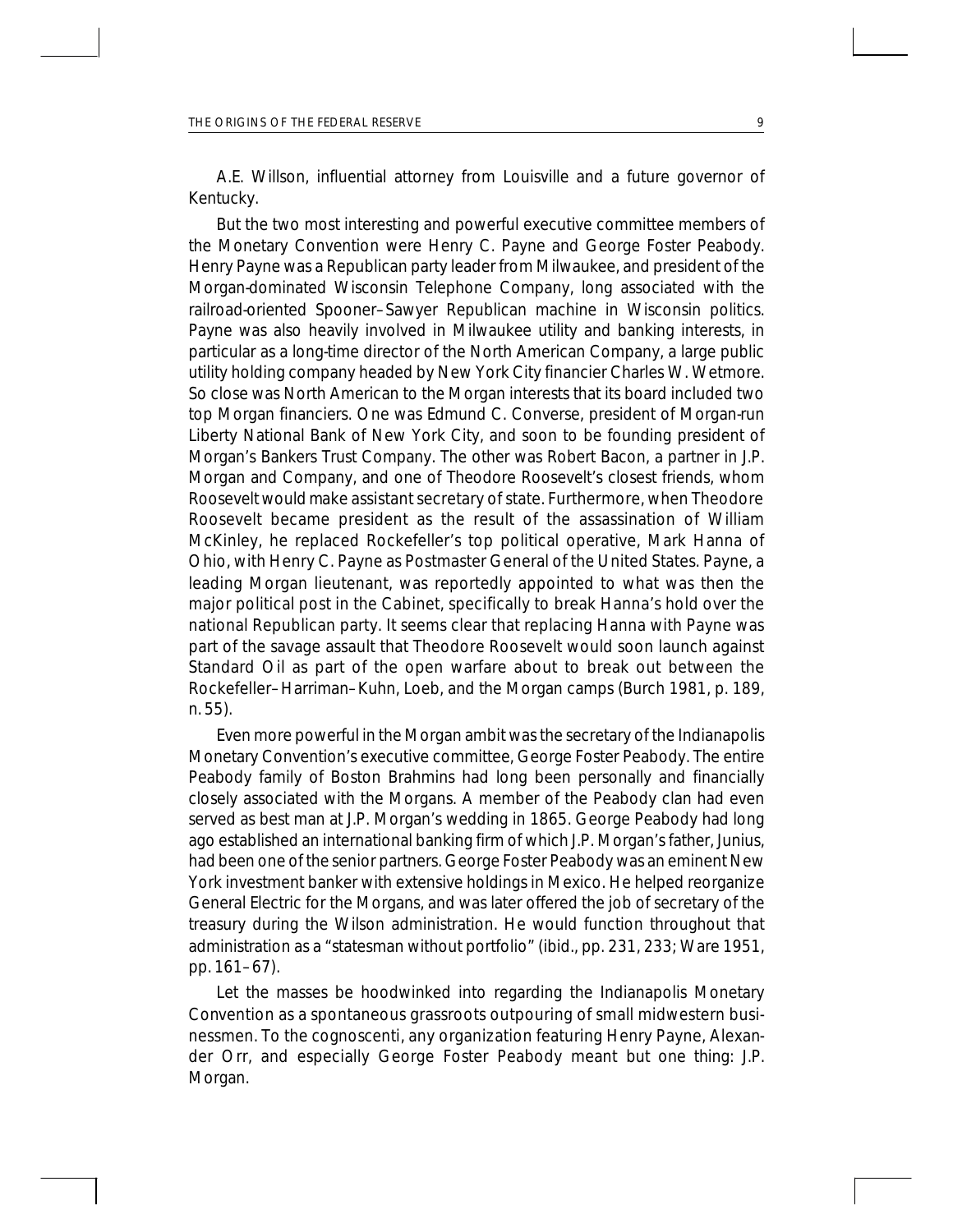The Indianapolis Monetary Convention quickly resolved to urge President McKinley to (1) continue the gold standard and (2) create a new system of "elastic" bank credit. To that end, the convention urged the president to appoint a new Monetary Commission to prepare legislation for a new revised monetary system. McKinley was very much in favor of the proposal, signalling Rockefeller agreement, and on July 24 he sent a message to Congress urging the creation of a special monetary commission. The bill for a national monetary commission passed the House of Representatives but died in the Senate (Kolko 1983, pp. 147–48).

Disappointed but intrepid, the executive committee, failing a presidentially appointed commission, decided in August 1897 to go ahead and select its own. The leading role in appointing this commission was played by George Foster Peabody, who served as liaison between the Indianapolis members and the New York financial community. To select the commission members, Peabody arranged for the executive committee to meet in the Saratoga Springs summer home of his investment banking partner, Spencer Trask. By September, the executive committee had selected the members of the Indianapolis Monetary Commission.

The members of the new Indianapolis Monetary Commission were as follows (Livingston 1986, pp. 106–07):

Chairman was former Senator George F. Edmunds, Republican of Vermont, attorney, and former director of several railroads.

C. Stuart Patterson was dean of University of Pennsylvania Law School, and a top official of the Morgan-controlled Pennsylvania Railroad.

Charles S. Fairchild, a leading New York banker, president of the New York Security and Trust Company, was a former partner in the Boston Brahmin investment banking firm of Lee, Higginson and Company, and executive and director of two major railroads. Fairchild, a leader in New York state politics, had been secretary of the treasury in the first Cleveland Administration. In addition, Fairchild's father, Sidney T. Fairchild, had been a leading attorney for the Morgan-controlled New York Central Railroad.

Stuyvesant Fish, scion of two long-time aristocratic New York families, was a partner of the Morgan-dominated New York investment bank of Morton, Bliss and Company, and then president of Illinois Central Railroad and a trustee of Mutual Life. Fish's father had been a senator, governor, and secretary of state.

Louis A. Garnett was a leading San Francisco businessman.

Thomas G. Bush of Alabama was a director of the Mobile and Birmingham Railroad.

J.W. Fries was a leading cotton manufacturer of North Carolina.

William B. Dean, merchant from St. Paul, Minnesota, and a director of the St. Paul-based transcontinental Great Northern Railroad, owned by James J. Hill, ally with Morgan in the titanic struggle over the Northern Pacific Railroad with Harriman, Rockefeller, and Kuhn, Loeb.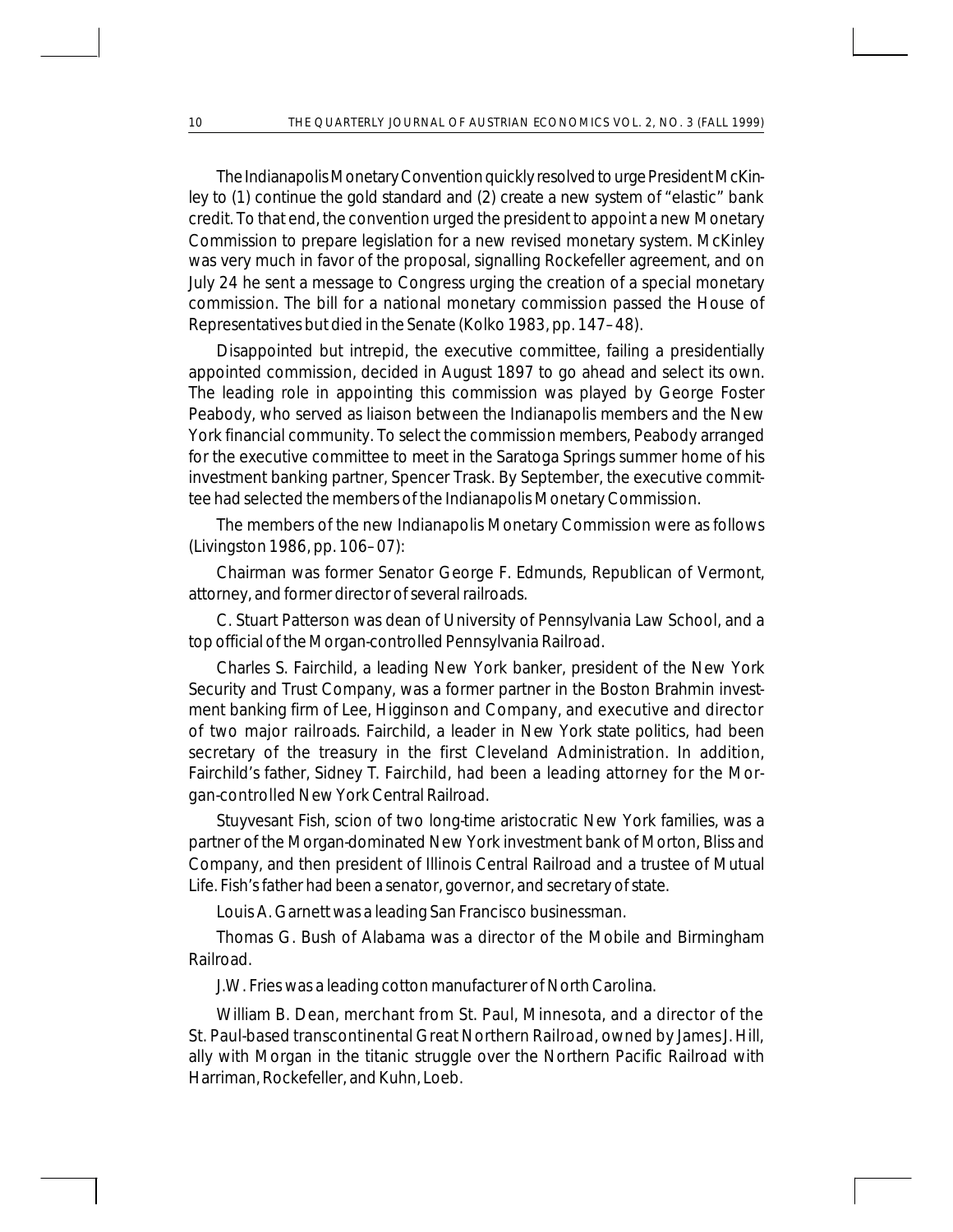George Leighton of St. Louiswas an attorney for the Missouri Pacific Railroad.

Robert S. Taylor was an Indiana patent attorney for the Morgan-controlled General Electric Company.

The single most important working member of the commission was James Laurence Laughlin, head professor of political economy at the new Rockefellerfounded University of Chicago and editor of its prestigious *Journal of Political Economy*. It was Laughlin who supervised the operations of the Commission's staff and the writing of the reports. Indeed, the two staff assistants to the Commission who wrote reports were both students of Laughlin at Chicago: former student L. Carroll Root, and his then current graduate student Henry Parker Willis.

The impressive sum of fifty thousand dollars was raised throughout the nation's banking and corporate community to finance the work of the Indianapolis Monetary Commission. New York City's large quota was raised by Morgan bankers Peabody and Orr, and heavy contributions to fill the quota came promptly from mining magnate William E. Dodge, cotton and coffee trader Henry Hentz, a director of the Mechanics National Bank, and J.P. Morgan himself.

With the money in hand, the executive committee rented office space in Washington, D.C. in mid-September and set the staff to sending out and collating the replies to a detailed monetary questionnaire, sent to several hundred selected experts. The Monetary Commission sat from late September into December 1897, sifting through the replies to the questionnaire collated by Root and Willis. The purpose of the questionnaire was to mobilize a broad base of support for the Commission's recommendations, which they could claim represented hundreds of expert views. Second, the questionnaire served as an important public relations device, making the Commission and its work highly visible to the public, to the business community throughout the country, and to members of Congress. Furthermore, through this device, the Commission could be seen as speaking for the business community throughout the country.

To this end, the original idea was to publish the Monetary Commission's preliminary report, adopted in mid-December, as well as the questionnaire replies in a companion volume. Plans for the questionnaire volume fell through, although it was later published as part of a series of publications on political economy and public law by the University of Pennsylvania (Livingston 1986, pp. 107–08).

Undaunted by the slight setback, the executive committee developed new methods of molding public opinion using the questionnaire replies as an organizing tool. In November, Hugh Hanna hired as his Washington assistant financial journalist Charles A. Conant, whose task was to propagandize and organize public opinion for the recommendations of the Commission. The campaign to beat the drums for the forthcoming Commission report was launched when Conant published an article in the December first issue of *Sound Currency* magazine, taking an advanced line on the Commission report, and bolstering the conclusions not only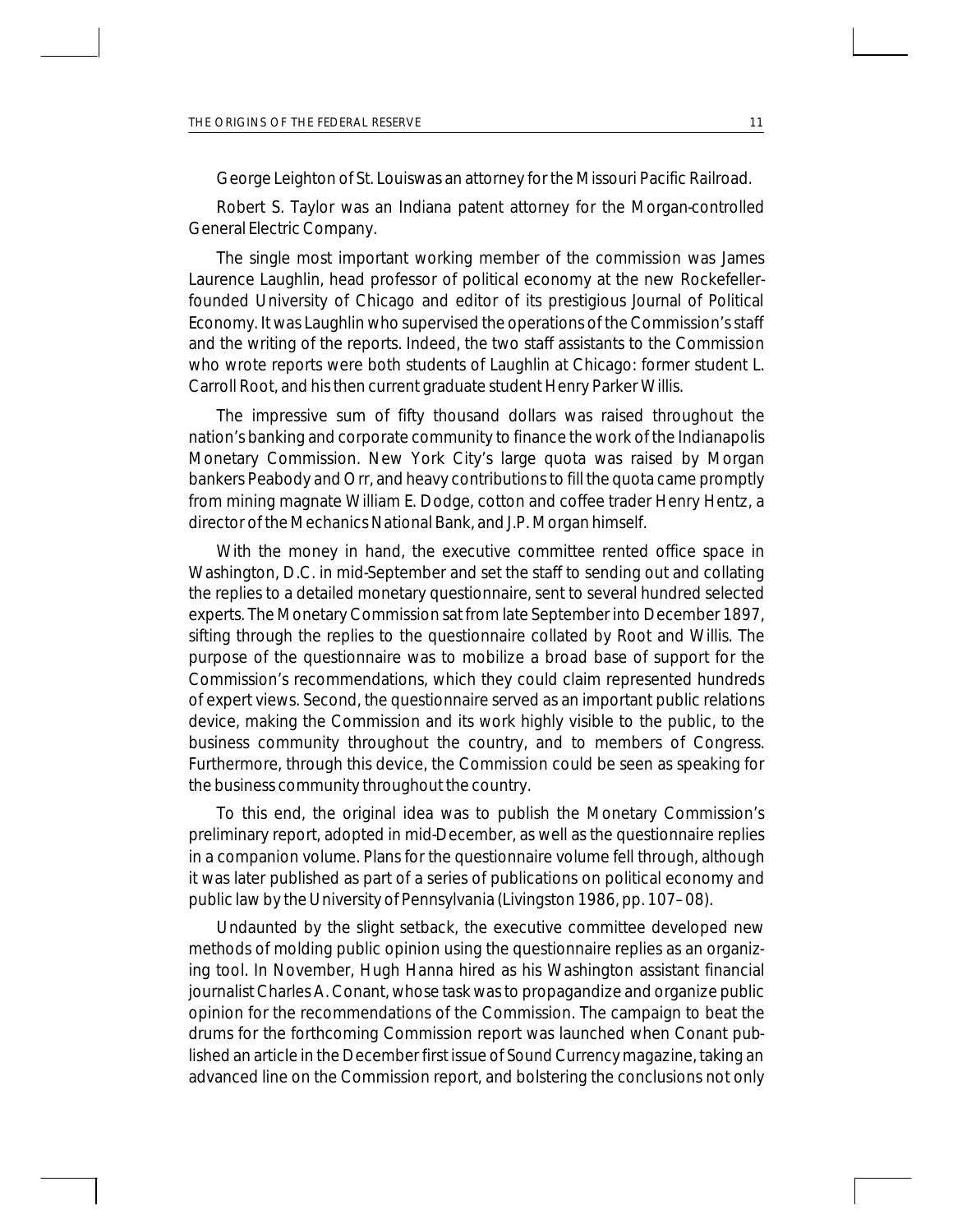with his own knowledge of monetary and banking history, but also with frequent statements from the as yet unpublished replies to the staff questionnaire.

Over the next several months, Conant worked closely with Jules Guthridge, the general secretary of the Commission; they first induced newspapers throughout the country to print abstracts of the questionnaire replies. As Guthridge wrote some Commission members, he thereby stimulated "public curiosity" about the forthcoming report, and he boasted that by "careful manipulation" he was able to get the preliminary report "printed in whole or in part—principally in part—in nearly seventy-five-hundred newspapers, large and small." In the meantime, Guthridge and Conant orchestrated letters of support from prominent men across the country, when the preliminary report was published on January 3, 1898. As soon as the report was published, Guthridge and Conant made these letters available to the daily newspapers. Quickly, the two built up a distribution system to spread the gospel of the report, organizing nearly one-hundred-thousand correspondents "dedicated to the enactment of the commission's plan for banking and currency reform" (Livingston 1986, pp. 109–10).

The prime and immediate emphasis of the preliminary report of the Monetary Commission was to complete the promise of the McKinley victory by codifying and enacting what was already in place *de facto*: a single gold standard, with silver reduced to the status of subsidiary token currency. Completing the victory over Bryanism and free silver, however, was just a mopping-up operation; more important in the long run was the call raised by the report for banking reform to allow greater elasticity. Bank credit could then be increased in recessions and whenever seasonal pressure for redemption by agricultural country banks forced the large central reserve banks to contract their loans. The actual measures called for by the Commission were of marginal importance (more important was that the question of banking reform had been raised at all).

Since the public had been aroused by the preliminary report, the executive committee decided to organize the second and final meeting of the Indianapolis Monetary Convention, which duly met at Indianapolis on January 25, 1898. The second convention was a far grander affair than the first, bringing together four-hundred-and-ninety-six delegates from thirty-one states. Furthermore, the gathering was a cross-section of America's top corporate leaders. While the state of Indiana naturally had the largest delegation, of eighty-five representatives of boards of trade and chambers of commerce, New York sent seventy-four delegates, including many from the Board of Trade and Transportation, the Merchant's Association, and the Chamber of Commerce in New York City.

Such corporate leaders attended as Cleveland iron manufacturer Alfred A. Pope, president of the National Malleable Castings Company; Virgil P. Cline, legal counsel to Rockefeller's Standard Oil Company of Ohio; and C.A. Pillsbury, of Minneapolis–St. Paul, organizer of the world's largest flour mills. From Chicago came such business notables as Marshall Field and Albert A. Sprague, a director of the Chicago Telephone Company, subsidiary of the Morgan-controlled telephone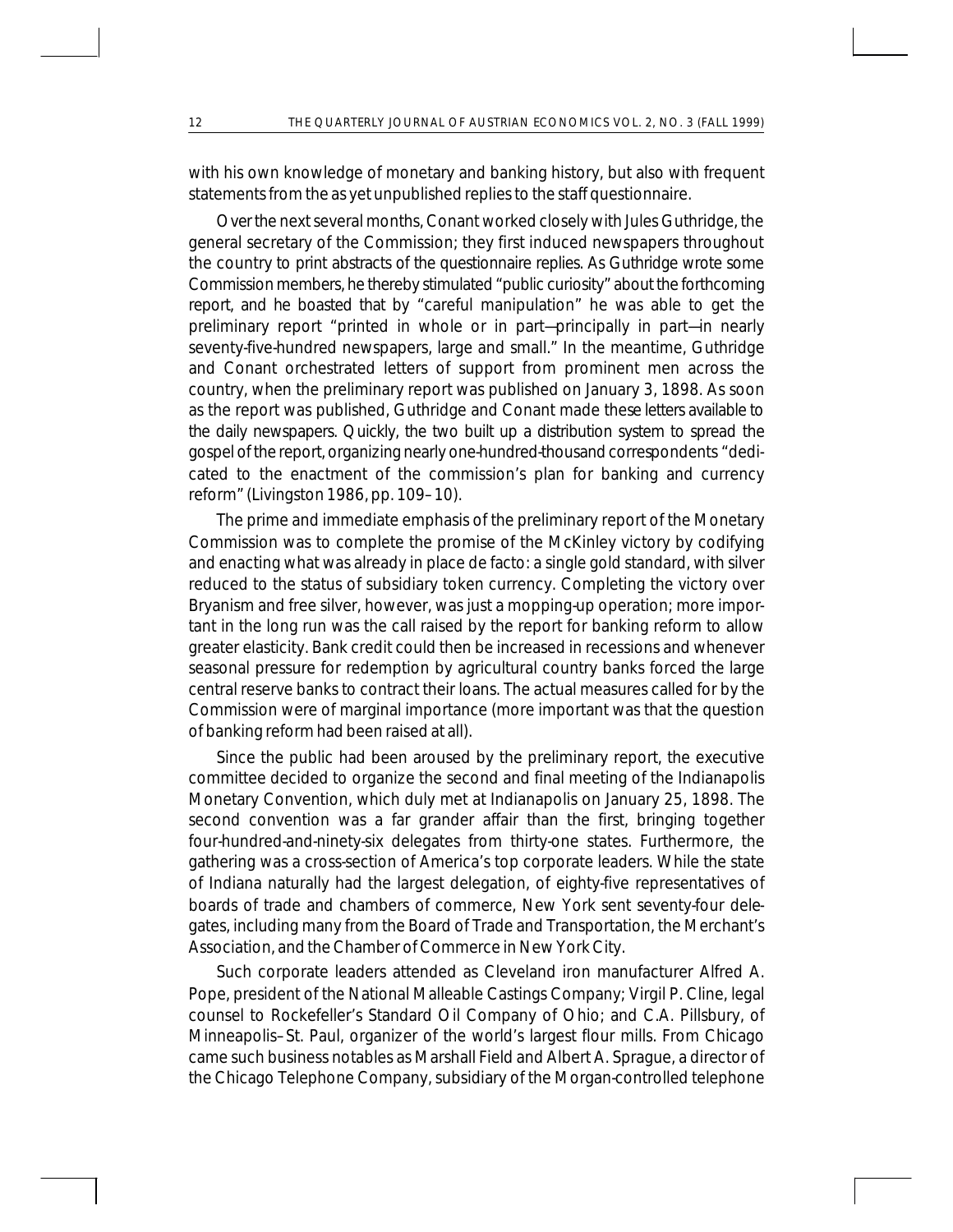monopoly, American Telephone and Telegraph Company. Not to be overlooked is delegate Franklin MacVeagh, a wholesale grocer from Chicago, an uncle of a senior partner in the Wall Street law firm of Bangs, Stetson, Tracy and MacVeagh, counsel to J.P. Morgan and Company. MacVeagh, who was later to become secretary of the treasury in the Taft administration, was wholly in the Morgan ambit. His father-in-law, Henry F. Eames, was the founder of the Commercial National Bank of Chicago, and his brother Wayne was soon to become a trustee of the Morgan-dominated Mutual Life Insurance Company.

The purpose of the second convention, as former Secretary of the Treasury Charles S. Fairchild candidly explained in his address to the gathering, was to mobilize the nation's leading businessmen into a mighty and influential reform movement. As he put it, "if men of business give serious attention and study to these subjects, they will substantially agree upon legislation, and thus agreeing, their influence will be prevailing." He concluded that "My word to you is, pull all together." Presiding officer of the convention, Iowa's Governor Leslie M. Shaw, was however, a bit disingenuous when he told the gathering, "You represent today not the banks, for there are few bankers on this floor. You represent the business industries and the financial interests of the country." There were plenty of bankers there, too (Livingston 1986, pp. 113–15). Shaw himself, later to be secretary of the treasury under Theodore Roosevelt, was a small-town banker in Iowa, and president of the Bank of Denison throughout his term as governor. More important in Shaw's outlook and career was the fact that he was a long-time close friend and loyal supporter of the Des Moines Regency, the Iowa Republican machine headed by the powerful Senator William Boyd Allison. Allison, who was to obtain the Treasury post for his friend, was in turn tied closely to Charles E. Perkins, a close Morgan ally, president of the Chicago, Burlington and Quincy Railroad, and kinsman of the powerful Forbes financial group of Boston, long tied in with the Morgan interests (Rothbard 1984, pp. 95–96).

Also serving as delegates to the second convention were several eminent economists, each of whom, however, came not as academic observers but as representatives of elements of the business community. Professor Jeremiah W. Jenks of Cornell, a proponent of trust cartelization by government and soon to become a friend and advisor of Theodore Roosevelt as governor, came as delegate from the Ithaca Business Men's Association. Frank W. Taussig of Harvard University represented the Cambridge Merchants' Association. Yale's Arthur Twining Hadley, soon to be the president of Yale, represented the New Haven Chamber of Commerce, and Frank M. Taylor of the University of Michigan came as representative of the Ann Arbor Business Men's Association. Each of these men held powerful posts in the organized economics profession, Jenks, Taussig, and Taylor serving on the currency committee of the American Economic Association. Hadley, a leading railroad economist, also served on the board of directors of Morgan's New York, New Haven, and Hartford and Atchison, Topeka, and Santa Fe Railroads.<sup>4</sup>

 $4$ On Hadley, Jenks, and especially Conant, see Carl P. Parrini and Martin J. Sklar (1983,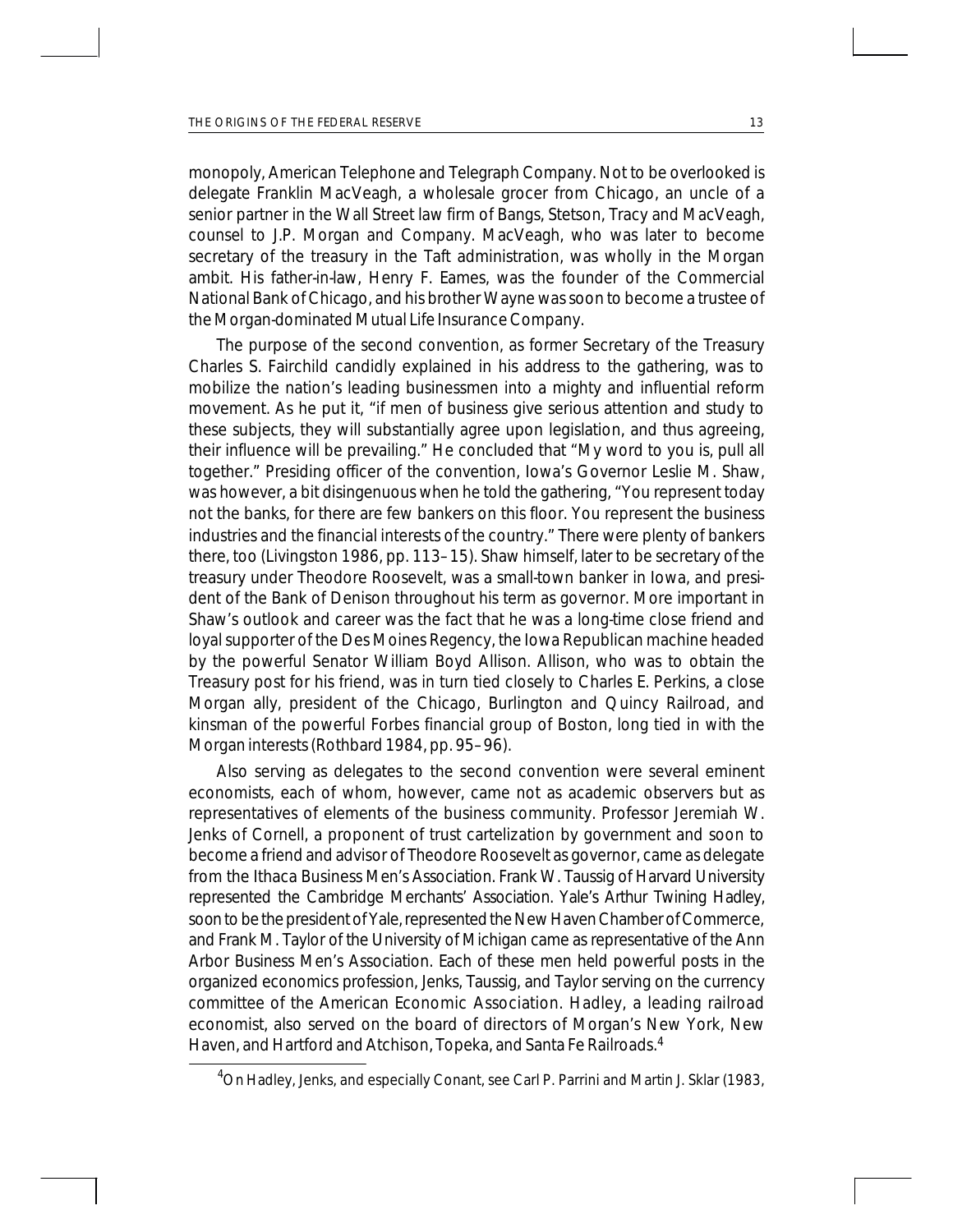Both Taussig and Taylor were monetary theorists who, while committed to a gold standard, urged reform that would make the money supply more elastic. Taussig called for an expansion of national bank notes, which would inflate in response to the "needs of business." As Taussig (quoted in Dorfman 1949, p. xxxvii; Parrini and Sklar 1983, p. 269) put it, the currency would then "grow without trammels as the needs of the community spontaneously call for increase." Taylor, too, as one historian puts it, wanted the gold standard to be modified by "a conscious control of the movement of money" by government "in order to maintain the stability of the credit system." Taylor justified governmental suspensions of specie payment to "protect the gold reserve" (Dorfman 1949, pp. 392–93).

On January 26, the convention delegates duly endorsed the preliminary report with virtual unanimity, after which Professor J. Laurence Laughlin was assigned the task of drawing up a more elaborate final report, which was published and distributed a few months later. Laughlin's—and the convention's—final report not only came out in favor of a broadened asset base for a greatly increased amount of national bank notes, but also called explicitly for a central bank that would enjoy a monopoly of the issue of bank notes.<sup>5</sup>

Meanwhile, the convention delegates took the gospel of banking reform to the length and breadth of the corporate and financial communities. In April 1898, for example, A. Barton Hepburn, president of the Chase National Bank of New York (at that time a flagship commercial bank for the Morgan interests), and a man who would play a large role in the drive to establish a central bank, invited Monetary Commissioner Robert S. Taylor to address the New York State Bankers' Association on the currency question, since "bankers, like other people, need instruction upon this subject." All the monetary commissioners, especially Taylor, were active during the first half of 1898 in exhorting groups of businessmen throughout the nation for monetary reform.

Meanwhile, in Washington, the lobbying team of Hanna and Conant were extremely active. A bill embodying the suggestions of the Monetary Commission was introduced by Indiana Congressman Jesse Overstreet in January, and was reported out by the House Banking and Currency Committee in May. In the meantime, Conant met almost continuously with the banking committee members. At each stage of the legislative process, Hanna sent circular letters to the convention delegates and to the public, urging a letter-writing campaign in support of the bill.

pp. 559–78). The authors point out that Conant's and Hadley's major works of 1896 were both published by G.P. Putnam's Sons of New York. President of Putnam's was George Haven Putnam, a leader in the new banking reform movement. Ibid, p. 561 n 2.

<sup>&</sup>lt;sup>5</sup>The final report, including its recommendations for a central bank, was hailed by F.M. Taylor, in his "The Final Report of the Indianapolis Monetary Commission,"*Journal of Political Economy* 6 (June 1898): 293–322. Taylor also exulted that the convention had been "one of the most notable movements of our time—the first thoroughly organized movement of the business classes in the whole country directed to the bringing about of a radical change in national legislation" (ibid., p. 322).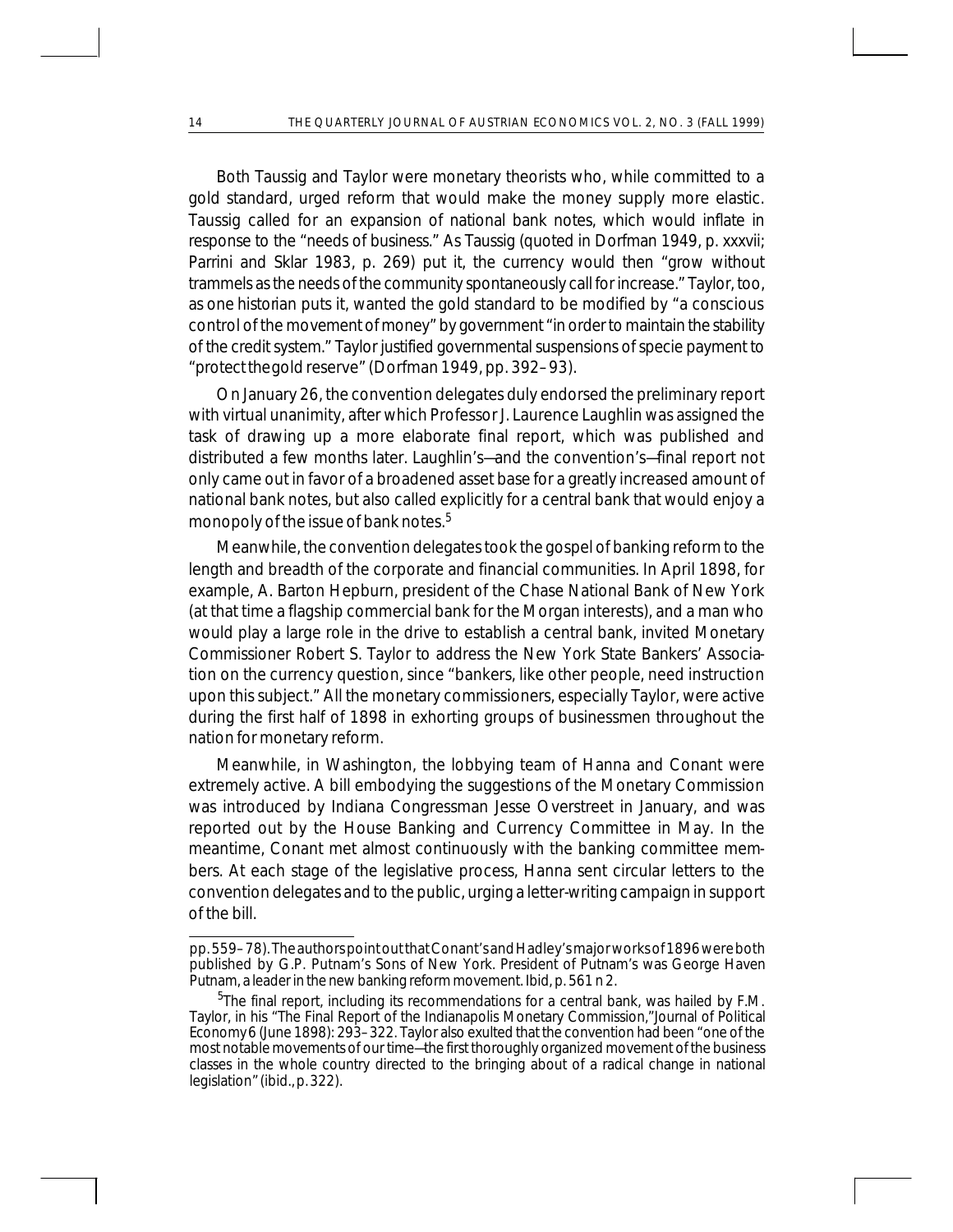In this agitation, McKinley's Secretary of the Treasury Lyman J. Gage worked closely with Hanna and his staff. Gage sponsored similar bills, and several bills along the same lines were introduced in the House in 1898 and 1899. Gage, a friend of several of the monetary commissioners, was one of the top leaders of the Rockefeller interests in the banking field. His appointment as secretary of the treasury had been gained for him by Ohio's Mark Hanna, political mastermind and financial backer of President McKinley, and old friend, high-school classmate, and business associate of John D. Rockefeller, Sr. Before his appointment to the Cabinet, Gage was president of the powerful First National Bank of Chicago, one of the major commercial banks in the Rockefeller ambit. During his term in office, Gage tried to operate the Treasury as a central bank, pumping in money during recessions by purchasing government bonds on the open market, and depositing large funds with pet commercial banks. In 1900, Gage called vainly for the establishment of regional central banks.

Finally, in his last annual report as secretary of the treasury in 1901, Lyman Gage let the cat completely out of the bag, calling outright for a government central bank. Without such a central bank, he declared in alarm, "individual banks stand isolated and apart, separated units, with no tie of mutuality between them." Unless a central bank establishes such ties, Gage warned, the Panic of 1893 would be repeated (Livingston 1986, p. 153). When he left office early the next year, Lyman Gage took up his post as president of the Rockefeller-controlled U.S. Trust Company in New York City (Rothbard 1984, pp. 94–95).

## **THE GOLD STANDARD ACT OF 1900 AND AFTER**

Any reform legislation had to wait until after the elections of 1898, for the gold forces were not yet in control of Congress. In the autumn, the executive committee of the Indianapolis Monetary Convention mobilized its forces, calling on no less than ninety-seven-thousand correspondents throughout the country through whom it had distributed the preliminary report. The executive committee urged its constituency to elect a gold standard Congress; when the gold forces routed the silverites in November, the results of the election were hailed by Hanna as eminently satisfactory.

The decks were now cleared for the McKinley administration to submit its bill, and the Congress that met in December 1899 quickly passed the measure; Congress then passed the conference report of the Gold Standard Act in March 1900.

The currency reformers had gotten their way. It is well known that the Gold Standard Act provided for a single gold standard, with no retention of silver money except as tokens. Less well-known are the clauses that began the march toward a more "elastic" currency. As Lyman Gage had suggested in 1897, national banks, previously confined to large cities, were now made possible with a small amount of capital in small towns and rural areas. And it was made far easier for national banks to issue notes. The object of these clauses, as one historian put it, was to satisfy an "increased demand for money at crop-moving time, and to meet popular cries for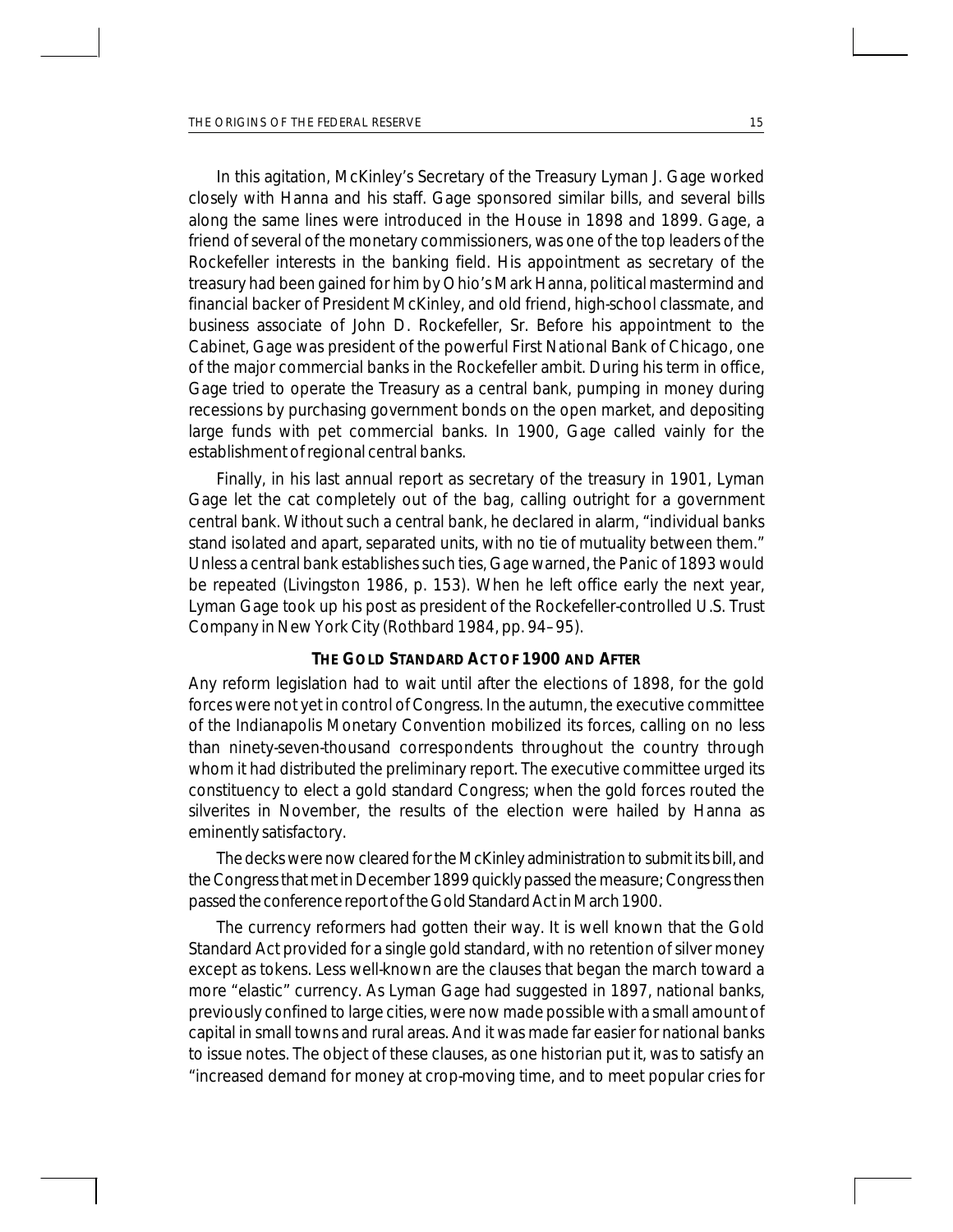'more money' by encouraging the organization of national banks in comparatively undeveloped regions" (Livingston 1986, p. 123).

The reformers exulted over the passage of the Gold Standard Act, but took the line that this was only the first step on the much needed path to fundamental banking reform. Thus, Professor Frank W. Taussig of Harvard praised the act, and greeted the emergence of a new social and ideological alignment, caused by "strong pressure from the business community" through the Indianapolis Monetary Convention. He particularly welcomed the fact that the Gold Standard Act "treats the national banks not as grasping and dangerous corporations but as useful institutions deserving the fostering care of the legislature." But such tender legislative care was not enough; fundamental banking reform was needed. For, Taussig declared, "the changes in banking legislation are not such as to make possible any considerable expansion of the national system or to enable it to render the community the full service of which it is capable." In short, the changes allowed for more and greater expansion of bank credit and the supply of money. Therefore, Taussig (1990, p. 415) concluded, "It is well nigh certain that eventually Congress will have to consider once more the further remodeling of the national bank system."

In fact, the Gold Standard Act of 1900 was only the opening gun of the banking reform movement. Three friends and financial journalists, two from Chicago, were to play a large role in the development of that movement. Massachusetts-born Charles A. Conant (1861–1915) a leading historian of banking, wrote his *A History of Modern Banks of Issue* in 1896, while still a Washington correspondent for the New York *Journal of Commerce* and an editor of *Bankers Magazine*. After his stint of public relations work and lobbying for the Indianapolis Convention, Conant moved to New York in 1902 to become treasurer of the Morgan-oriented Morton Trust Company. The two Chicagoans, both friends of Lyman Gage, were, along with Gage, in the Rockefeller ambit: Frank A. Vanderlip was picked by Gage as his assistant secretary of the treasury, and when Gage left office, Vanderlip came to New York as a top executive at the flagship commercial bank of the Rockefeller interests, the National City Bank of New York. Meanwhile, Vanderlip's close friend and former mentor at the *Chicago Tribune*, Joseph French Johnson, had also moved east to become professor of finance at the Wharton School of the University of Pennsylvania. But no sooner had the Gold Standard Act been passed when Joseph Johnson sounded the trump by calling for more fundamental reform.

Professor Johnson stated flatly that the existing bank note system was weak in not "responding to the needs of the money market," i.e., not supplying a sufficient amount of money. Since the national banking system was incapable of supplying those needs, Johnson opined, there was no reason to continue it. Johnson deplored the U.S. banking system as the worst in the world, and pointed to the glorious central banking system as existed in Britain and France.<sup>6</sup> But no such

<sup>&</sup>lt;sup>6</sup>Joseph French Johnson (1900, pp. 482–507). Johnson, however, deplored the one fly in the Bank of England ointment—the remnant of the hard-money Peel's Act of 1844 that placed restrictions on the quantity of bank note issue (ibid., p. 496).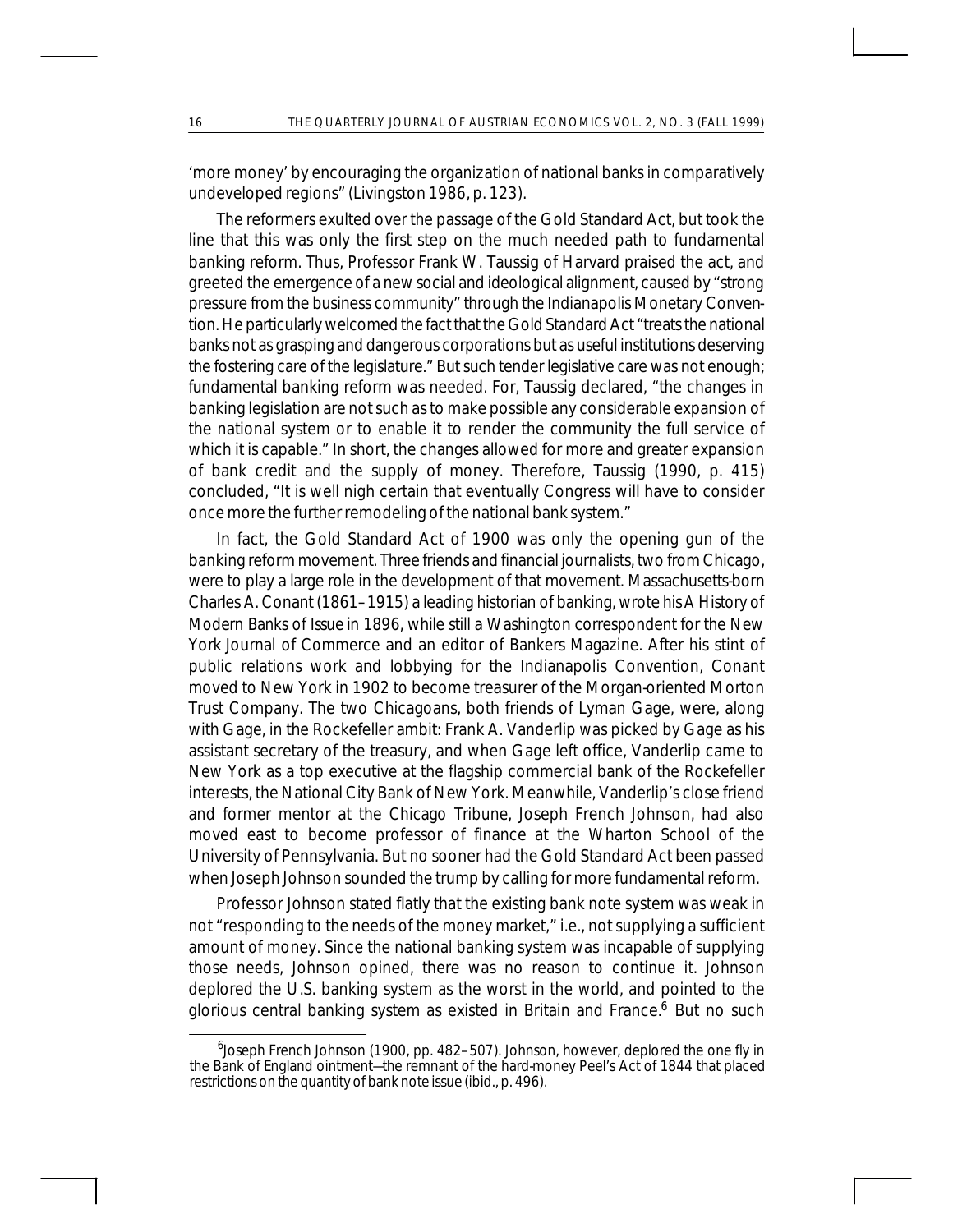centralized banking system yet existed in the United States: "In the United States, however, there is no single business institution, and no group of large institutions, in which self-interest, responsibility, and power naturally unite and conspire for the protection of the monetary system against twists and strains."

In short, there was far too much freedom and decentralization in the system. In consequence, our massive deposit credit system "trembles whenever the foundations are disturbed," i.e., whenever the chickens of inflationary credit expansion came home to roost in demands for cash or gold. The result of the inelasticity of money, and of the impossibility of interbank cooperation, Johnson opined, was that we were in danger of losing gold abroad just at the time when gold was needed to sustain confidence in the nation's banking system (Johnson 1900, pp. 497f).

After 1900, the banking community was split on the question of reform, the small and rural bankers preferring the status quo. But the large bankers, headed by A. Barton Hepburn of Morgan's Chase National Bank, drew up a bill as head of a commission of the American Bankers Association, and presented it in late 1901 to Representative Charles N. Fowler of New Jersey, chairman of the House Banking and Currency Committee, who had introduced one of the bills that had led to the Gold Standard Act. The Hepburn proposal was reported out of committee in April 1902 as the Fowler Bill (Kolko 1983, pp. 149–50).

The Fowler Bill contained three basic clauses.The first allowed the further expansion of national bank notes based on broader assets than government bonds. The second, a favorite of the big banks, was to allow national banks to establish branches at home and abroad, a step illegal under the existing system due to fierce opposition by the small country bankers. While branch banking is consonant with a free market and provides a sound and efficient system for calling on other banks for redemption, the big banks had little interest in branch banking unless accompanied by centralization of the banking system. Third, the Fowler Bill proposed to create a three-member board of control within the Treasury Department to supervise the creation of the new bank notes and to establish clearinghouse associations under its aegis. This provision was designed to be the first step toward the establishment of a fullfledged central bank (Livingston 1986, pp. 150–54).

Although they could not control the American Bankers Association, the multitude of country bankers, up in arms against the proposed competition of big banks in the form of branch banking, put fierce pressure upon Congress and managed to kill the Fowler Bill in the House during 1902, despite the agitation of the executive committee and staff of the Indianapolis Monetary Convention.

With the defeat of the Fowler Bill, the big bankers decided to settle for more modest goals for the time being. Senator Nelson W. Aldrich of Rhode Island, perennial Republican leader of the U.S. Senate and Rockefeller's man in Congress,7 submitted

<sup>7</sup>Nelson W. Aldrich, who entered the Senate a moderately wealthy wholesale grocer and left years later a multimillionaire, was the father-in-law of John D. Rockefeller, Jr. His grandson and namesake, Nelson Aldrich Rockefeller, later became vice president of the United States, and head of the "corporate liberal" wing of the Republican party.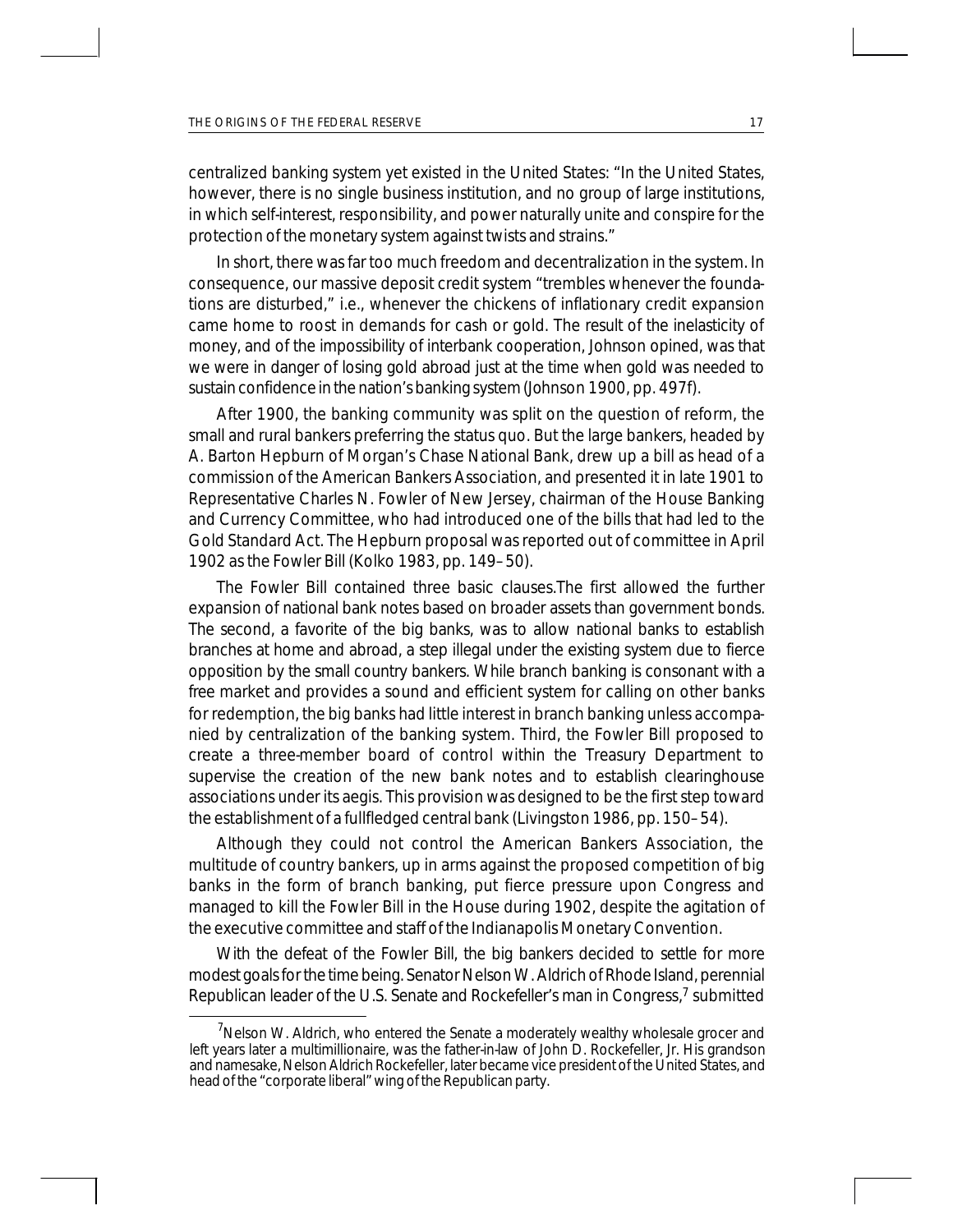the Aldrich Bill the following year, allowing the large national banks in New York to issue "emergency currency" based on municipal and railroad bonds. But even this bill was defeated.

Meeting setbacks in Congress, the big bankers decided to regroup and turn temporarily to the executive branch. Foreshadowing a later, more elaborate collaboration, two powerful representatives each from the Morgan and Rockefeller banking interests met with Comptroller of the Currency William B. Ridgely in January 1903, to try to persuade him, by administrative fiat, to restrict the volume of loans made by the country banks in the New York money market. The two Morgan men at the meeting were J.P. Morgan and George F. Baker, Morgan's closest friend and associate in the banking business.<sup>8</sup> The two Rockefeller men were Frank Vanderlip and James Stillman, long-time chairman of the board of the National City Bank.<sup>9</sup> The close Rockefeller-Stillman alliance was cemented by the marriage of the two daughters of Stillman to the two sons of William Rockefeller, brother of John D. Rockefeller, Sr., and long-time board member of the National City Bank (Burch 1981, pp. 134–35).

The meeting with the Comptroller did not bear fruit, but the lead instead was taken by the secretary of the treasury himself, Leslie Shaw, formerly presiding officer at the second Indianapolis Monetary Convention, whom President Roosevelt appointed to replace Lyman Gage. The unexpected and sudden shift from McKinley to Roosevelt in the presidency meant more than just a turnover of personnel; it meant a fundamental shift from a Rockefeller-dominated to a Morgan-dominated administration. In the same way, the shift from Gage to Shaw was one of the many Rockefeller-to-Morgan displacements.

On monetary and banking matters, however, the Rockefeller and Morgan camps were as one. Secretary Shaw attempted to continue and expand Gage's experiments in trying to make the Treasury function like a central bank, particularly in making open-market purchases in recessions, and in using Treasury deposits to bolster the banks and expand the money supply. Shaw violated the statutory institution of the independent Treasury, which had tried to confine government revenues and expenditures to its own coffers. Instead, he expanded the practice of depositing Treasury funds in favored, big national banks. Indeed, even banking reformers denounced the deposit of Treasury funds to pet banks as artificially lowering interest rates and leading to artificial expansion of credit. Furthermore, any government deficit would obviously throw a system dependent on a flow of new government revenues into chaos. All in all, the reformers agreed increasingly with the verdict of economist Alexander Purves, that "the uncertainty as to the

 ${}^{8}$ Baker was head of the Morgan-dominated First National Bank of New York, and served as a director of virtually every important Morgan-run enterprise, including: Chase National Bank, Guaranty Trust Compay, Morton Trust Company, Mutual Life Insurance Company, AT&T, Consolidated Gas Company of New York, Erie Railroad, New York Central Railroad, Pullman Company, and United States Steel. See Burch (1981, pp. 190, 229).

 $^{9}$ On the meeting, see Livingston (1986, p. 155).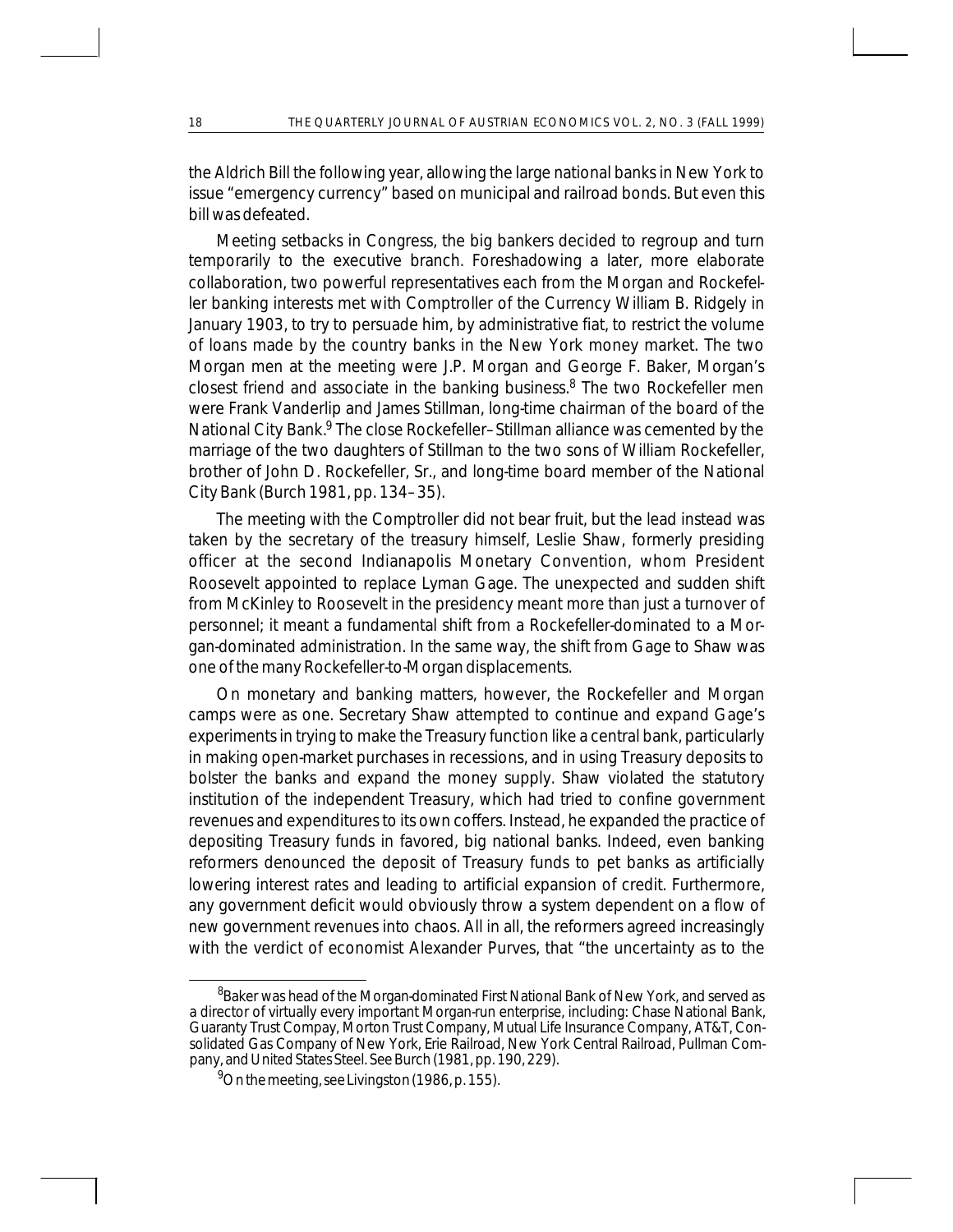Secretary's power to control the banks by arbitrary decisions and orders, and the fact that at some future time the country may be unfortunate in its chief Treasury official [has] . . . led many to doubt the wisdom" of using the Treasury as a form of central bank (Livingston 1986, 156; Burch 1981, pp. 161–62). In his last annual report of 1906, Secretary Shaw urged that he be given total power to regulate all the nation's banks. But the game was up, and by then it was clear to the reformers that Shaw's as well as Gage's proto-central bank manipulations had failed. It was time to undertake a struggle for a fundamental legislative overhaul of the American banking system to bring it under central banking control.<sup>10</sup>

## **CHARLES A. CONANT: SURPLUS CAPITAL AND ECONOMIC IMPERIALISM**

The years shortly before and after 1900 proved to be the beginnings of the drive toward the establishment of a Federal Reserve System. It was also the origin of the gold-exchange standard, the fateful system imposed upon the world by the British in the 1920s and by the United States after World War II at Bretton Woods. Even more than the case of a gold standard with a central bank, the gold-exchange standard establishes a system, in the name of gold, which in reality manages to install coordinated international inflationary paper money. The idea was to replace a genuine gold standard, in which each country (or, domestically, each bank) maintains its reserves in gold, by a pseudo-gold standard in which the central bank of the client country maintains its reserves in some key or base currency, say pounds, or dollars. Thus, during the 1920s, most countries maintained their reserves in pounds, and only Britain purported to redeem pounds in gold. This meant that these other countries were really on a pound rather than a gold standard, although they were able, at least temporarily, to acquire the prestige of gold. It also meant that when Britain inflated pounds, there was no danger of losing gold to these other countries, who, quite the contrary, happily inflated their own currencies on top of their expanding balances in pounds sterling. Thus, there was generated an unstable, inflationary system—all in the name of gold—in which client states pyramided their own inflation on top of Great Britain's. The system was eventually bound to collapse, as did the gold-exchange standard in the Great Depression and Bretton Woods by the late 1960s. In addition, the close ties based on pounds and then dollars meant that the key or base country was able to exert a form of economic imperialism, joined by their common paper and pseudo-gold inflation, upon the client states using the key money.

By the late 1890s, groups of theoreticians in the United States were working on what would later be called the "Leninist" theory of capitalist imperialism. The theory was originated, not by Lenin but by advocates of imperialism, centering around such Morgan-oriented friends and brain trusters of Theodore Roosevelt as Henry Adams, Brooks Adams, Admiral Alfred T. Mahan, and Massachusetts Senator

<sup>&</sup>lt;sup>10</sup>On Gage and Shaw's manipulations, see Rothbard (1984, pp. 94–96) and Friedman and Schwartz (1963, pp. 148–56).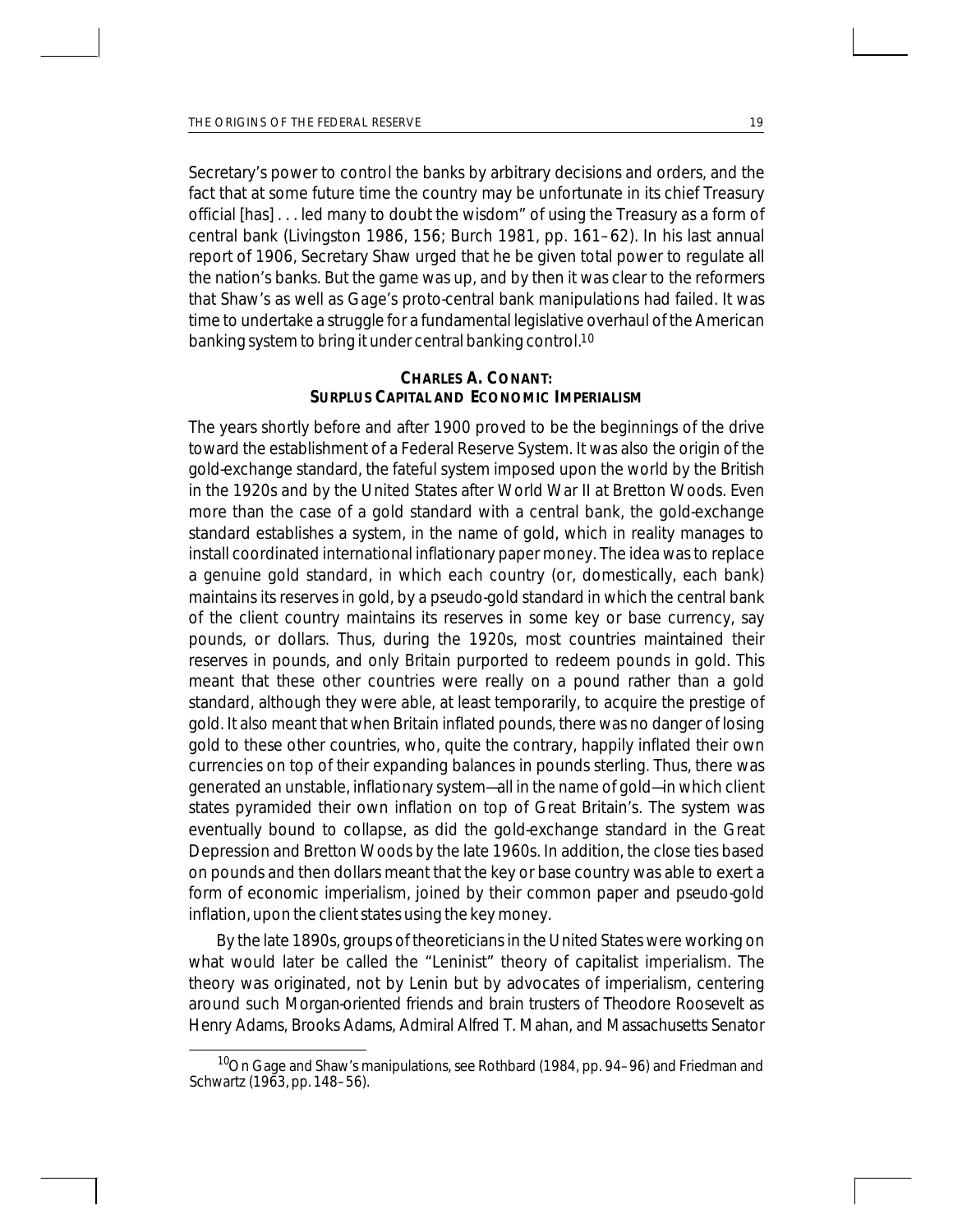Henry Cabot Lodge. The idea was that capitalism in the developed countries was "overproducing," not simply in the sense that more purchasing power was needed in recessions, but more deeply in that the rate of profit was therefore inevitably falling. The ever lower rate of profit from the "surplus capital" was in danger of crippling capitalism, except that salvation loomed in the form of foreign markets and especially foreign investments. New and expanded foreign markets would increase profits, at least temporarily, while investments in undeveloped countries would be bound to bring a high rate of profit. Hence, to save advanced capitalism, it was necessary for Western governments to engage in outright imperialist or neo-imperialist ventures, which would force other countries to open their markets for American products and would force open investment opportunities abroad.

Given this doctrine—based on the fallacious Ricardian view that the rate of profit is determined by the stock of capital investment, instead of by the time preferences of everyone in society—there was little for Lenin to change except to give an implicit moral condemnation instead of approval and to emphasize the necessarily temporary nature of the respite imperialism could furnish for capitalists.<sup>11</sup>

Charles Conant set forth the theory of surplus capital in his *A History of Modern Banks of Issue* (1896) and developed it in subsequent essays. The existence of fixed capital and modern technology, Conant claimed, invalidated Say's Law and the concept of equilibrium, and led to chronic "oversavings," which he defined as savings in excess of profitable investment outlets, in the developed Western capitalist world. Business cycles, claimed Conant, were inherent in the unregulated activity of modern industrial capitalism. Hence the importance of government-encouraged monopolies and cartels to stabilize markets and the business cycle, and in particular the necessity of economic imperialism to force open profitable outlets abroad for American and other Western surplus capital.

The United States's bold venture into an imperialist war against Spain in 1898 galvanized the energies of Conant and other theoreticians of imperialism. Conant responded with his call for imperialism in "The Economic Basis of Imperialism" in the September 1898 *North American Review*, and in other essays collected in *The United States in the Orient: The Nature of the Economic Problem* and published in 1900. S.J. Chapman (1901, p. 78), a distinguished British economist, accurately summarized Conant's argument as follows: (1) "In all advanced countries there has been such excessive saving that no profitable investment for capital remains." (2) Since all countries do not practice a policy of commercial freedom, "America must be prepared to use force if necessary" to open up profitable investment outlets abroad, and (3) the United States possesses an advantage in the coming

<sup>&</sup>lt;sup>11</sup>Indeed, the adoption of this theory of the alleged necessity for imperialism in the "later stages" of capitalism went from pro-imperialists like the U.S. Investor, Charles A. Conant and Brooks Adams in 1898–1899, to the Marxist H. Gaylord Wilshire in 1900–1901, and in turn to the English left-liberal anti-imperialist John A. Hobson, who in turn influenced Lenin. See in particular Norman Etherington (1984; 1982, pp. 1–36).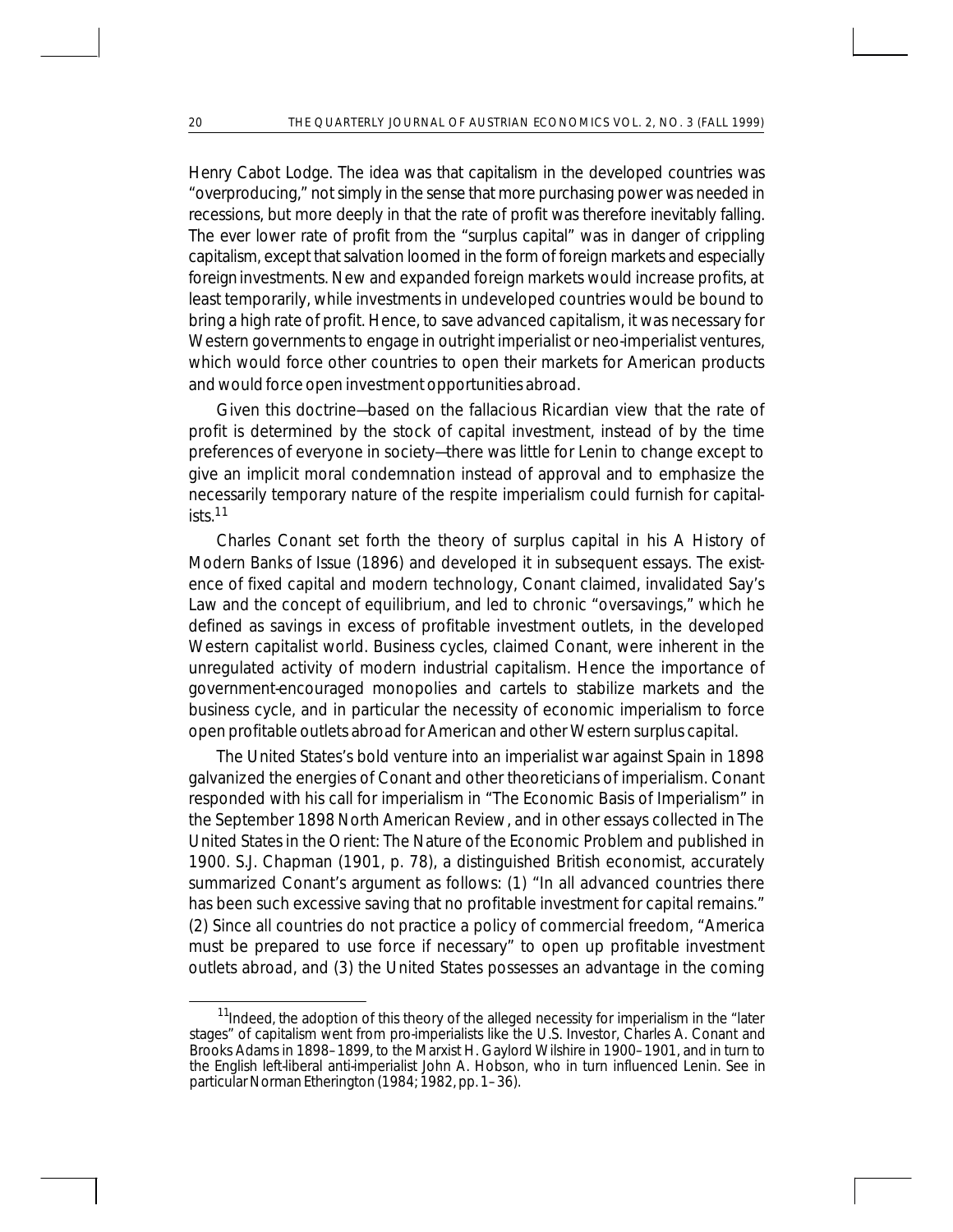struggle, since the organization of many of its industries "in the form of trusts will assist it greatly in the fight for commercial supremacy."<sup>12</sup>

The war successfully won, Conant was particularly enthusiastic about the United States keeping the Philippines, the gateway to the great potential Asian market. The United States, he opined, should not be held back by "an abstract theory" to adopt "extreme conclusions" on applying the doctrines of the Founding Fathers on the importance of the consent of the governed. The Founding Fathers, he declared, surely meant that self-government could only apply to those competent to exercise it, a requirement that clearly did not apply to the backward people of the Philippines. After all, Conant wrote, "Only by the firm hand of the responsible governing races . . . can the assurance of uninterrupted progress be conveyed to the tropical and undeveloped countries" (Healy 1970, pp. 200–01).

Conant also was bold enough to derive important domestic conclusions from his enthusiasm for imperialism. Domestic society, he claimed, would have to be transformed to make the nation as "efficient" as possible. Efficiency, in particular, meant centralized concentration of power. "Concentration of power, in order to permit prompt and efficient action, will be an almost essential factor in the struggle for world empire." In particular, it was important for the United States to learn from the magnificent centralization of power and purpose in Czarist Russia. The government of the United States would require "a degree of harmony and symmetry which will permit the direction of the whole power of the state toward definite and intelligent policies." The U.S. Constitution would have to be amended to permit a form of Czarist absolutism, or at the very least an enormously expanded executive power in foreign affairs (Healy, pp. 202–03).

An interesting case study of business opinion energized and converted by the lure of imperialism was the Boston weekly, *The U.S. Investor*. Before the outbreak of war with Spain in 1898, the *U.S. Investor* denounced the idea of war as a disaster to business. But after the United States launched its war, and Commodore Dewey seized Manila Bay, the *Investor* totally changed its tune. Now it hailed the war as excellent for business, and as bringing about recovery from the previous recession. Soon the *Investor* was happily advocating a policy of "imperialism" to make U.S. prosperity permanent. Imperialism conveyed marvelous benefits to the country. At home, a big army and navy would be valuable in curbing the tendency of democracy to enjoy "a too great freedom from restraint, both of action and of thought." The *Investor* added that "European experience demonstrates that the army and navy are admirably adopted to inculcate orderly habits of thought and action."

But an even more important benefit from a policy of permanent imperialism is economic. To keep "capital . . . at work," stern necessity requires that "an enlarged field for its product must be discovered." Specifically, "a new field" had to be found for selling the growing flood of goods produced by the advanced nations, and for investment of their savings at profitable rates. The *Investor* exulted in the fact that

<sup>&</sup>lt;sup>12</sup>See also Etherington (1984, p. 24).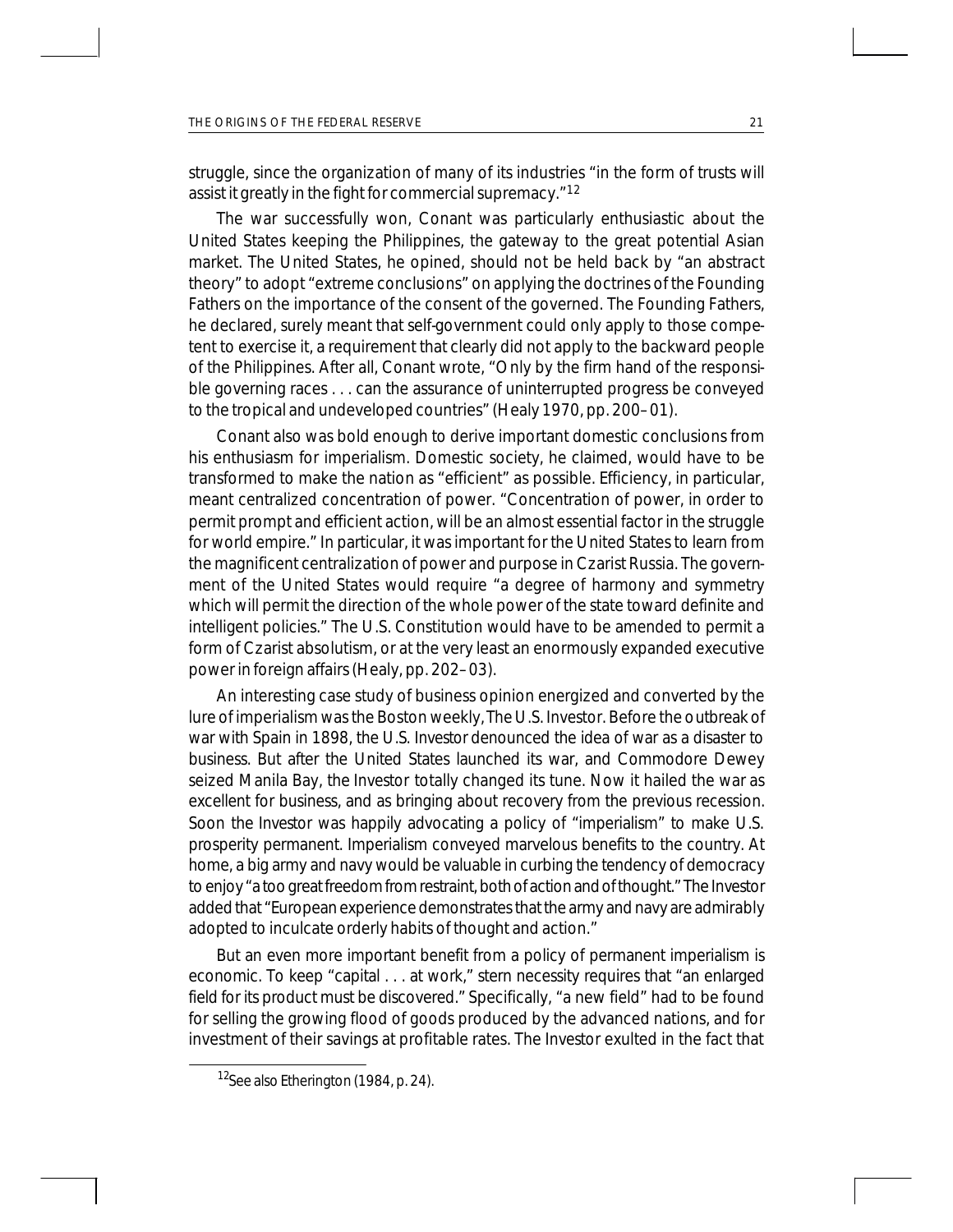this new "field lies ready for occupancy. It is to be found among the semi-civilized and barbarian races," in particular the beckoning country of China.

Particularly interesting is the colloquy that ensued between the *Investor*, and the *Springfield* (Mass.) *Republican*, which still propounded the older theory of free trade and laissez-faire. The *Republican* asked why trade with undeveloped countries is not sufficient without burdening U.S. taxpayers with administrative and military overhead. The *Republican* also attacked the new theory of surplus capital, pointing out that only two or three years earlier businessmen had been loudly calling for more European capital to be invested in American ventures. To the first charge, the *Investor* fell back on "the experience of the race for, perhaps ninety centuries, [which] has been in the direction of foreign acquisitions as a means of national prosperity." But, more practically, the *Investor* delighted over the goodies that imperialism would bring to American business in the way of government contracts and the governmental development of what would now be called the "infrastructure" of the colonies. Furthermore, as in Britain, a greatly expanded diplomatic service would provide "a new calling for our young men of education and ability."

To the *Republican*'s second charge, on surplus capital, the *Investor*, like Conant, developed the idea of a new age that had just arrived in American affairs, an age of large-scale manufacture and hence overproduction, an age of a low rate of profit, and consequent formation of trusts in a quest for higher profits through suppression of competition. As the *Investor* put it, "The excess of capital has resulted in an unprofitable competition. To employ Franklin's witticism, the owners of capital are of the opinion they must hang together or else they will all hang separately." But while trusts may solve the problem of specific industries, they do not solve the great problem of a general "congestion of capital." Indeed, wrote the *Investor*, "finding employment for capital . . . is now the greatest of all economic problems that confront us."

To the *Investor*, the way out was clear:

[T]he logical path to be pursued is that of the development of the natural riches of the tropical countries. These countries are now peopled by races incapable on their own initiative of extracting its full riches from their own soil . . . This will be attained in some cases by the mere stimulus of government and direction by men of the temperate zones; but it will be attained also by the application of modern machinery and methods of culture to the agricultural and mineral resources of the undeveloped countries. (quoted in Etherington 1984, p. 17)

By the spring of 1901, even the eminent economic theorist John Bates Clark of Columbia University was able to embrace the new creed. Reviewing pro-imperialist works by Conant, Brooks Adams, and the Reverend Josiah Strong in a single celebratory review in March 1901 in the *Political Science Quarterly*, Clark emphasized the importance of opening foreign markets and particularly of investing American capital "with an even larger and more permanent profit" (Parrini and Sklar 1983, p. 565, n. 16).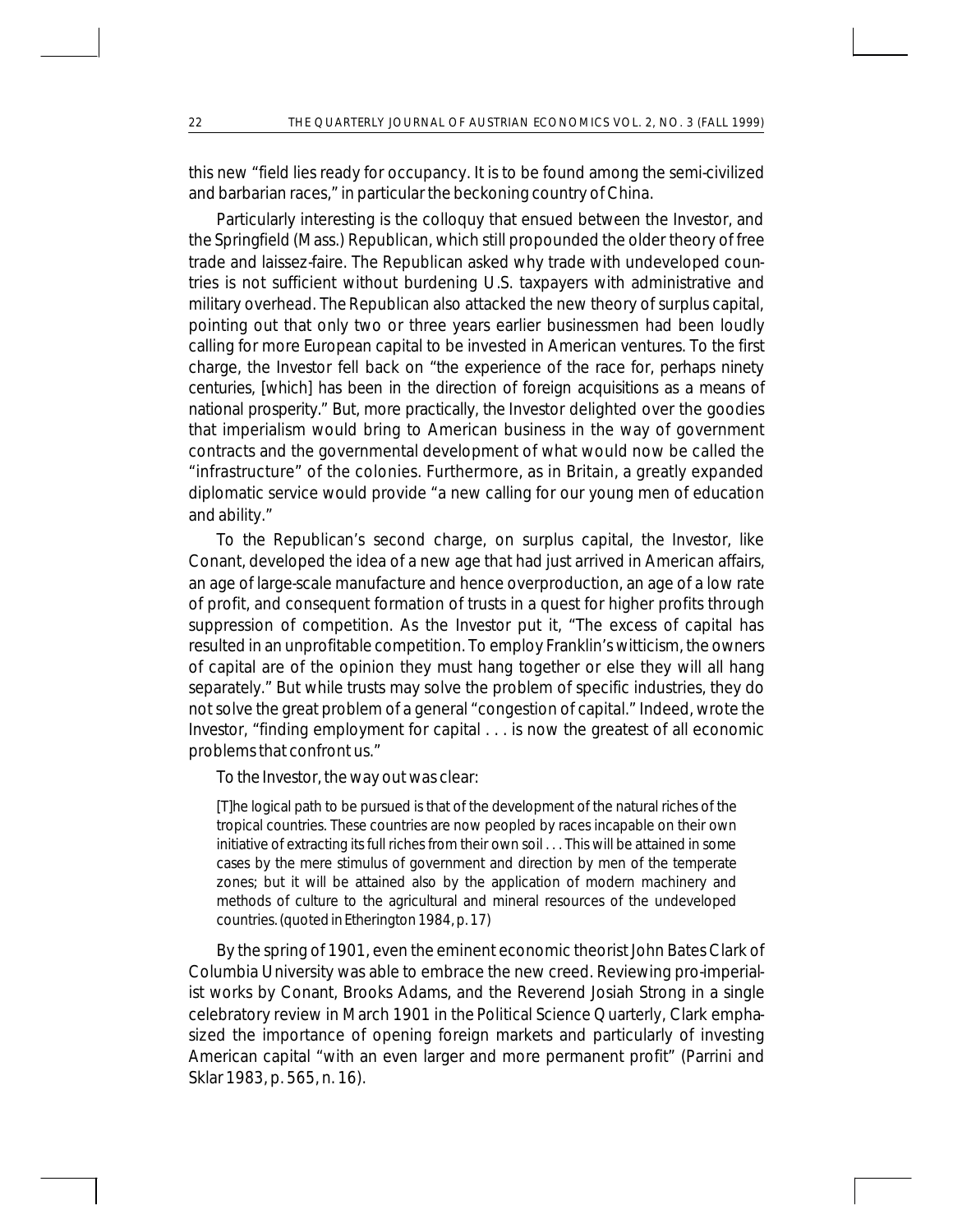J.B. Clark was not the only economist ready to join in apologia for the strong state. Throughout the land by the turn of the twentieth century, a legion of economists and other social scientists had arisen, many of them trained in graduate schools in Germany to learn of the virtues of the inductive method, the German Historical School, and a collectivist, organicist state. Eager for positions and power commensurate with their graduate training, these new social scientists, in the name of professionalism and technical expertise, prepared to abandon the old laissez-faire creed and take their places as apologists and planners in a new, centrally-planned state. Professor Edwin R.A. Seligman of Columbia University, of the prominent Wall Street investment banking family of J. and W. Seligman and Company, spoke for many of these social scientists when, in a presidential address before the American Economic Association in 1903, he hailed the "new industrial order."13 Seligman prophesied that in the new, twentieth century, the possession of economic knowledge would grant economists the power "to control . . . and mold" the material forces of progress. As the economist proved able to forecast more accurately, he would be installed as "the real philosopher of social life," and the public would pay "deference to his views."

In his 1899 presidential address, Arthur Twining Hadley of Yale also saw economists developing as society's philosopher–kings. The most important application of economic knowledge, declared Hadley, was leadership in public life, becoming advisers and leaders of national policy. "I believe," opined Hadley,

that their [economists'] largest opportunity in the immediate future lies not in theories but in practice, not with students but with statesmen, not in the education of individual citizens, however widespread and salutary, but in the leadership of an organized body politic. (Silva and Slaughter 1984, p. 103)

Hadley perceptively saw the executive branch of the government as particularly amenable to access of position and influence to economic advisers and planners. Previously, executives were hampered in seeking such expert counsel by the importance of political parties, their ideological commitments and their mass base in the voting population. But now, fortunately, the growing municipal reform (soon to be called the Progressive) movement was taking power away from political parties and putting it into the hands of administrators and experts. The "increased centralization of administrative power [was giving] . . . the expert a fair chance." And now, on the national scene, the new American leap into imperialism in the Spanish–American War was providing an opportunity for increased centralization, executive power, and therefore for administrative and expert planning. Even though Hadley declared himself personally opposed to imperialism, he urged economists to leap at this great opportunity for access to power (Silva and Slaughter 1984, pp. 120–21).

<sup>&</sup>lt;sup>13</sup>Seligman was also related by marriage to the Loebs and to Paul Warburg of Kuhn, Loeb. Specifically, E.R.A. Seligman's brother, Isaac N. was married to Guta Loeb, sister of Paul Warburg's wife, Nina. See Stephen Birmingham (1977, appendix).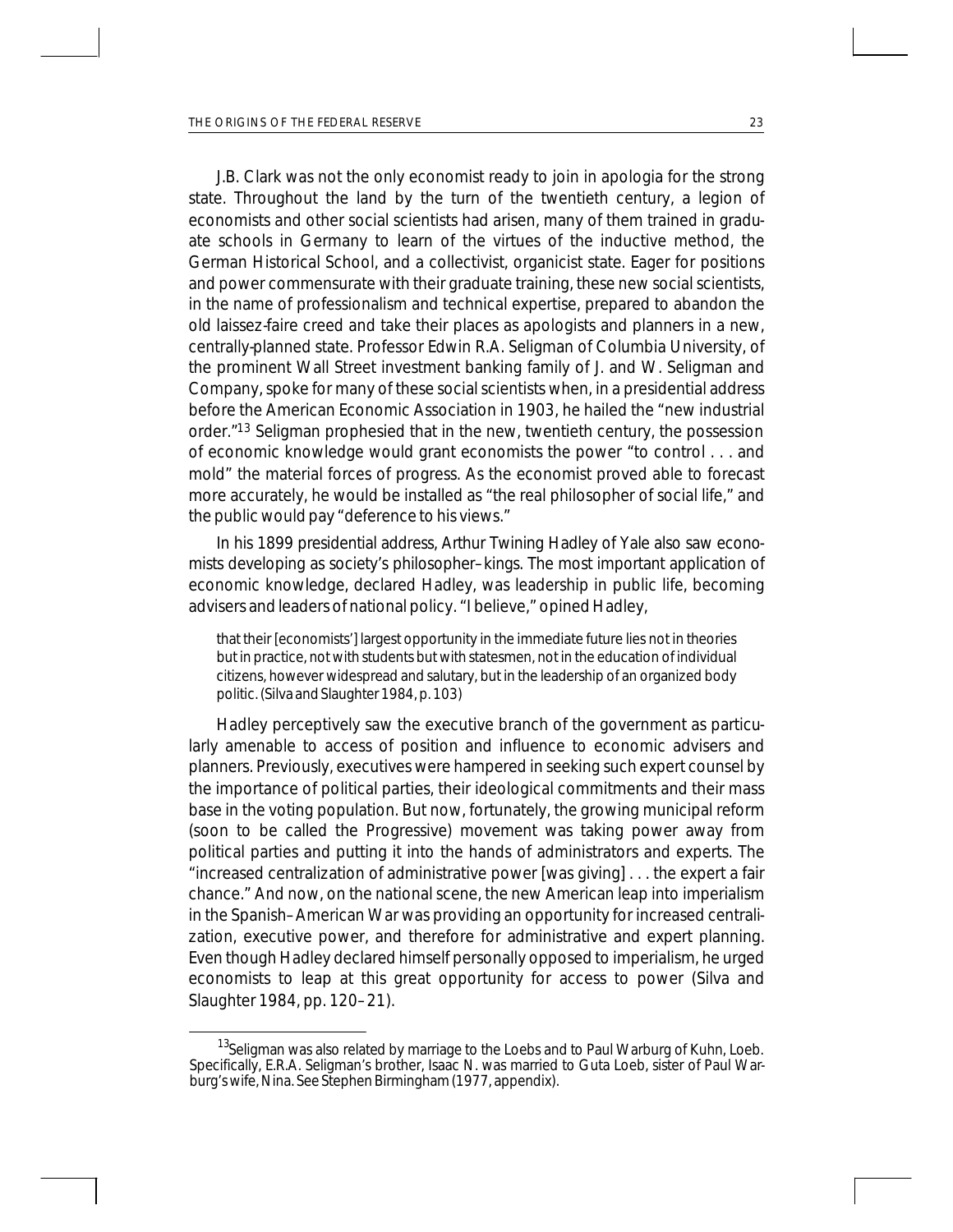The organized economic profession was not slow to grasp this new opportunity. Quickly, the executive and nominating committees of the American Economic Association (AEA) created a five-man special committee to organize and publish a volume on colonial finance. As Silva and Slaughter put it, this new, rapidly put together volume permitted the AEA to show the power elite

how the new social science could serve the interests of those who made imperialism a national policy by offering technical solutions to the immediate fiscal problems of colonies as well as providing ideological justifications for acquiring them. (Silva and Slaughter, p. 133)

Chairman of the special committee was Professor Jeremiah W. Jenks of Cornell, the major economic adviser to Governor Theodore Roosevelt. Another member was Professor E.R.A. Seligman, another key adviser to Roosevelt. A third colleague was Dr. Albert Shaw, influential editor of the *Review of Reviews*, progressive reformer and social scientist, and long-time crony of Roosevelt's. All three were long-time leaders of the American Economic Association. The other two, non-AEA leaders, on the committee were Edward R. Strobel, former assistant secretary of state and adviser to colonial governments, and Charles S. Hamlin, wealthy Boston lawyer and assistant secretary of the treasury who had long been in the Morgan ambit, and whose wife was a member of the Pruyn family, longtime investors in two Morgan-dominated concerns: the New York Central Railroad and the Mutual Life Insurance Company of New York.

*Essays in Colonial Finance* (Jenks et al. 1900), the volume quickly put together by these five leaders, tried to advise the United States how best to run its newly-acquired empire. First, just as the British government insisted when the North American states were its colonies, the colonies should support their imperial government through taxation, whereas control should be tightly exercised by the United States imperial center. Second, the imperial center should build and maintain the economic infrastructure of the colony: canals, railroads, communications. Third, where—as was clearly anticipated—native labor is inefficient or incapable of management, the imperial government should import [white] labor from the imperial center. And, finally, as Silva and Slaughter put it,

the committee's fiscal recommendations strongly intimated that trained economists were necessary for a successful empire. It was they who must make a thorough study of local conditions to determine the correct fiscal system, gather data, create the appropriate administrative design and perhaps even implement it. In this way, the committee seconded Hadley's views in seeing imperialism as an opportunity for economists by identifying a large number of professional positions best filled by themselves. (Silva and Slaughter 1984, p. 135)

With the volume written, the AEA cast about for financial support for its publication and distribution. The point was not simply to obtain the financing, but to do so in such a way as to gain the imprimatur of leading members of the power elite on this bold move for power to economists as technocratic expert advisers and administrators in the imperial nation-state.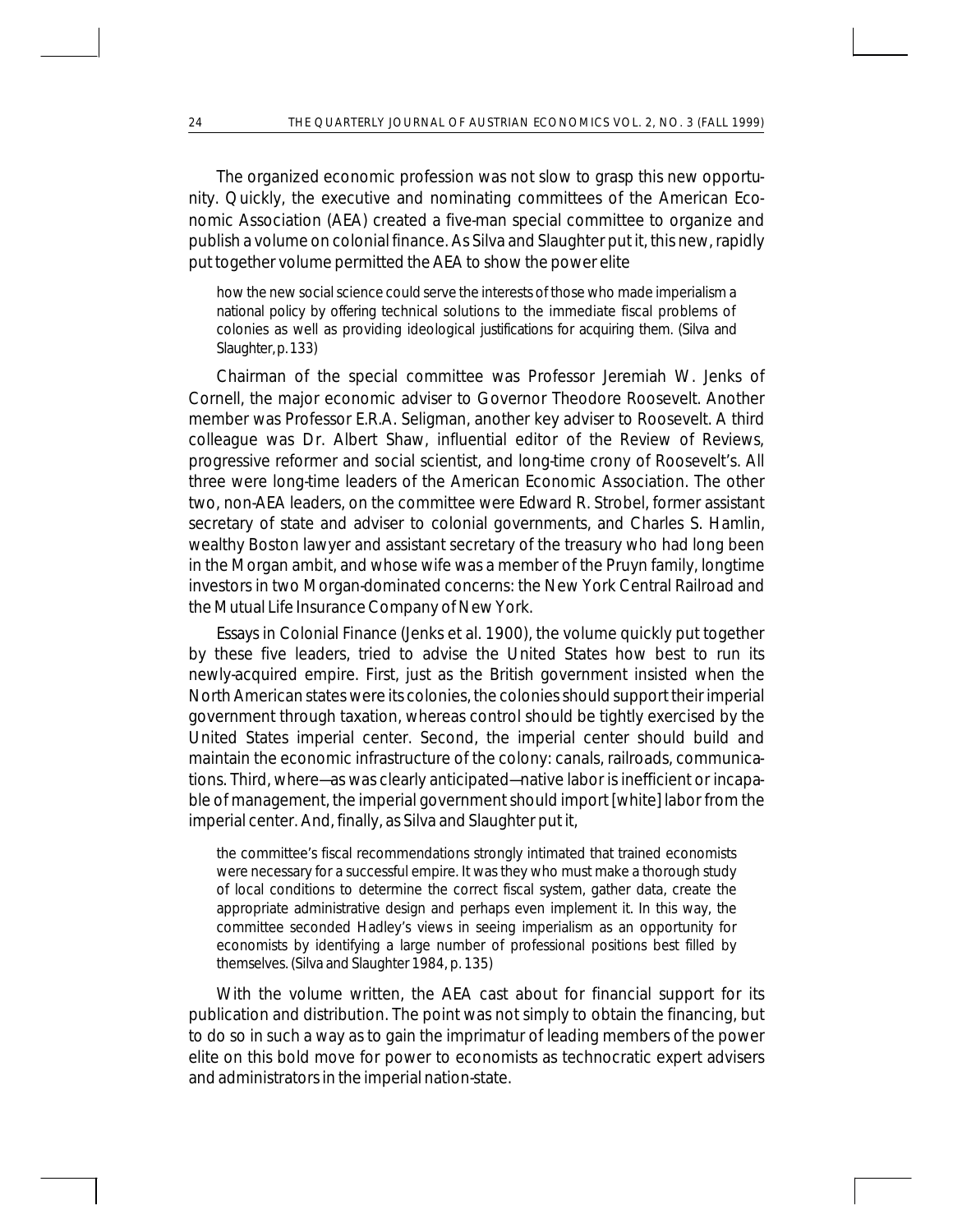The American Economic Association found five wealthy businessmen to put up two-fifths the full cost of publishing *Essays in Colonial Finance*. By compiling the volume and then accepting corporate sponsors, several of whom had an economic stake in the new American empire, the AEA was signalling that the nation's organized economists were (1) wholeheartedly in favor of the new American empire; and (2) were willing and eager to play a strong role in advising and administering the empire, a role which they promptly and happily filled, as we shall see in the following section.

In view of the symbolic as well as practical role for the sponsors, a list of the five donors for the colonial finance volume is instructive. One was Isaac N. Seligman, head of the investment banking house of J and W Seligman and Company, a company with extensive overseas interests, especially in Latin America. Isaac's brother E.R.A. Seligman was a member of the special committee on Colonial Finance and an author of one of the essays in the volume. Another was William E. Dodge, a partner of the copper mining firm of Phelps, Dodge and Company, and member of a powerful mining family allied to the Morgans. A third donor was Theodore Marburg, an economist who was vice president of the AEA at the time, and also an ardent advocate of imperialism as well as heir to a substantial American Tobacco Company fortune. Fourth was Thomas Shearman, a single-taxer and an attorney for the powerful railroad magnate Jay Gould. And last but not least, was Stuart Wood, a manufacturer who had a Ph.D. in economics and had been a vice president of the AEA.

#### **CONANT: MONETARY IMPERIALISM AND THE GOLD EXCHANGE STANDARD**

The leap into political imperialism by the United States in the late 1890s was accompanied by economic imperialism, and one key to economic imperialism was monetary imperialism. In brief, the developed Western countries by this time were on the gold standard, while most of the Third World nations were on the silver standard. For the past several decades, the value of silver in relation to gold had been steadily falling, due to (1) an increasing world supply of silver relative to gold, and (2) the subsequent shift of many Western nations from silver or bimetallism to gold, thereby lowering the world's demand for silver as a monetary metal.

The fall of silver value meant monetary depreciation and inflation in the Third World, and it would have been a reasonable policy to shift from a silver-coin to a gold-coin standard. But the new imperialists among U.S. bankers, economists, and politicians were far less interested in the welfare of Third World countries than in foisting a monetary imperialism upon them. For not only would the economies of the imperial center and the client states then be tied together, but they would be tied in such a way that these economies could pyramid their own monetary and bank credit inflation on top of inflation in the United States. Hence, what the new imperialists set out to do was pressure or coerce Third World countries to adopt, not a genuine gold-coin standard, but a newly conceived "gold exchange" or dollar standard.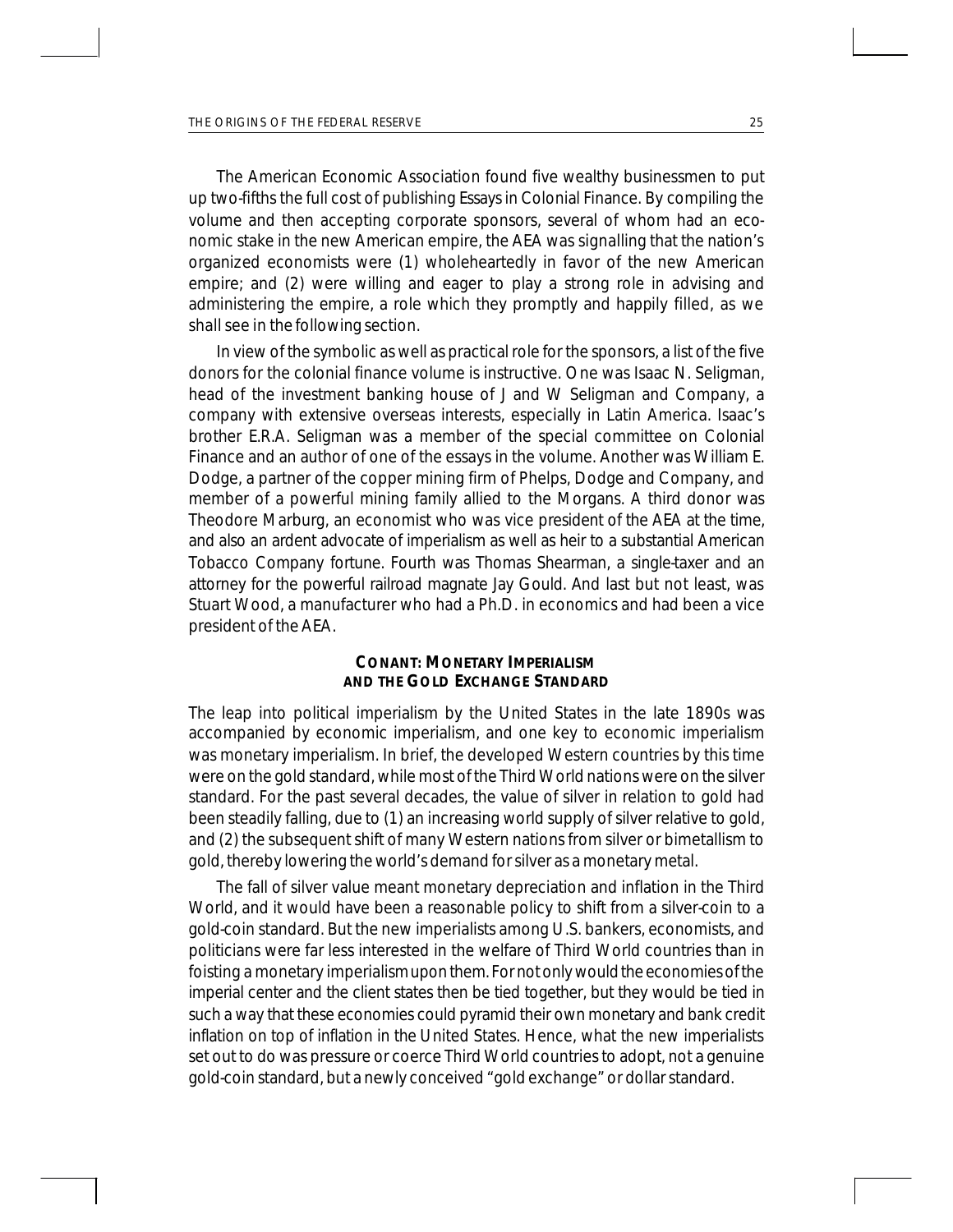Instead of silver currency fluctuating freely in terms of gold, the silver-gold rate would then be fixed by arbitrary government price-fixing. The silver countries would be silver in name only; the country's monetary reserve would be held, not in silver, but in dollars allegedly redeemable in gold; and these reserves would be held, not in the country itself, but as dollars piled up in New York City. In that way, if U.S. banks inflated their credit, there would be no danger of losing gold abroad, as would happen under a genuine gold standard. For under a true gold standard, no one and no country would be interested in piling up claims to dollars overseas. Instead, they would demand payment of dollar claims in gold. So that even though these American bankers and economists were all too aware, after many decades of experience, of the fallacies and evils of bimetallism, they were willing to impose a form of bimetallism upon client states in order to tie them into U.S. economic imperialism, and to pressure them into inflating their own money supplies on top of dollar reserves supposedly, but not *de facto* redeemable in gold.

The United States first confronted the problem of silver currencies in a Third World country when it seized control of Puerto Rico from Spain in 1898 and occupied it as a permanent colony. Fortunately for the imperialists, Puerto Rico was already ripe for currency manipulation. Only three years earlier, in 1895, Spain had destroyed the full-bodied Mexican silver currency that its colony had previously enjoyed, and replaced it with a heavily debased silver "dollar," worth only 41 cents in U.S. currency. The Spanish government had pocketed the large seigniorage profits from that debasement. The United States was therefore easily able to substitute its own debased silver dollar, worth only 45.6 cents in gold. Thus, the United States silver currency replaced an even more debased one, and also the Puerto Ricans had no tradition of loyalty to a currency only recently imposed by the Spaniards. There was therefore little or no opposition in Puerto Rico to the U.S. monetary takeover.<sup>14</sup>

The major controversial question was what exchange rate the American authorities would fix between the two debased coins: the old Puerto Rican silver peso and the U.S. silver dollar. This was the rate at which the U.S. authorities would compel the Puerto Ricans to exchange their existing coinage for the new American coins. The treasurer in charge of the currency reform for the U.S. government was the prominent Johns Hopkins economist, Jacob H. Hollander, who had been special commissioner to revise Puerto Rican tax laws, and who was one of the new breed of academic economists repudiating laissez-faire for comprehensive statism. The heavy debtors in Puerto Rico—mainly the large sugar planters—naturally wanted to pay their peso obligations at as cheap a rate as possible; they lobbied for a peso worth 50 cents American. In contrast, the Puerto Rican banker-creditors wanted the rate fixed at 75 cents. Since the exchange rate was arbitrary anyway, Hollander and the other American officials decided in the time-honored way of

 $14$ See the illuminating article by Emily S. Rosenberg (1985, pp. 172–73).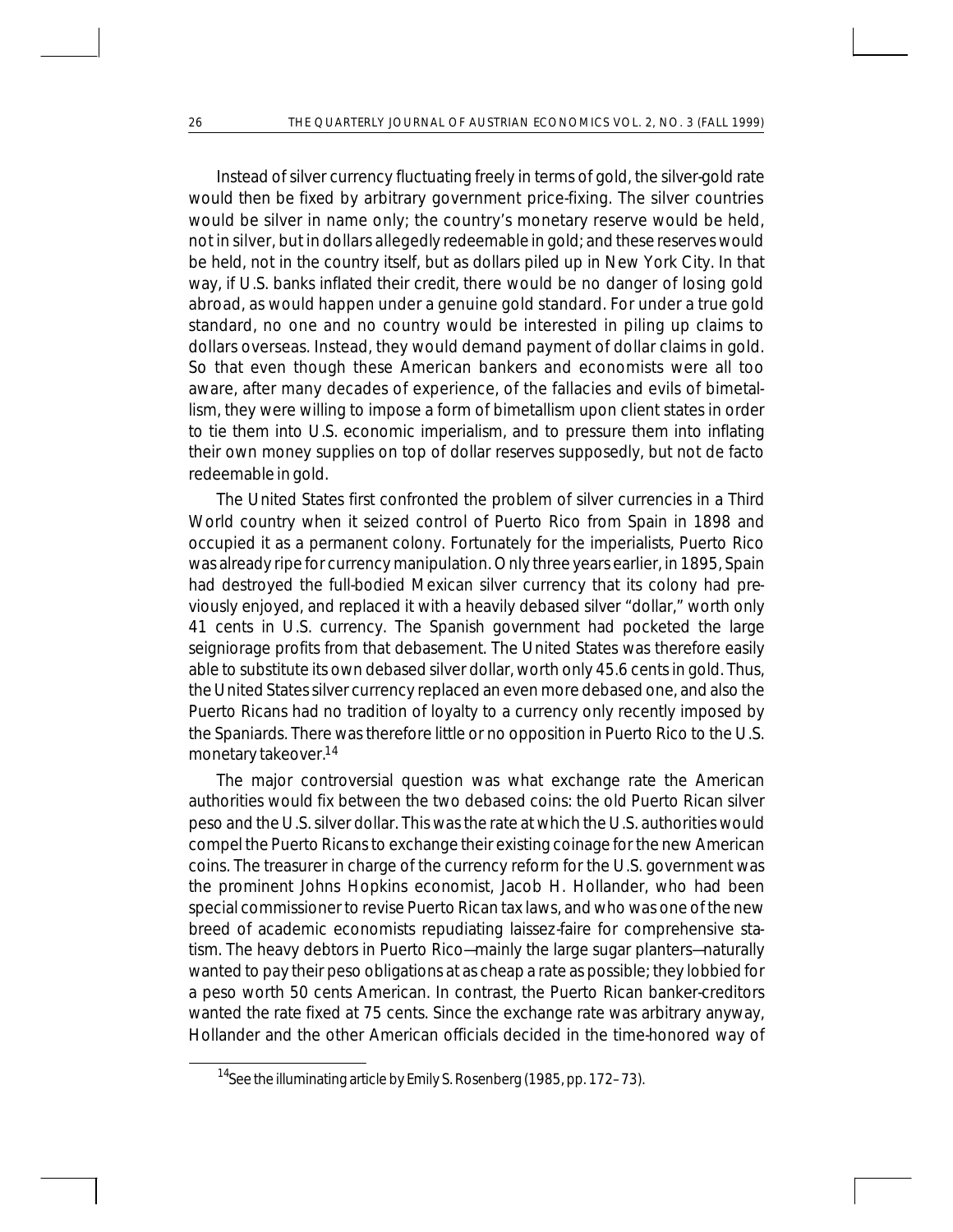governments: more or less splitting the difference, and fixing a peso equal to 60 cents.<sup>15</sup>

The Philippines, the other Spanish colony grabbed by the United States, posed a far more difficult problem. As in most of the Far East, the Philippines was happily using a perfectly sound silver currency, the Mexican silver dollar. But the United States was anxious for a rapid reform, because its large armed forces establishment suppressing Filipino nationalism required heavy expenses in U.S. dollars, which it of course declared to be legal tender for payments. Since the Mexican silver coin was also legal tender and was cheaper than the U.S. gold dollar, the U.S. military occupation found its revenues being paid in unwanted and cheaper Mexican coins.

Delicacy was required, and in 1901, for the task of currency takeover the Bureau of Insular Affairs [BIA] of the War Department—the agency running the U.S. occupation of the Philippines—hired Charles A. Conant for the task. Secretary of War Elihu Root was a redoubtable Wall Street lawyer in the Morgan ambit who sometimes served as J.P. Morgan's personal attorney. Root took a personal hand in sending Conant to the Philippines. Conant, fresh from the Indianapolis Monetary Commission and before going to New York as a leading investment banker, was, as might be expected, an ardent gold-exchange standard imperialist as well as the leading theoretician of economic imperialism.

Realizing that the Filipino people loved their silver coins, Conant devised a way to impose a gold U.S. dollar currency upon the country. Under his cunning plan, the Filipinos would continue to have a silver currency; but replacing the full-bodied Mexican silver coin would be an American silver coin tied to gold at a debased value far less than the market exchange value of silver in terms of gold. In this imposed, debased bimetallism, since the silver coin was deliberately overvalued in relation to gold by the U.S. government, Gresham's Law went inexorably into effect. The overvalued silver would keep circulating in the Philippines, and undervalued gold would be kept sharply out of circulation.

The seigniorage profit that the Treasury would reap from the debasement would be happily deposited at a New York bank, which would then function as a "reserve" for the U.S. silver currency in the Philippines. Thus, the New York funds would be used for payment outside the Philippines instead of as coin or specie. Moreover, the U.S. government could issue paper dollars based on its new reserve fund.

<sup>&</sup>lt;sup>15</sup>Also getting their start in administering imperialism in Puerto Rico were economist and demographer W.H. Willcox of Cornell, who conducted the first census on the island as well as in Cuba in 1900, and Roland P. Falkner, statistician and bank reformer first at the University of Pennsylvania, and then head of the Division of Documents at the Library of Congress, who became commissioner of education in Puerto Rico in 1903. Falkner went on to head the U.S. Commission to Liberia in 1909 and to be a member of the Joint Land Commission of the U.S. and Chinese governments. Harvard economist Thomas S. Adams served as assistant treasurer to Hollander in Puerto Rico. Political scientist William F. Willoughby succeeded Hollander as treasurer (Silva and Slaughter 1984, pp. 137–38).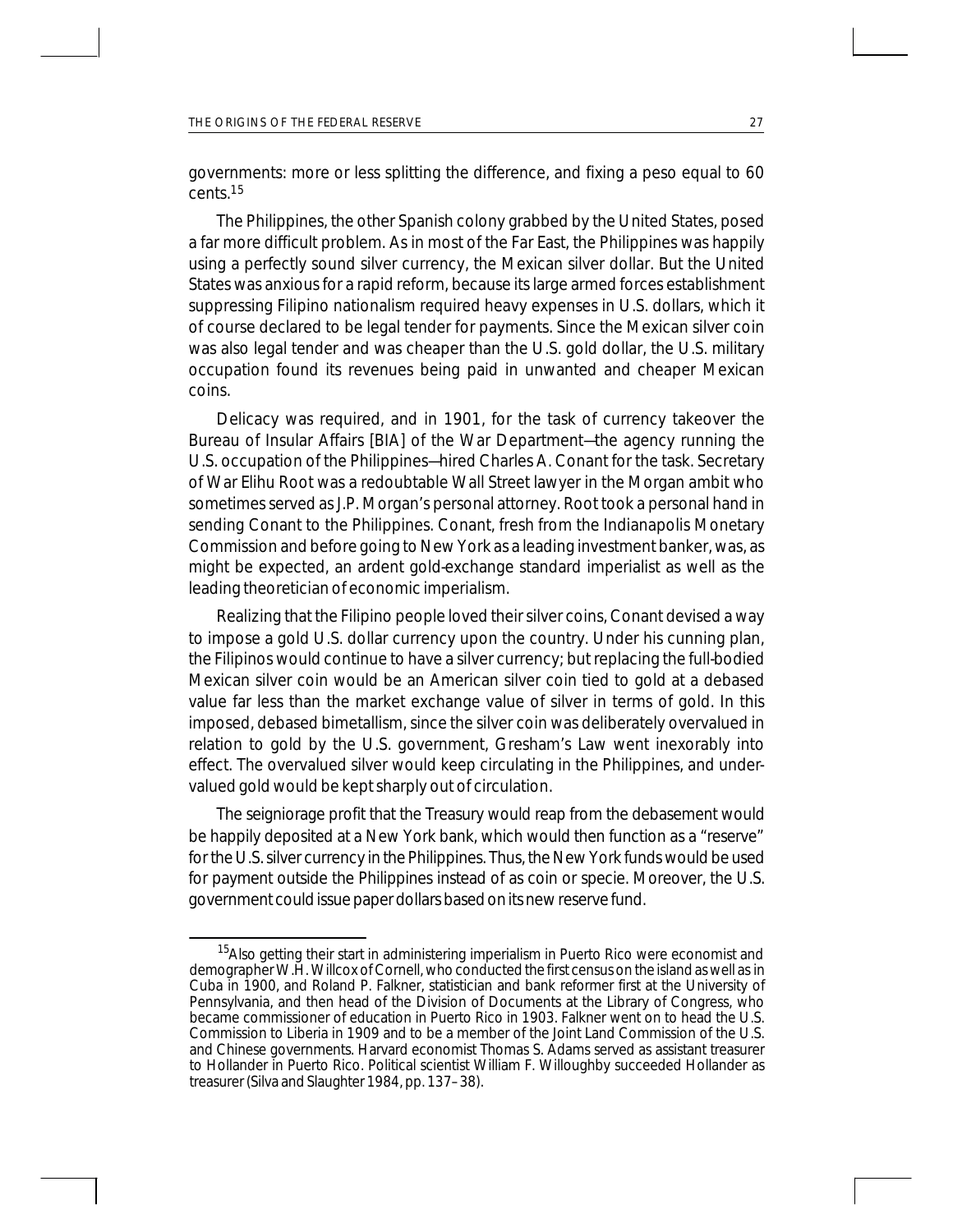It should be noted that Conant originated the gold exchange scheme as a way of exploiting and controlling Third-World economies based on silver. At the same time, Great Britain was introducing similar schemes in its colonial areas in Egypt, the Straits Settlements in Asia, and particularly in India.

Congress, however, pressured by the silver lobby, balked at the BIA's plan. And so the BIA again turned to the seasoned public relations and lobbying skills of Charles A. Conant. Conant swung into action. Meeting with editors of the top financial journals, he secured their promises to write editorials pushing for the Conant plan, many of which he obligingly wrote himself. He was already backed by the American banks of Manila. Recalcitrant U.S. bankers were warned by Conant that they could no longer expect large government deposits from the War Department if they continued to oppose the plan. Furthermore, Conant won the support of the major enemies of his plan, the American silver companies and pro-silver bankers, promising them that if the Philippine currency reform went through, the federal government would buy silver for the new U.S. coinage in the Philippines from these same companies. Finally, the tireless lobbying, and the mixture of bribery and threats by Conant, paid off. Congress passed the Philippine Currency Bill in March 1903.

In the Philippines, however, the United States could not simply duplicate the Puerto Rican example and coerce the conversion of the old for the new silver coinage. For the Mexican silver coin was a dominant coin not only in the Far East but throughout the world, and the coerced conversion would have been endless. The U.S. tried; it removed the legal tender privilege from the Mexican coins, and decreed the new U.S. coins to be used for taxes, government salaries, and other government payments. But this time the Filipinos happily used the old Mexican coins as money, while the U.S. silver coins disappeared from circulation into payment of taxes and transactions to the United States.

The War Department was beside itself: how could it drive Mexican silver coinage out of the Philippines? In desperation, it turned to the indefatigable Conant, but Conant couldn't join the colonial government in the Philippines because he had just been appointed to a more farflung presidential commission on international exchange for pressuring Mexico and China to go on a similar gold-exchange standard. Hollander, fresh from his Puerto Rican triumph, was ill. Who else? Conant, Hollander, and several leading bankers told the War Department they could recommend no one for the job, so new then was the profession of technical expert in monetary imperialism. But there was one more hope, the other pro-cartellist and financial imperialist, Cornell's Jeremiah W. Jenks, a fellow-member with Conant of President Roosevelt's new Commission on International Exchange [CIE]. Jenks had already paved the way for Conant by visiting English and Dutch colonies in the Far East in 1901 to gain information about running the Philippines. Jenks finally came up with a name, his former graduate student at Cornell, Edwin W. Kemmerer.

Young Kemmerer went to the Philippines from 1903 to 1906, to implement the Conant plan. Based on the theories of Jenks and Conant, and on his own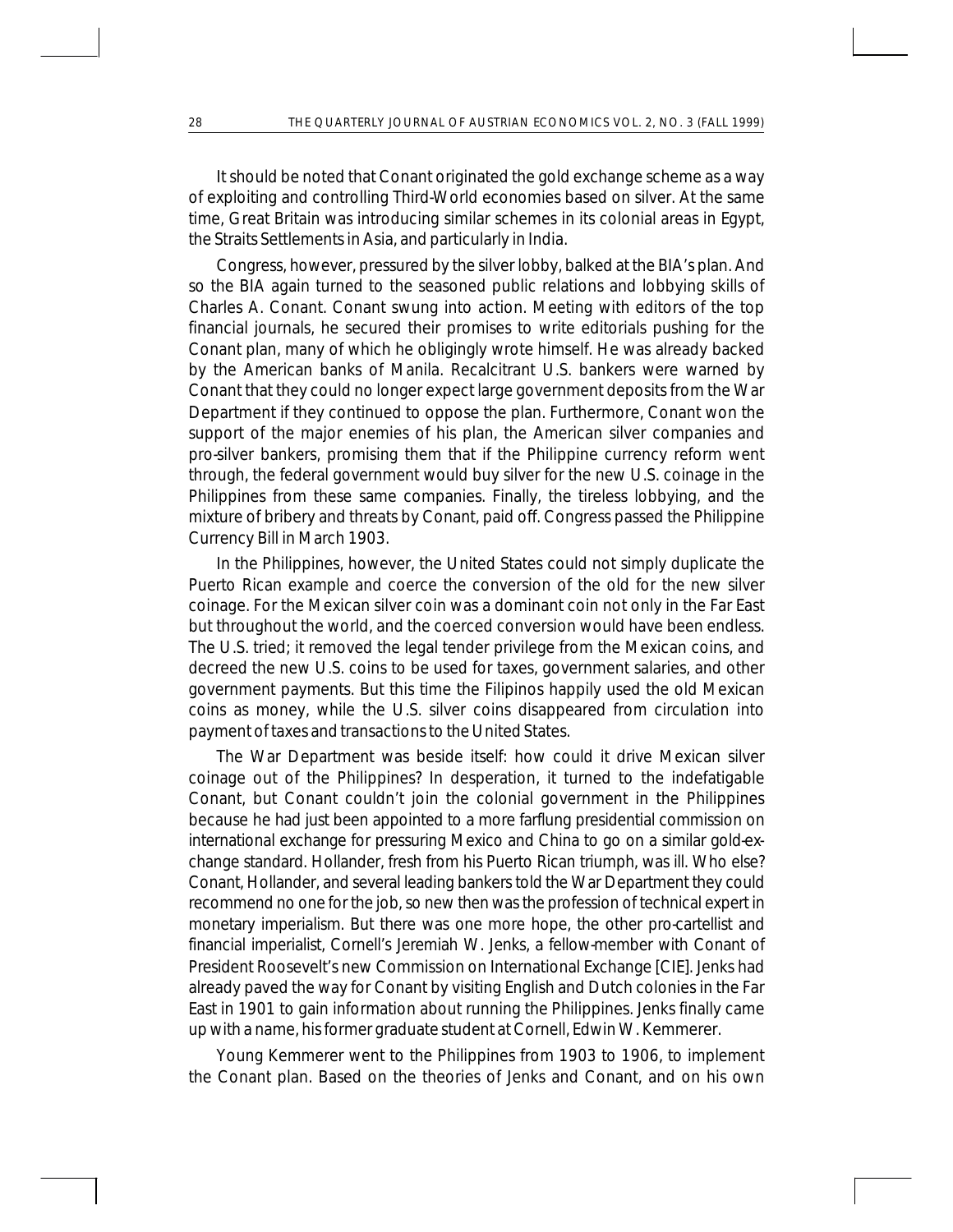experience in the Philippines, Kemmerer went on to teach at Cornell and then at Princeton, and gained fame throughout the 1920s as the "money doctor," busily imposing the gold-exchange standard on country after country abroad.

Relying on Conant's behind-the-scenes advice, Kemmerer and his associates finally came out with a successful scheme to drive out the Mexican silver coins. It was a plan that relied heavily on government coercion. The United States imposed a legal prohibition on the importation of the Mexican coins, followed by severe taxes on any private Philippine transactions daring to use the Mexican currency. Luckily for the planners, their scheme was aided by a large-scale demand at the time for Mexican silver in northern China, which absorbed silver from the Philippines or that would have been smuggled into the islands. The U.S. success was aided by the fact that the new U.S. silver coins, perceptively called "conants" by the Filipinos, were made up to look very much like the cherished old Mexican coins. By 1905, force, luck, and trickery had prevailed, and the conants (worth 50 cents in U.S. money) were the dominant currency in the Philippines. Soon the U.S. authorities were confident enough to add token copper coins and paper conants as well.<sup>16</sup>

By 1903, the currency reformers felt emboldened enough to move against the Mexican silver dollar throughout the world. In Mexico itself, U.S. industrialists who wanted to invest there pressured the Mexicans to shift from silver to gold, and they found an ally in powerful finance minister Jose Limantour. But tackling the Mexican silver peso at home would not be an easy task, for the coin was known and used throughout the world, particularly in China, where it formed the bulk of the circulating coinage. Finally, after three-way talks between United States, Mexican, and Chinese officials, the Mexicans and Chinese were induced to send identical notes to the U.S. Secretary of State, urging the United States to appoint financial advisers to bring about a currency reform and stabilized exchange rates with the gold countries (Parrini and Sklar 1983, pp. 573–77; Rosenberg 1985, p. 184).

These requests gave President Roosevelt, upon securing Congressional approval, the excuse to appoint in March 1903 a three-man Commission on International Exchange (CIE) to bring about currency reform in Mexico, China, and the rest of the silver-using world. The aim was "to bring about a fixed relationship

<sup>&</sup>lt;sup>16</sup>See Rosenberg (1985, pp. 177–81). Other economists and social scientists helping to administer imperialism in the Philippines were: Carl C. Plehn of the University of California, who served as chief statistician to the Philippine Commission in 1900–1901, and Bernard Moses, historian, political scientist and economist at the University of California, an ardent advocate of imperialism who served on the Philippine Commission from 1901–1903, and then became an expert in Latin American affairs, joining in a series of Pan American conferences. Political scientist David P. Barrows became superintendent of schools in Manila and director of education for eight years, from 1901 to 1909. This experience ignited a lifelong interest in the military for Barrows, who, while a professor at Berkeley and a general in the California National Guard in 1934, led the troops that broke the San Francisco longshoremen's strike. During World War II, Barrows carried over his interest in coercion to help in the forced internment of Japanese Americans in concentration camps. On Barrows, see Silva and Slaughter (1984, pp. 137–38). On Moses, see Dorfman (1949, pp. 96–98).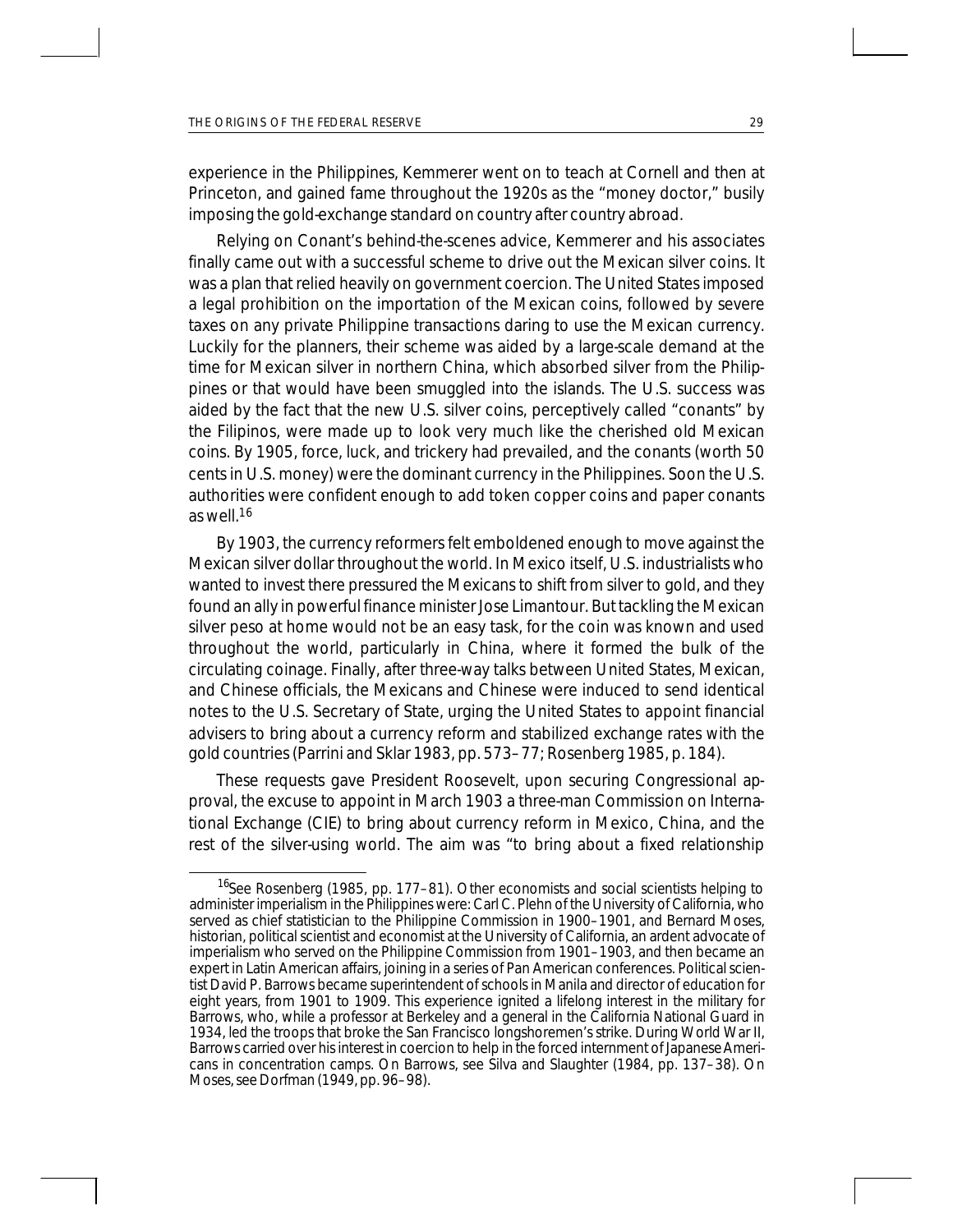between the moneys of the gold standard countries and the present silver-using countries," in order to foster "export trade and investment opportunities" in the gold countries and economic development in the silver countries.

The three members of the CIE were old friends and like-minded colleagues. Chairman was Hugh H. Hanna, of the Indianapolis Monetary Commission, the others were his former chief aide at that Commission, Charles A. Conant, and Professor Jeremiah W. Jenks. Conant, as usual, was the major theoretician and finagler. He realized that major opposition to Mexico and China's shift to a gold standard would come from the important Mexican silver industry, and he devised a scheme to get European countries to purchase large amounts of Mexican silver to ease the pain of the shift.

In a trip to European nations in the summer of 1903, however, Conant and the CIE found the Europeans less than enthusiastic about making Mexican silver purchases as well as subsidizing U.S. exports and investments in China, a land whose market they too were coveting. In the United States, on the other hand, major newspapers and financial periodicals, prodded by Conant's public relations work, warmly endorsed the new currency scheme.

In the meantime, however, the United States faced similar currency problems in its two new Caribbean protectorates, Cuba and Panama. Panama was easy. The United States occupied the Canal Zone, and would be importing vast amounts of equipment to build the canal, and so it decided to impose the American gold dollar as the currency in the nominally independent Republic of Panama. While the gold dollar was the official currency of Panama, the United States imposed as the actual medium of exchange a new debased silver peso worth 50 cents. Fortunately, the new peso was almost the same in value as the old Colombian silver coin it forcibly displaced, and so, like Puerto Rico, the takeover could go without a hitch.

Among the U.S. colonies or protectorates, Cuba proved the toughest nut to crack. Despite all of Conant's ministrations, Cuba's currency remained unreformed. Spanish gold and silver coins, French coins, and U.S. currency all circulated side by side, freely fluctuating in response to supply and demand. Furthermore, similar to the pre-reformed Philippines, a fixed bimetallic exchange rate between the cheaper U.S., and the more valuable Spanish and French coins, led the Cubans to return cheaper U.S. coins to the U.S. customs authorities in fees and revenues.

Why then did Conant fail in Cuba? In the first place, strong Cuban nationalism resented U.S. plans for seizing control of their currency. Conant's repeated request in 1903 for a Cuban invitation for the CIE to visit the island, met stern rejections from the Cuban government. Moreover, the charismatic U.S. military commander in Cuba, Leonard Wood, wanted to avoid giving the Cubans the impression that plans were afoot to reduce Cuba to colonial status.

The second objection was economic. The powerful sugar industry in Cuba depended on exports to the United States, and a shift from depreciated silver to higher valued gold money would increase the cost of sugar exports, by an amount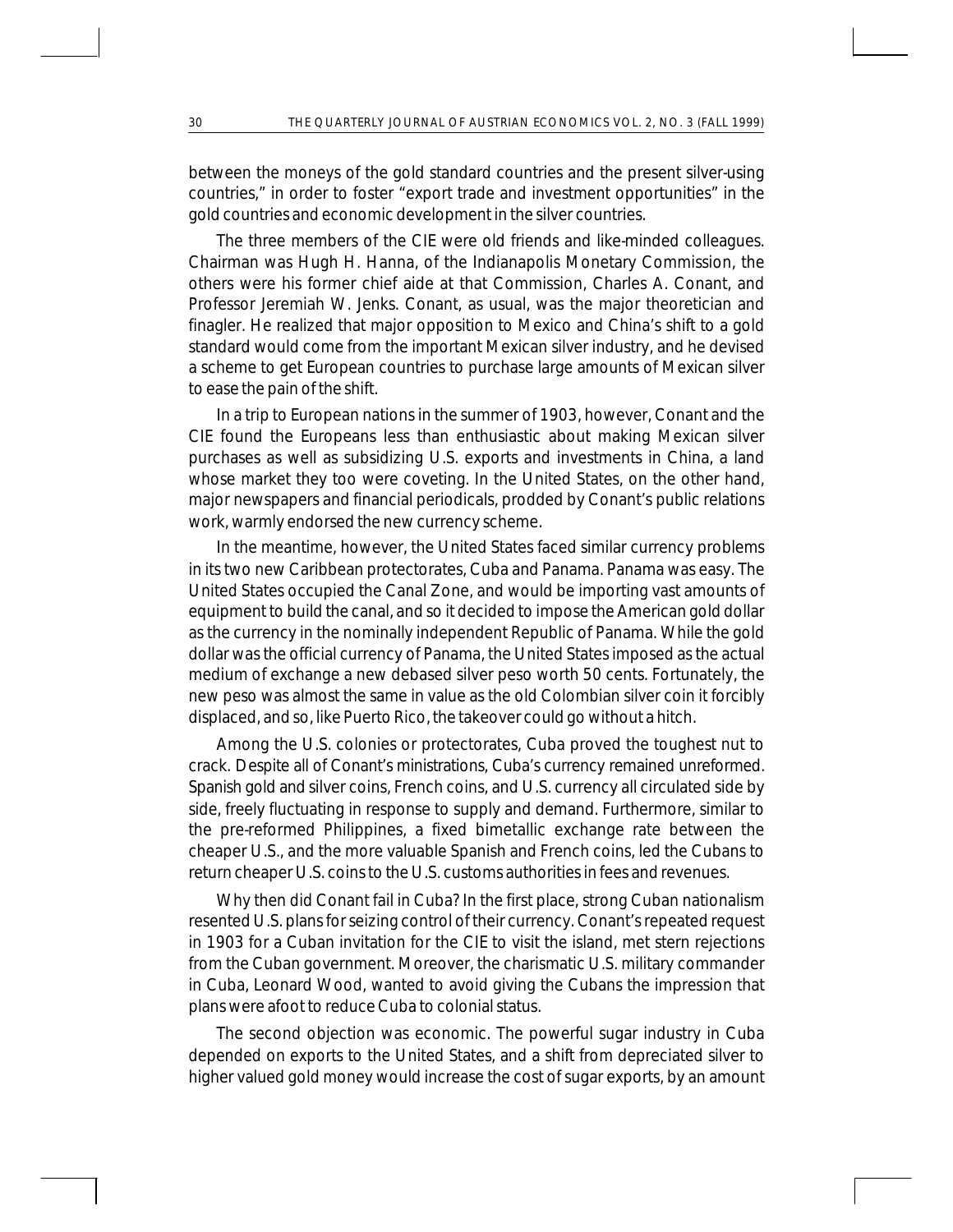Leonard Wood estimated to be about 20 percent. While the same problem had existed for the sugar planters in Puerto Rico, American economic interests, in Puerto Rico and in other countries such as the Philippines, favored forcing formerly silver countries onto a gold-based standard so as to stimulate U.S. exports into those countries. In Cuba, on the other hand, there was increasing U.S. investment capital pouring into the Cuban sugar plantations, so that powerful and even dominant U.S. economic interests existed on the other side of the currency reform question. Indeed, by World War I, American investments in Cuban sugar reached the sum of \$95 million.

Thus, when Charles Conant resumed his pressure for a Cuban gold-exchange standard in 1907, he was strongly opposed by U.S. Governor of Cuba, Charles Magoon, who raised the problem of a gold-based standard crippling the sugar planters. The CIE never managed to visit Cuba, and ironically, Charles Conant died in Cuba, in 1915, trying in vain to convince the Cubans of the virtues of the gold-exchange standard (Rosenberg 1985, pp. 186–88).

The Mexican shift from silver to gold was more gratifying to Conant, but here the reform was effected by Foreign Minister Limantour and his indigenous technicians, with the CIE taking a back seat. However, the success of this shift, in the Mexican Currency Reform Act of 1905, was assured by a world rise in the price of silver, starting the following year, which made gold coins cheaper than silver, with Gresham's Law bringing about a successful gold coin currency in Mexico. But the U.S. silver coinage in the Philippines ran into trouble because of the rise in the world silver price. Here, the U.S. silver currency in the Philippines was bailed out by coordinated action by the Mexican government, which sold silver in the Philippines to lower the value of silver sufficiently so that the conants could be brought back into circulation.<sup>17</sup>

But the big failure of Conant–CIE monetary imperialism was in China. In 1900, Britain, Japan, and the United States intervened in China to put down the Boxer Rebellion. The three countries thereupon forced defeated China to agree to pay them and all major European powers an indemnity of \$333 million. The United States interpreted the treaty as an obligation to pay in gold, but China, on a depreciated silver standard, began to pay in silver in 1903, an action that enraged the three treaty powers. The U.S. minister to China reported that Britain might declare China's payment in silver a violation of the treaty, which would presage military intervention.

Emboldened by United States success in the Philippines, Panama, and Mexico, Secretary of War Root sent Jeremiah W. Jenks on a mission to China in early 1904 to try to transform China from a silver- to a gold-exchange standard. Jenks also

<sup>&</sup>lt;sup>17</sup>It is certainly possible that one of the reasons for the outbreak of the nationalist Mexican Revolution of 1910, in part a revolution against U.S. influence, and was reaction against the U.S.-led currency manipulation and the coerced shift from silver to gold. Certainly, research needs to be done into this possibility.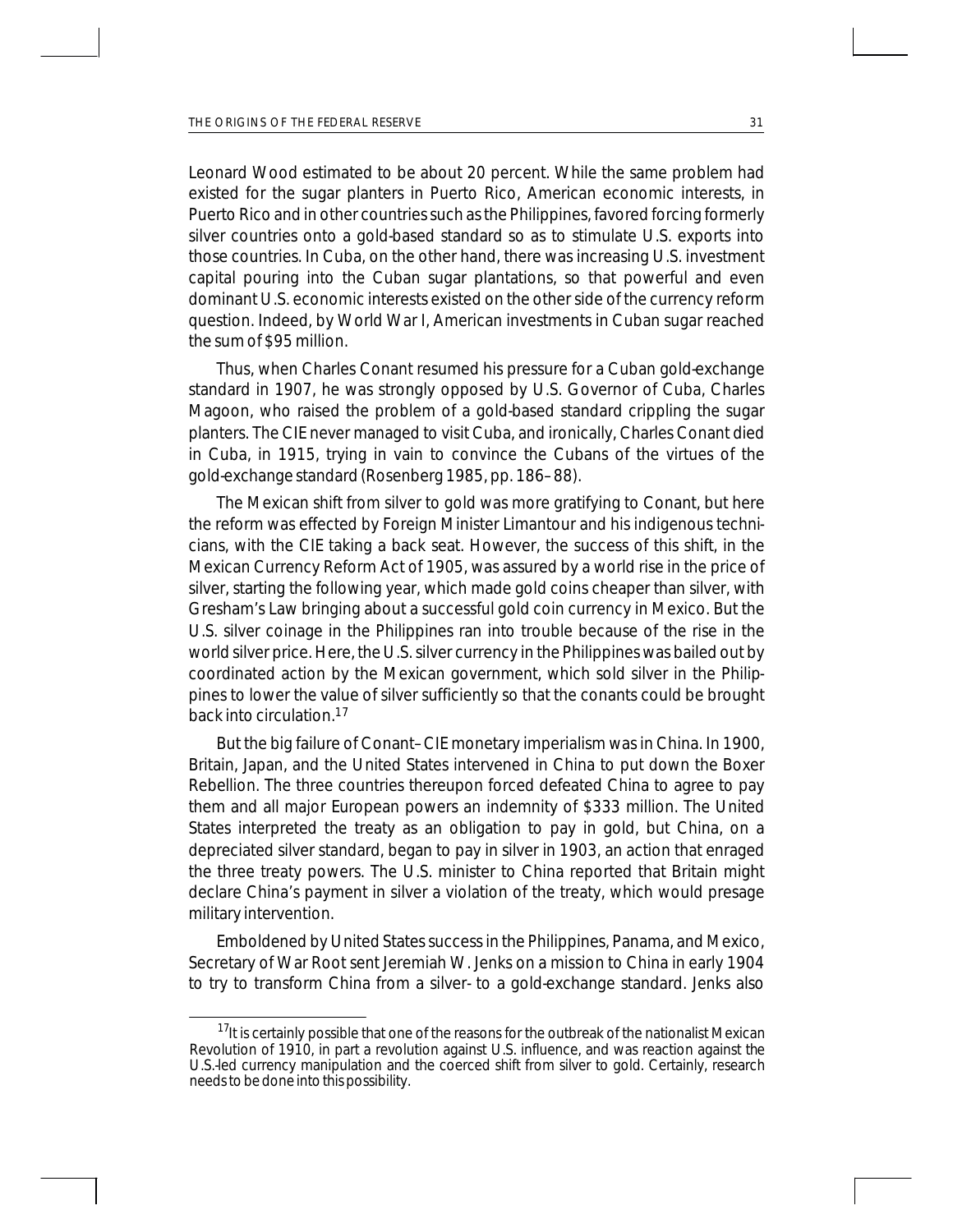wrote to President Roosevelt from China urging that the Chinese indemnity to the United States from the Boxer Rebellion be used to fund exchange professorships for thirty years. Jenks's mission, however, was a total failure. The Chinese understood the CIE currency scheme all too well. They saw and denounced the seigniorage of the gold-exchange standard as an irresponsible and immoral debasement of Chinese currency, an act that would impoverish China while adding to the profits of U.S. banks where seigniorage reserve funds would be deposited. Moreover, the Chinese officials saw that shifting the indemnity from silver to gold would enrich the European governments at the expense of the Chinese economy. They also noted that the CIE scheme would establish a foreign controller of the Chinese currency to impose banking regulations and economic reforms on the Chinese economy. We need not wonder at the Chinese outrage. China's reaction was its own nationalistic currency reform in 1905, to replace the Mexican silver coin with a new Chinese silver coin, the tael (Rosenberg 1985, pp. 189–92).

Jenks's ignominious failure in China put an end to any formal role for the Commission on International Exchange.18 An immediately following fiasco blocked the U.S. government's use of economic and financial advisers to spread the gold-exchange standard abroad. In 1905, the State Department hired Jacob Hollander to move another of its Latin American client states, the Dominican Republic, onto the gold-exchange standard. When Hollander accomplished this task by the end of the year, the State Department asked the Dominican government to hire Hollander to work out a plan for financial reform, including a U.S. loan, and a customs service run by the United States to collect taxes for repayment of the loan. Hollander, son-in-law of prominent Baltimore merchant Abraham Hutzler, used his connection with Kuhn, Loeb and Company to place Dominican bonds with that investment bank. Hollander also engaged happily in double dipping for the same work, collecting fees for the same job from the State Department and from the Dominican government. When this peccadillo was discovered in 1911, the scandal made it impossible for the U.S. government to use its own employees and its own funds to push for gold-exchange experts abroad. From then on, there was more of a public-private partnership between the U.S. government and the investment bankers, with the bankers supplying their own funds, and the State Department supplying good will and more concrete resources.

Thus, in 1911–1912, the United States, over great opposition, imposed a gold-exchange standard on Nicaragua. The State Department formally stepped aside, but approved Charles Conant's hiring by the powerful investment banking firm of Brown Brothers to bring about a loan and the currency reform. The State Department lent not only its approval to the project, but also its official wires, for

<sup>&</sup>lt;sup>18</sup>The failure, however, did not diminish the U.S. government's demand for Jenks's services. He went on to advise the Mexican government, serve as a member of the Nicaraguan High Commission under President Wilson's occupation regime, and also headed the Far Eastern Bureau of the State Department (Silva and Slaughter 1989, pp. 136–37).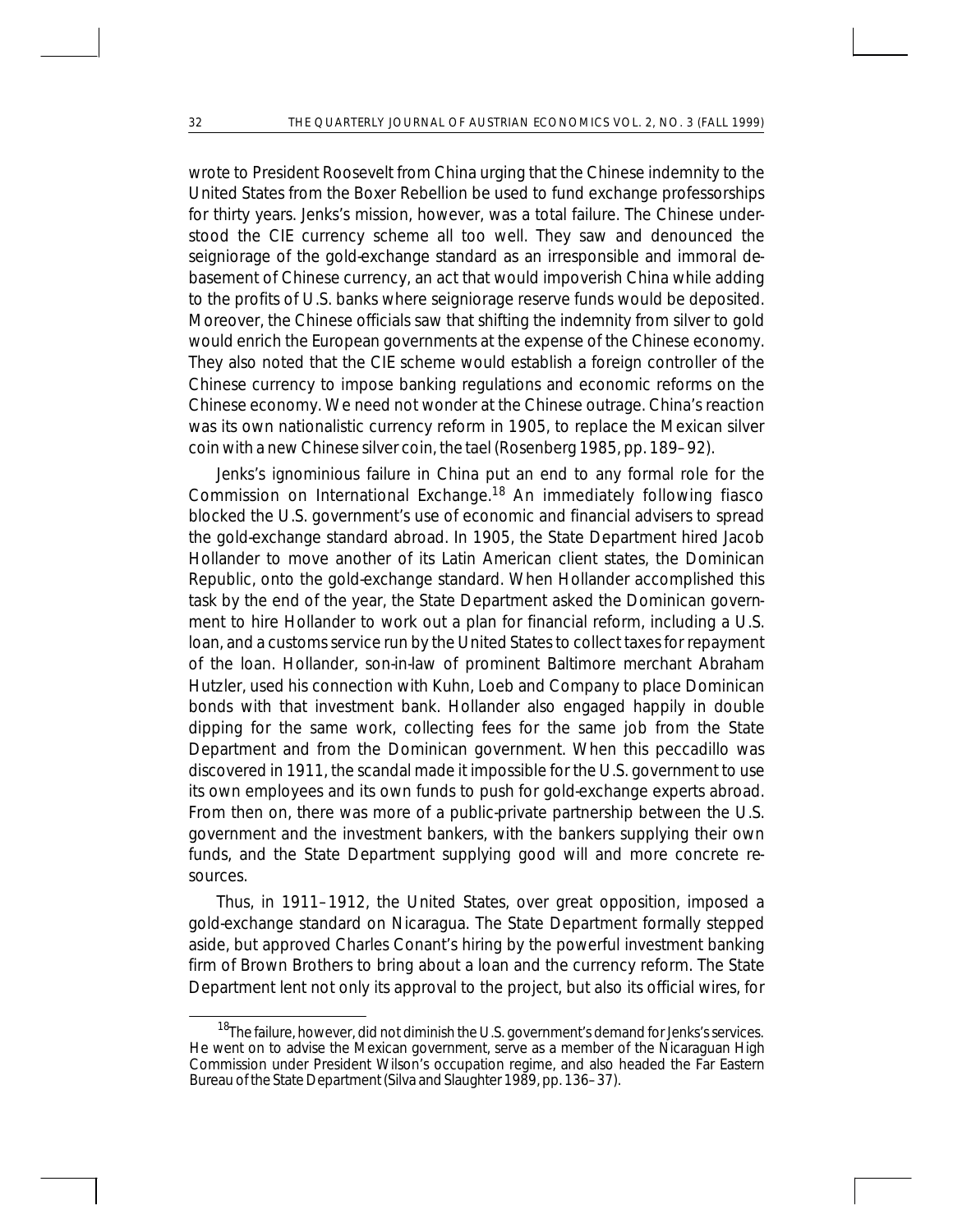Conant and Brown Brothers to conduct the negotiations with the Nicaraguan government.

By the time he died in Cuba in 1915, Charles Conant had made himself the chief theoretician and practitioner of the gold-exchange and the economic imperialist movements. Aside from his successes in the Philippines, Panama, and Mexico, and his failures in Cuba and China, Conant led in pushing for gold-exchange reform and gold-dollar imperialism in Liberia, Bolivia, Guatemala, and Honduras. His *magnum opus* in favor of the gold-exchange standard, the two-volume *The Principles of Money and Banking* (1905), as well as his pathbreaking success in the Philippines, were followed by a myriad of books, articles, pamphlets, and editorials, always backed up by his personal propaganda efforts.

Particularly interesting were Conant's arguments in favor of a gold-exchange, rather than a genuine gold-coin standard. A straight gold-coin standard, Conant believed, did not provide a sufficient amount of gold to provide for the world's monetary needs. Hence, by tying the existing silver standards in the undeveloped countries to gold, the "shortage" of gold could be overcome, and also the economies of the undeveloped countries could be integrated into those of the dominant imperial power. All this could only be done if the gold-exchange standard were "designed and implemented by careful government policy," but of course Conant himself and his friends and disciples always stood ready to advise and provide such implementation (Rosenberg 1985, p. 197) .

In addition, adopting a government-managed gold-exchange standard was superior to either genuine gold or bimetallism because it left each state the flexibility of adapting its currency to local needs. As Conant asserted,

It leaves each state free to choose the means of exchange which conform best to its local conditions. Rich nations are free to choose gold, nations less rich silver, and those whose financial methods are most advanced are free to choose paper.

It is interesting that for Conant, paper was the most "advanced" form of money. It is clear that the devotion to the gold standard of Conant and of his colleagues was only to a debased and inflationary standard, controlled and manipulated by the U.S. government, with gold really serving as a facade of allegedly hard-money.

And one of the critical forms of government manipulation and control in Conant's proposed system was the existence and active functioning of a central bank. As a founder of the "science" of financial advising to governments, Conant, followed by his colleagues and disciples, not only pushed a gold-exchange standard wherever he could do so, but also a central bank to manage and control that standard. As Emily Rosenberg points out:

Conant thus did not neglect . . . one of the major revolutionary changes implicit in his system: a new, important role for a central bank as a currency stabilizer. Conant strongly supported the American banking reform that culminated in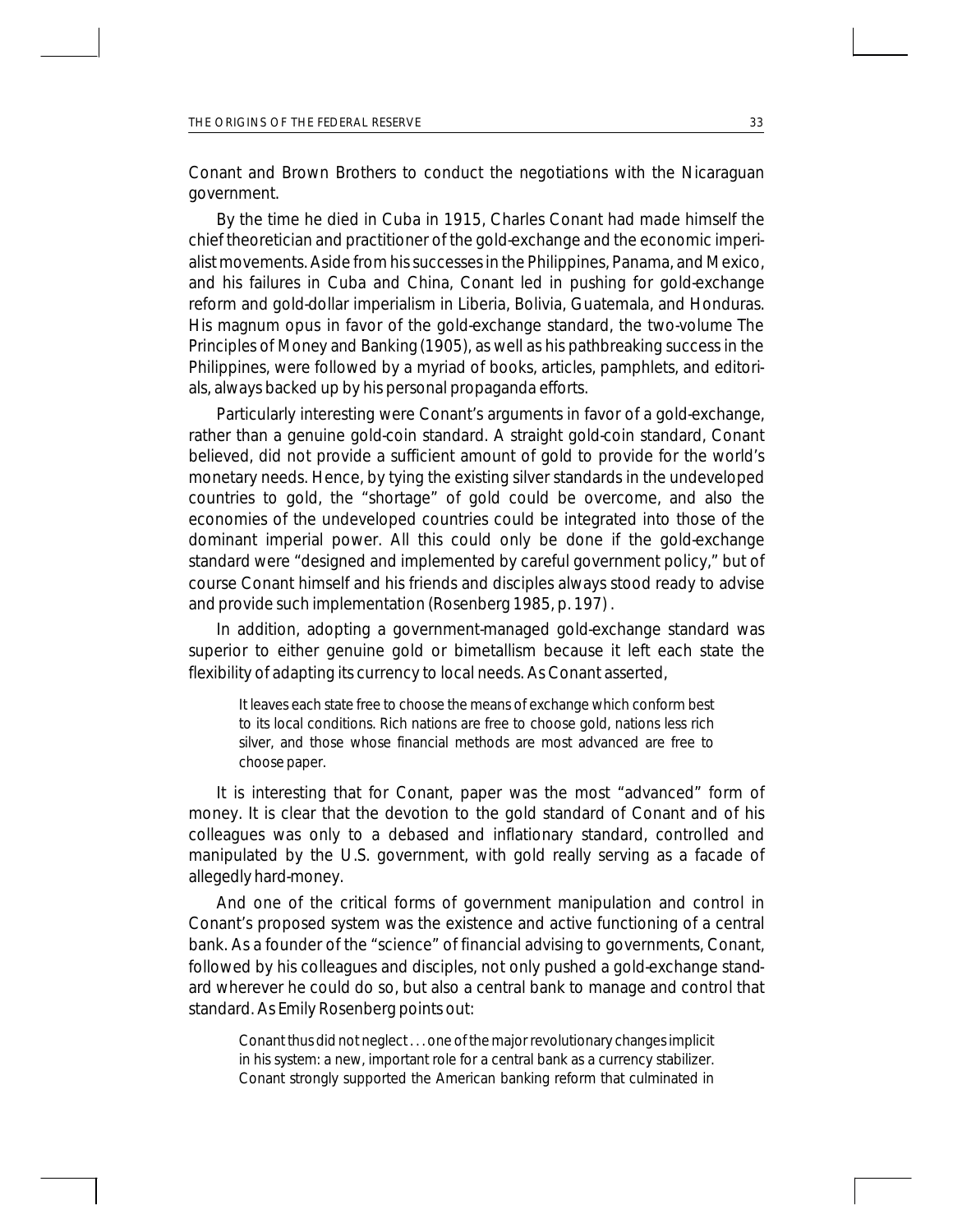the Federal Reserve System . . . and American financial advisers who followed Conant would spread central banking systems, along with gold-standard currency reforms, to the countries they advised. (Rosenberg 1985, p. 198)

Along with a managed gold-exchange standard would come, as replacement for the old free-trade, nonmanaged, gold-coin standard, a world of imperial currency blocs, which "would necessarily come into being as lesser countries deposited their gold stabilization funds in the banking systems of more advanced countries" (ibid.). New York and London banks, in particular, shaped up as the major reserve fundholders in the developing new world monetary order.

It is no accident that the U.S.'s major financial and imperial rival, Great Britain, which was pioneering in imposing gold-exchange standards in its own colonial area at this time, built upon this experience to impose a gold-exchange standard, marked by all European currencies pyramiding on top of British inflation, during the 1920s. That disastrous inflationary experiment led straight to the worldwide banking crash and the general shift to fiat paper moneys in the early 1930s. After World War II, the United States took up the torch of a world gold-exchange standard at Bretton Woods, with the dollar replacing the pound sterling in a worldwide inflationary system that lasted approximately twenty-five years.

Nor should it be thought that Charles A. Conant was the purely disinterested scientist he claimed to be. His currency reforms directly benefitted his investment banker employers. Thus, Conant was treasurer, from 1902 to 1906, of the Morganrun Morton Trust Company of New York, and it was surely no coincidence that Morton Trust was the bank that held the reserve funds for the governments of the Philippines, Panama, and the Dominican Republic, after their respective currency reforms. In the Nicaragua negotiations, Conant was employed by the investment bank of Brown Brothers, and in pressuring other countries he was working for Speyer and Company and other investment bankers.

After Conant died in 1915, there were few to pick up the mantle of foreign financial advising. Hollander was in disgrace after the Dominican debacle. Jenks was aging, and lived in the shadow of his China failure, but the State Department did appoint Jenks to serve as a director of the Nicaraguan National Bank in 1917, and also hired him to study the Nicaraguan financial picture in 1925.

But the true successor of Conant was Edwin W. Kemmerer, the "money doctor." After his Philippine experience, Kemmerer joined his old Professor Jenks at Cornell, and then moved to Princeton in 1912, publishing his book *Modern Currency Reforms* in 1916. As the leading foreign financial adviser of the 1920s, Kemmerer not only imposed central banks and a gold-exchange standard on Third World countries, but also got them to levy higher taxes. Kemmerer, too, combined his public employment with service to leading international bankers. During the 1920s, Kemmerer worked as banking expert for the U.S. government's Dawes Commission, headed special financial advisory missions to over a dozen countries, and was kept on a handsome retainer by the distinguished investment banking firm of Dillon and Read from 1922 to 1929. In that era, Kemmerer and his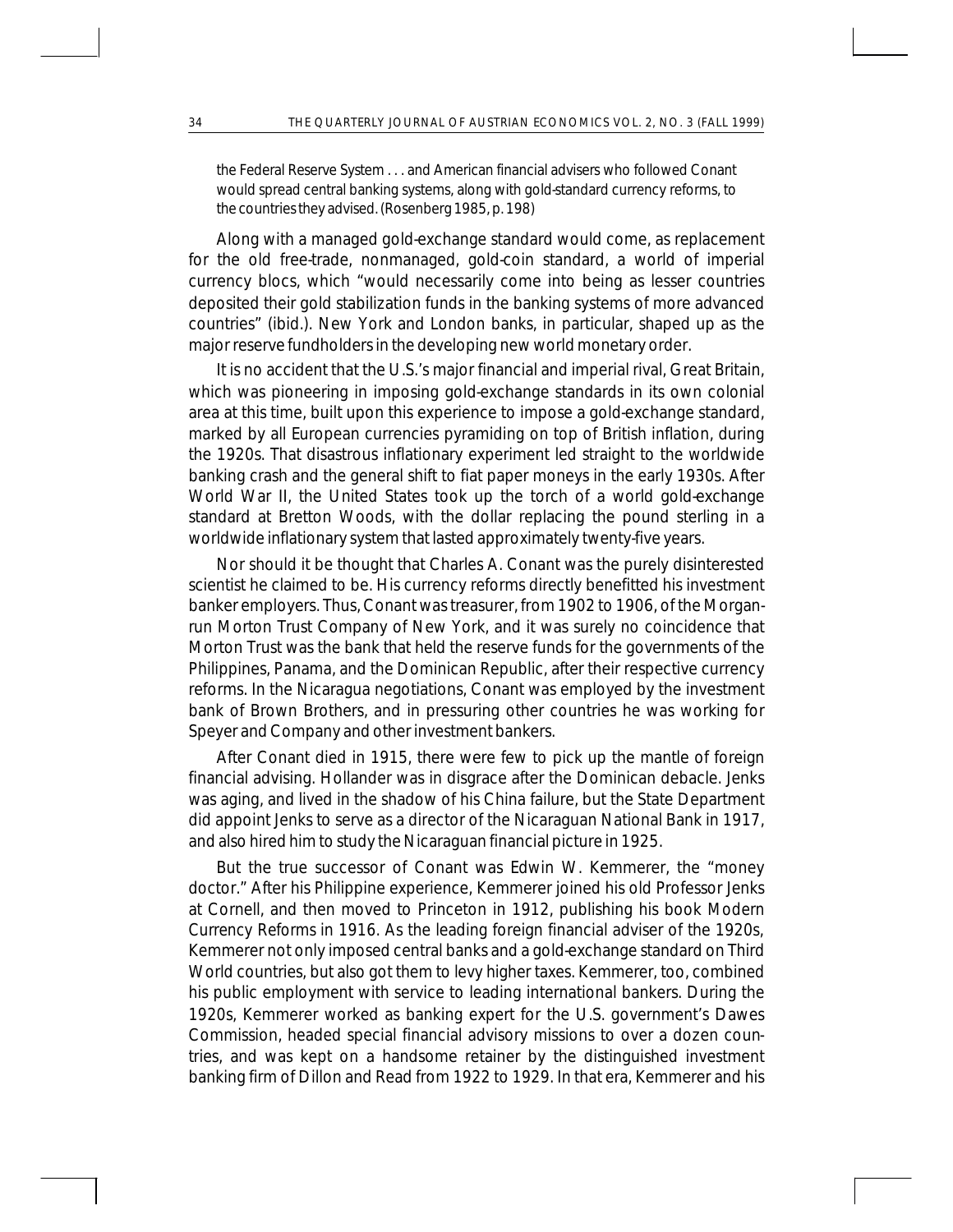mentor Jenks were the only foreign currency reform experts available for advising. In the late 1920s, Kemmerer helped establish a chair of international economics at Princeton, which he occupied, and from which he could train students like Arthur N. Young and William W. Cumberland. In the mid-1920s, the money doctor served as president of the American Economic Association.<sup>19</sup>

#### **JACOB SCHIFF IGNITES THE DRIVE FOR A CENTRAL BANK**

The defeat of the Fowler Bill for a broader asset-currency and branch banking in 1902, coupled with the failure of Secretary of Treasury Shaw's attempts of 1903–1905 to use the Treasury as a central bank, led the big bankers and their economist allies to adopt a new solution: the frank imposition of a central bank in the United States.

The campaign for a central bank was kicked off by a fateful speech in January 1906 by the powerful Jacob H. Schiff, head of the Wall Street investment bank of Kuhn, Loeb and Co., before the New York Chamber of Commerce. Schiff complained that, in the autumn of 1905, when "the country needed money," the Treasury, instead of working to expand the money supply, reduced government deposits in the national banks, thereby precipitating a financial crisis, a "disgrace" in which the New York clearinghouse banks had been forced to contract their loans drastically, sending interest rates sky-high. An "elastic currency" for the nation was therefore imperative, and Schiff urged the New York Chamber's committee on finance to draw up a comprehensive plan for a modern banking system to provide for an elastic currency (*Bankers Magazine* 1906, pp. 114–15). A colleague who had already been agitating for a central bank behind the scenes was Schiff's partner, Paul Moritz Warburg, who had suggested the plan to Schiff as early as 1903. Warburg had emigrated from the German investment firm of M.M. Warburg and Company in 1897, and before long his major function at Kuhn, Loeb was to agitate to bring the blessings of European central banking to the United States.<sup>20</sup>

It took less than a month for the finance committee of the New York Chamber to issue its report, but the bank reformers were furious, denouncing it as remarkably ignorant. When Frank A. Vanderlip, of Rockefeller's flagship bank, the National City Bank of New York, reported on this development, his boss, James Stillman, suggested that a new five-man special commission be set up by the New York Chamber to come back with a plan for currency reform.

In response, Vanderlip proposed that the five-man commission consist of himself, Schiff, J.P. Morgan, George Baker of the First National Bank of New York,

<sup>&</sup>lt;sup>19</sup>For an excellent study of the Kemmerer missions in the 1920s see Seidel (1972, pp. 520–45).

<sup>&</sup>lt;sup>20</sup>Schiff and Warburg were related by marriage. Schiff, from a prominent German banking family, was a son-in-law of Solomon Loeb, co-founder of Kuhn, Loeb; and Warburg, husband of Nina Loeb, was another son-in-law of Solomon Loeb's by a second wife. The incestuous circle was completed when Schiff's daughter Frieda married Paul Warburg's brother Felix, another partner of Schiff's and Paul Warburg's. See Birmingham (1977, pp. 21, 209–10, 383, appendix) and Attali (1986, p. 53).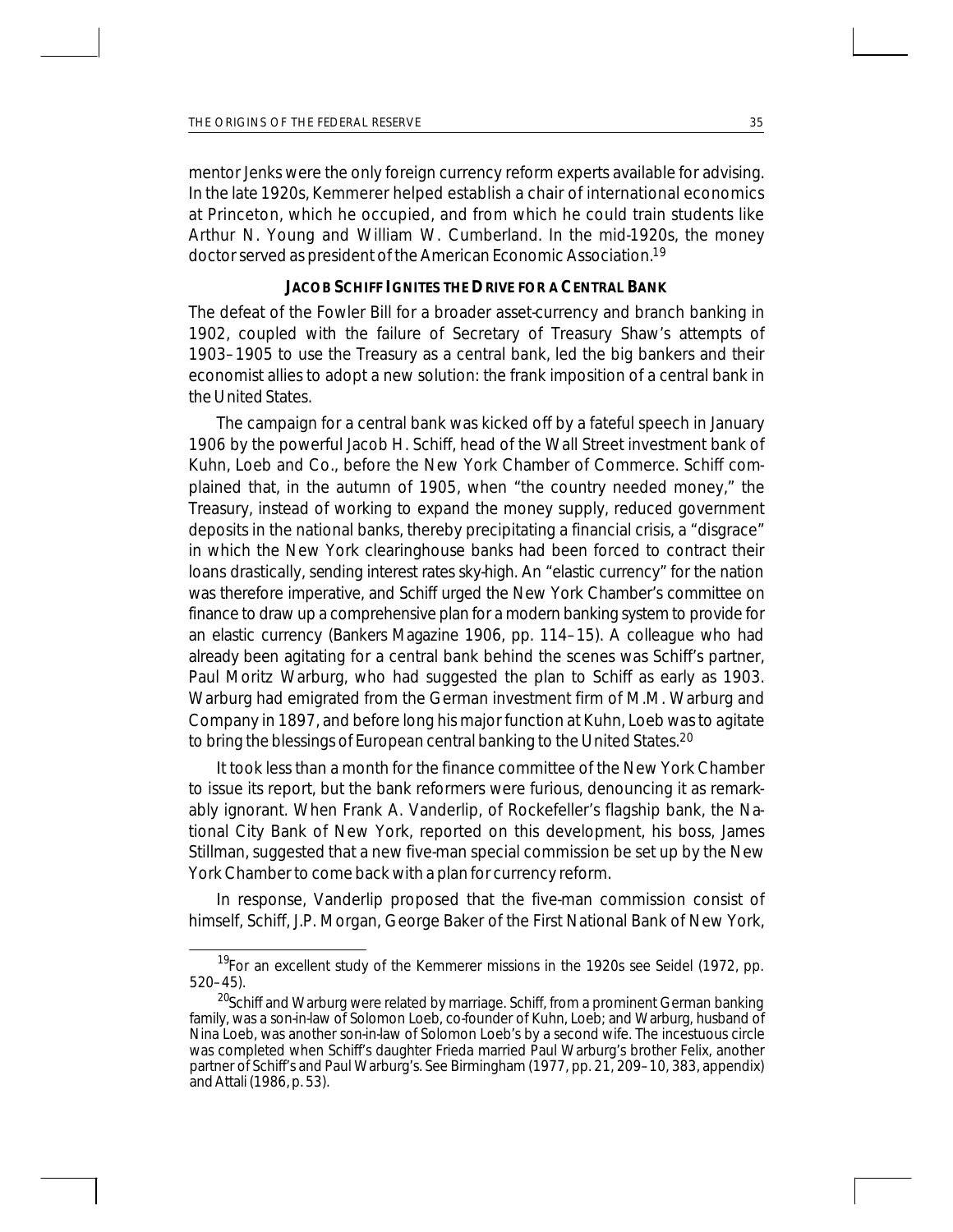Morgan's closest and longest associate, and former Secretary of the Treasury Lyman Gage, now president of the Rockefeller-controlled U.S. Trust Company. Thus, the commission would consist of two Rockefeller men (Vanderlip and Gage), two Morgan men (Morgan and Baker), and one representative from Kuhn, Loeb. Only Vanderlip was available to serve, however, so the commission had to be redrawn. In addition to Vanderlip, beginning in March 1906, there sat, instead of Schiff, his close friend Isidore Straus, a director of R.H. Macy and Company. Instead of Morgan and Baker there now served two Morgan men: Dumont Clarke, president of the American Exchange National Bank and a personal adviser to J.P. Morgan and Charles A. Conant, treasurer of Morton and Company. The fifth man was a veteran of the Indianapolis Monetary Convention, John Claflin, of H.B. Claflin and Company, a large integrated wholesaling concern. Coming on board as secretary of the new currency committee was Vanderlip's old friend Joseph French Johnson, now of New York University, who had been calling for a central bank since 1900.

The commission used the old Indianapolis questionnaire technique: acquiring legitimacy by sending out a detailed questionnaire on currency to a number of financial leaders. With Johnson in charge of mailing and collating the questionnaire replies, Conant spent his time visiting and interviewing the heads of the central banks in Europe.

The special commission delivered its report to the New York Chamber in October, 1906. To eliminate instability and the danger of an inelastic currency, the commission called for the creation of a "central bank of issue under the control of the government." In keeping with other bank reformers, such as Professor Abram Piatt Andrew of Harvard University, Thomas Nixon Carver of Harvard, and Albert Strauss, partner of J.P. Morgan and Company, the commission was scornful of Secretary Shaw's attempt to use the Treasury as central bank. Shaw was particularly obnoxious because he was still insisting, in his last annual report of 1906, that the Treasury, under his aegis, had constituted a "great central bank." The commission, along with the other reformers, denounced the Treasury for overinflating by keeping interest rates excessively low; a central bank, in contrast, would have much larger capital and undisputed control over the money market, and thus would be able to manipulate the discount rate effectively to keep the economy under proper control. The important point, declared the committee, is that there be "centralization of financial responsibility." In the meantime, short of establishing a central bank, the committee urged that, at the least, the national bank's powers to issue notes be expanded to include being based on general assets as well as government bonds (Livingston 1986, pp. 159–64).

After drafting and publishing this "Currency Report," the reformers used the report as the lever for expanding the agitation for a central bank and broader note issue powers to other corporate and financial institutions. The next step was the powerful American Bankers Association (ABA). In 1905, the executive council of the ABA had appointed a currency committee which, the following year, recommended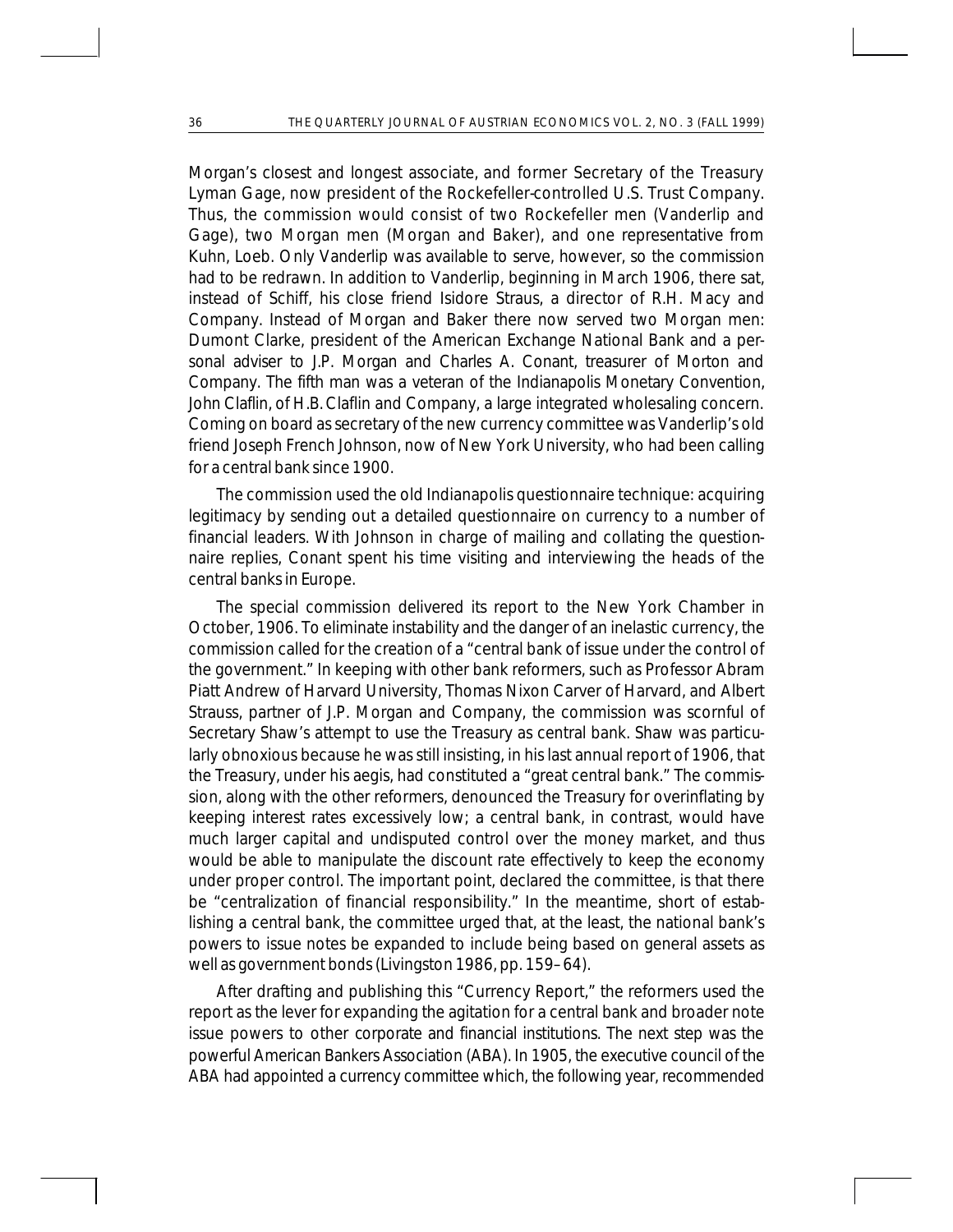an emergency assets-currency that would be issued by a federal commission, resembling an embryonic central bank. In a tumultuous plenary session of the ABA convention in October, 1906, the ABA rejected this plan, but agreed to appoint a fifteen-man currency commission that was instructed to meet with the New York Chamber currency committee and attempt to agree on appropriate legislation.

Particularly prominent on the ABA currency commission were:

(1) Arthur Reynolds, president of the Des Moines National Bank, close to the Morgan-oriented Des Moines Regency, and brother of the prominent Chicago banker, George M. Reynolds, formerly of Des Moines and then president of the Morgan-oriented Continental National Bank of Chicago and the powerful chairman of the executive council of the ABA;

(2) James B. Forgan, president of the Rockefeller-run First National Bank of Chicago, and close friend of Jacob Schiff of Kuhn, Loeb, as well as of Vanderlip;

(3) Joseph T. Talbert, vice president of the Rockefeller-dominated Commercial National Bank of Chicago, and soon to become vice president of Rockefeller's flagship bank, the National City Bank of New York;

(4) Myron T. Herrick, one of the most prominent Rockefeller politicians and businessmen in the country. Herrick was the head of the Cleveland Society of Savings, and was one of the small team of close Rockefeller business allies who, along with Mark Hanna, bailed out Governor William McKinley from bankruptcy in 1893. Herrick was a previous president of the ABA, and had just finished a two-year stint as Governor of Ohio, and was later to become Ambassador to France under his old friend and political ally William Howard Taft as well as later under President Warren G. Harding, also a recipient of Herrick's political support and financial largesse; and

(5) Chairman of the ABA commission was A. Barton Hepburn, president of one of the leading Morgan commercial banks, the Chase National Bank of New York, and author of the well-regarded *History of Coinage and Currency in the United States.*

After meeting with Vanderlip and Conant as the representatives from the New York Chamber committee, the ABA commission, along with Vanderlip and Conant, agreed on at least the transition demands of the reformers. The ABA commission presented proposals to the public, the press, and the Congress in December 1906, for a broader asset currency as well as provisions for emergency issue of banknotes by national banks.

But just as sentiment for a broader-assets currency became prominent, the bank reformers began to worry about an uncontrolled adoption of such a currency. For that would mean that national bank credit and notes would expand, and that, in the existing system, small state banks would be able to pyramid and inflate credit on top of the national credit, using the expanded national bank notes as their reserves. The reformers wanted a credit inflation controlled by and confined to the large national banks; they most emphatically did not want uncontrolled state bank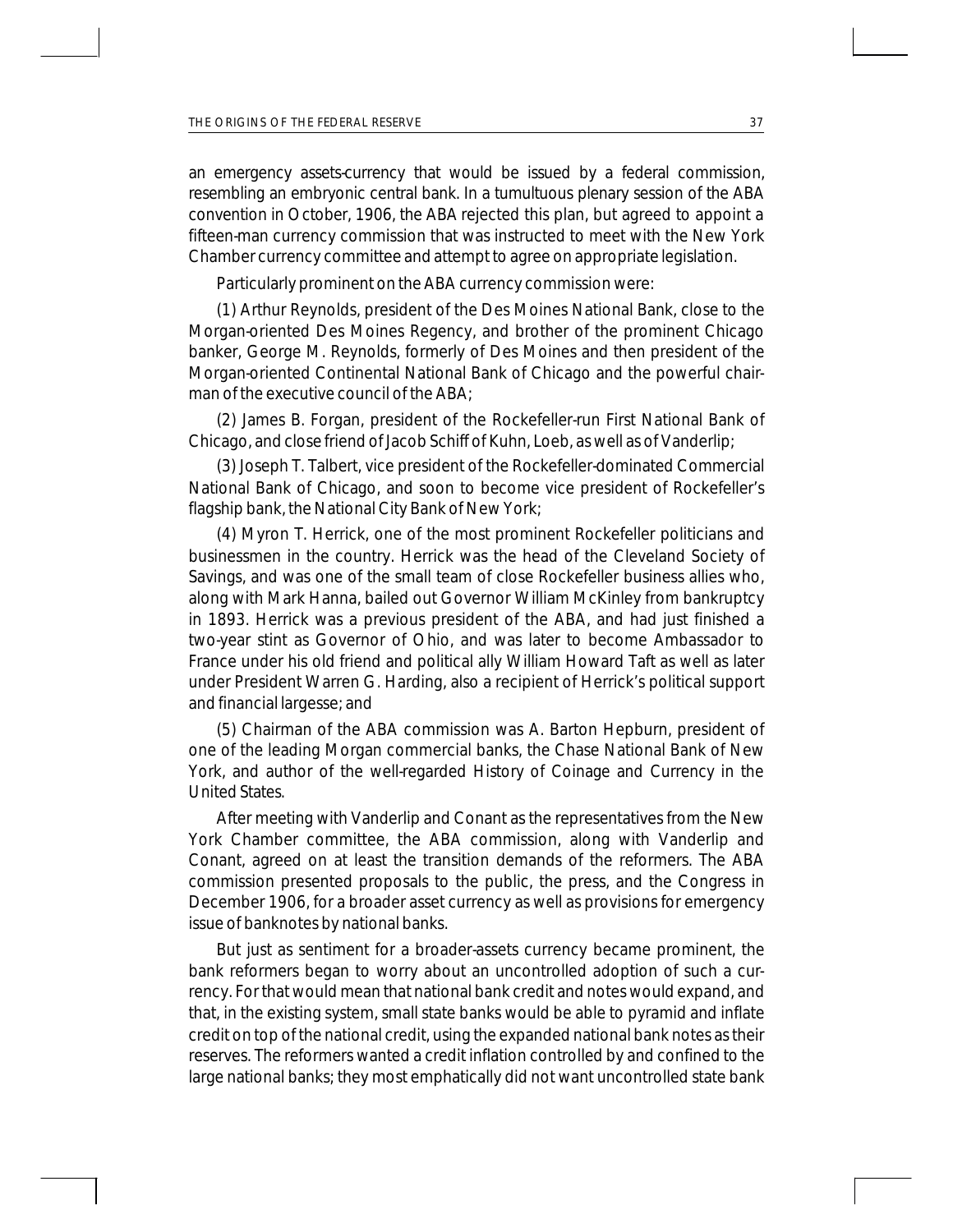inflation that would siphon resources to small entrepreneurs and "speculative" marginal producers. The problem was aggravated by the accelerated rate of increase in the number of small southern and western state banks after 1900. Another grave problem for the reformers was that commercial paper was a different system from that of Europe. In Europe commercial paper, and hence bank assets, were two-name notes endorsed by a small group of wealthy acceptance banks. In contrast to this acceptance paper system, commercial paper in the United States was unendorsed single-name paper, with the bank taking a chance on the creditworthiness of the business borrower. Hence, a decentralized financial system in the United States was not subject to big-banker control.

Worries about the existing system and hence about uncontrolled asset currency were voiced by the top bank-reformers. Thus, Vanderlip expressed concern that "there are so many state banks that might count these [national bank] notes in their reserves." Schiff warned that "it will prove unwise, if not dangerous, to clothe six thousand banks or more with the privilege to issue independently a purely credit currency." And, from the Morgan side, a similar concern was voiced by Victor Morawetz, the powerful chairman of the board of the Atchison, Topeka and Santa Fe Railroad (Livingston 1986, pp. 168–69).

Taking the lead in approaching this problem of small banks and decentralization was Paul Moritz Warburg, of Kuhn, Loeb, fresh from his banking experience in Europe. In January 1907, Warburg began years of tireless agitation for central banking with two articles, "Defects and Needs of our Banking System," and "A Plan for a Modified Central Bank.<sup>"21</sup> Calling openly for a central bank, Warburg pointed out that one of the important functions of such a bank would be to restrict the eligibility of bank assets to be used for expansion of bank deposits. Presumably, too, the central bank could move to require banks to use acceptance paper or otherwise try to create an acceptance market in the United States.<sup>22</sup>

By the summer of 1907, the *Bankers Magazine* was reporting a decline in influential banker support for broadening asset-currency and a strong move toward the "central bank project." *Bankers Magazine* (1907, pp. 314–15) noted as a crucial reason the fact that asset currency would be expanding bank services to "small producers and dealers."

<sup>&</sup>lt;sup>21</sup>See the collection of Warburg's essays in Paul M. Warburg (1930; 1914, pp. 387–612).

<sup>&</sup>lt;sup>22</sup>When the Federal Reserve System was established, Warburg boasted of his crucial role in persuading the Fed to create an acceptance market in the United States by agreeing to purchase all acceptance paper available from a few large acceptance banks at subsidized rates. In that way, the Fed provided an unchecked channel for inflationary credit expansion. The acceptance program helped pave the way for the 1929 crash.

It was surely no accident that Warburg himself was the principal beneficiary of this policy. Warburg became Chairman of the Board, from its founding in 1920, of the International Acceptance Bank, the world's largest acceptance bank, as well as director of the Westinghouse Acceptance Bank and of several other acceptance houses. In 1919, Warburg was the chief founder and chairman of the executive committee of the American Acceptance Council, the trade association of acceptance houses. See Rothbard (1983, pp. 119–23).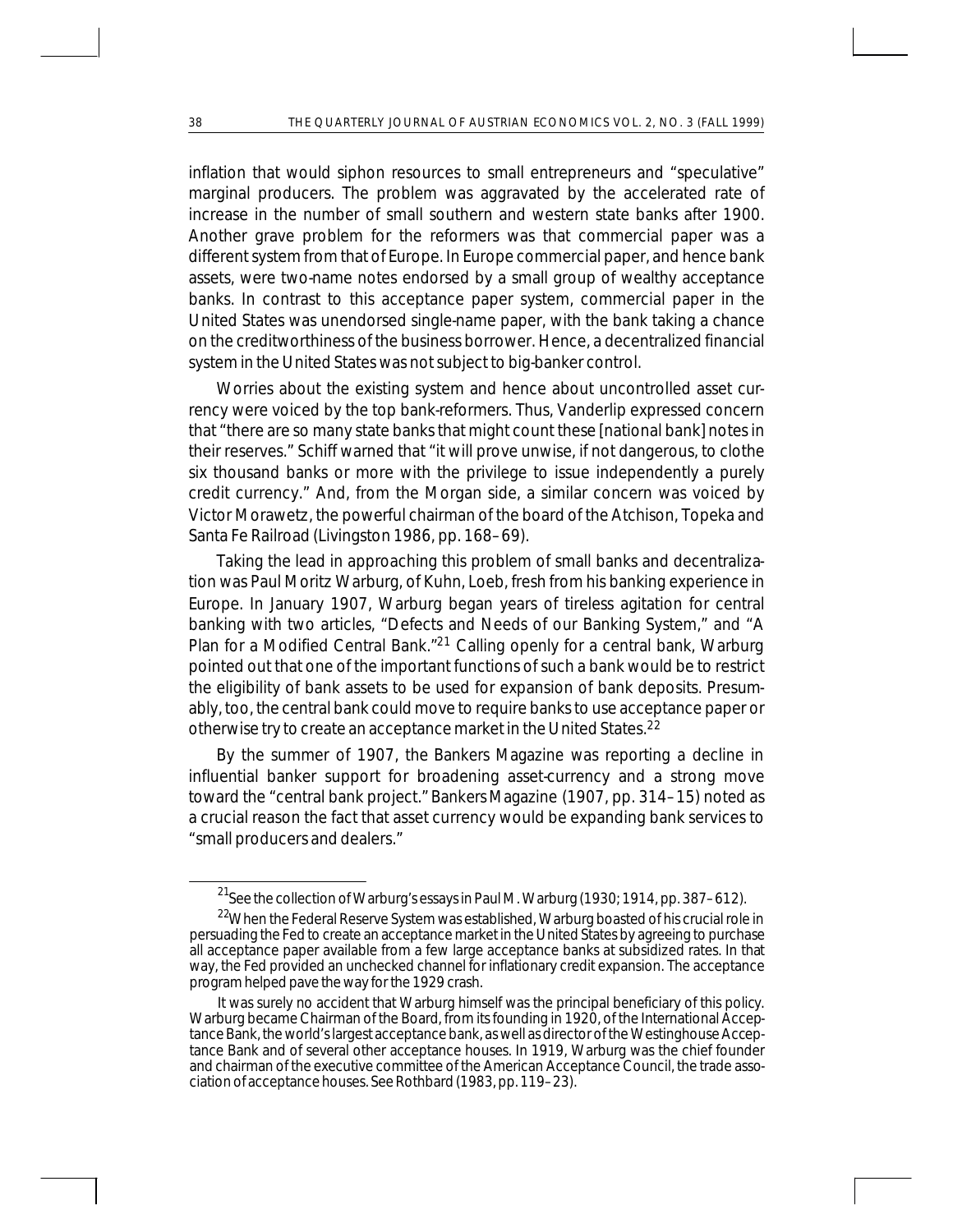## **THE PANIC OF 1907 AND MOBILIZATION FOR A CENTRAL BANK**

A severe financial crisis, the Panic of 1907, struck in early October. Not only was there a general recession and contraction, but the major banks in New York and Chicago were, as in most other depressions in American history, allowed by the government to suspend specie payments; that is, to continue in operation while being relieved of their contractual obligation to redeem their notes and deposits in cash or in gold. While the Treasury had stimulated inflation during 1905–1907, there was nothing it could do to prevent suspensions of payment, or to alleviate "the competitive hoarding of currency" after the panic; that is, the attempt to demand cash in return for increasingly shaky bank notes and deposits.

Very quickly after the panic, banker and business opinion consolidated on behalf of a central bank, an institution that could regulate the economy and serve as a lender of last resort to bail banks out of trouble. The reformers now faced a two-fold task: hammering out details of a new central bank, and more importantly, mobilizing public opinion on its behalf. The first step in such mobilization was to win the support of the nation's academics and experts. The task was made easier by the growing alliance and symbiosis between academia and the power elite. Two organizations that proved particularly useful for this mobilization were the American Academy of Political and Social Science (AAPSS) of Philadelphia, and the Academy of Political Science (APS) of Columbia University, both of which included in their ranks leading corporate liberal businessmen, financiers, attorneys, and academics. Nicholas Murray Butler, the highly influential president of Columbia University, explained that the Academy of Political Science "is an intermediary between . . . the scholars and the men of affairs, those who may perhaps be said to be amateurs in scholarship." Here, he pointed out, is where they "come together" (Livingston 1986, p. 175n).

It is not surprising, then, that the American Academy of Political and Social Science, the American Association for the Advancement of Science (AAAS), and Columbia University held three symposia during the winter of 1907–1908, each calling for a central bank, and thereby disseminating the message of a central bank to a carefully selected elite public. Not surprising, too, E.R.A. Seligman was the organizer of the Columbia conference, gratified that his university was providing a platform for leading bankers and financial journalists to advocate a central bank, especially, he added, because "it is proverbially difficult in a democracy to secure a hearing for the conclusions of experts." Then in 1908 Seligman collected the addresses into a volume, *The Currency Problem.*

Professor Seligman set the tone for the gathering in his opening address. The Panic of 1907, he alleged, was moderate because its effects had been tempered by the growth of industrial trusts, which provided a more controlled and "more correct adjustment of present investment to future needs" than would a "horde of small competitors." In that way, Seligman displayed no comprehension of how competitive markets facilitate adjustments. One big problem, however, still remained for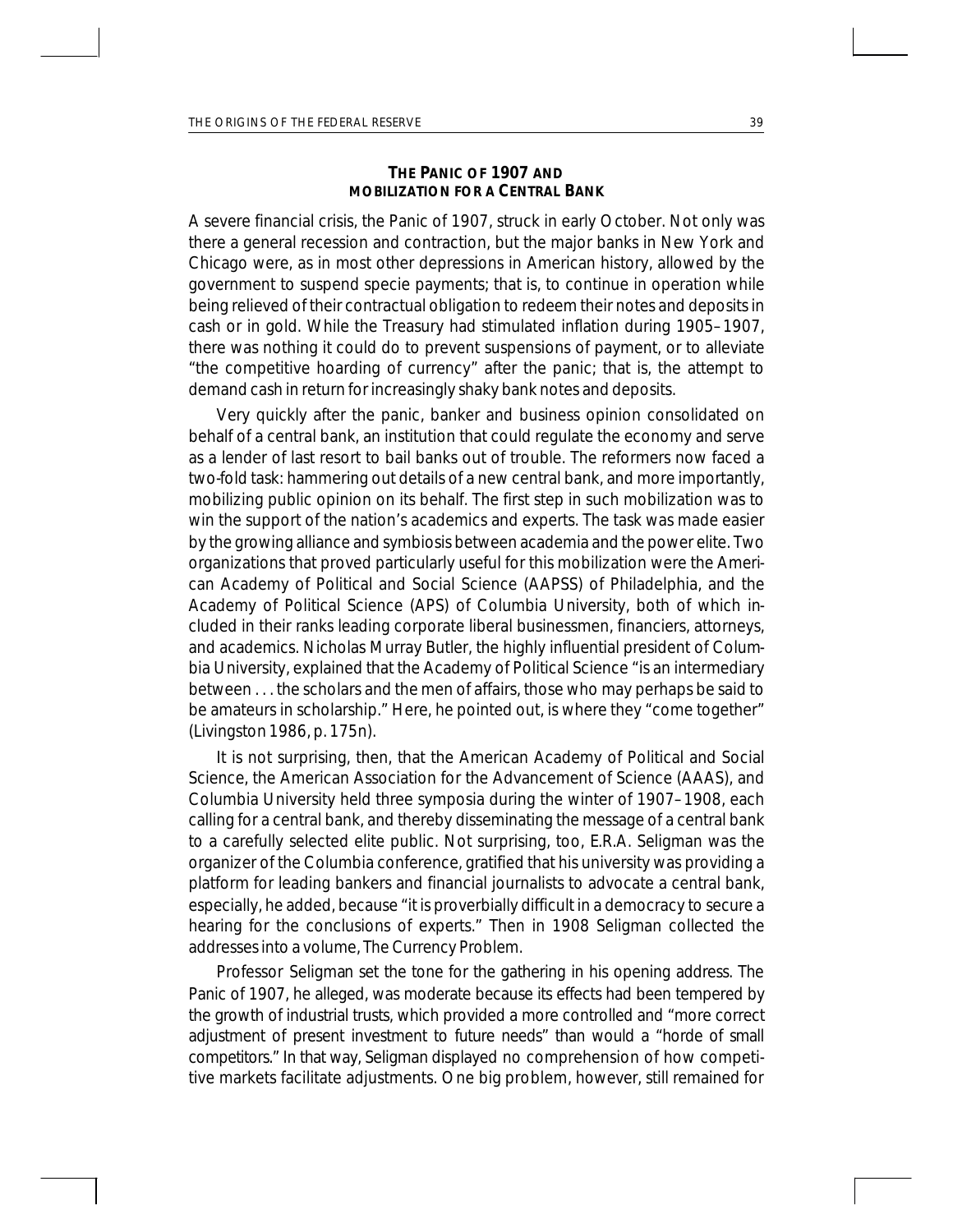Seligman. The horde of small competitors, for whom Seligman had so much contempt, still prevailed in the field of currency and banking. The problem was that the banking system was still decentralized. As Seligman declared, "Even more important than the inelasticity of our note issue is its decentralization. The struggle which has been victoriously fought out everywhere else [in creating trusts] must be undertaken here in earnest and with vigor" (Livingston 1986, p. 177).

The next address was that of Frank Vanderlip. To Vanderlip, in contrast to Seligman, the Panic of 1907 was "one of the great calamities of history"—the result of a decentralized, competitive American banking system, with fifteen thousand banks all competing vigorously for control of cash reserves. The terrible thing is that "each institution stands alone, concerned first with its own safety, and using every endeavor to pile up reserves without regard" to the effect of such actions on other banking institutions. This backward system must be changed, to follow the lead of other great nations, where a central bank is able to mobilize and centralize reserves, and create an elastic currency system. Putting the situation in virtually Marxian terms, Vanderlip declared that the alien external power of the free and competitive market must be replaced by central control following modern, allegedly scientific principles of banking.

Thomas Wheelock, editor of the *Wall Street Journal*, then rung the changes on the common theme by applying it to the volatile call loan market in New York. The market is volatile, Wheelock claimed, because the small country banks are able to lend on that market, and their deposits in New York banks then rise and fall in uncontrolled fashion. Therefore, there must be central corporate control over country bank money in the call loan market.

A. Barton Hepburn, head of Morgan's Chase National Bank, came next, and spoke of the great importance of having a central bank that would issue a monopoly of bank notes. It was particularly important that the central bank be able to discount the assets of national banks, and thus supply an elastic currency.

The last speaker was Paul Warburg, who lectured his audience on the superiority of European over American banking, particularly in (1) having a central bank, as against decentralized American banking; and (2)—his old hobby horse—enjoying "modern" acceptance paper instead of single-name promissory notes. Warburg emphasized that these two institutions must function together. In particular, tight government central bank control must replace competition and decentralization: "Small banks constitute a danger."

The other two symposia were very similar. At the AAPSS symposium in Philadelphia, in December 1907, several leading investment bankers and Comptroller of the Currency William B. Ridgely came out in favor of a central bank. It was no accident that members of the AAPSS's advisory committee on currency included A. Barton Hepburn; Morgan attorney and statesman Elihu Root; Morgan's long-time personal attorney Francis Lynde Stetson; and J.P. Morgan himself. Meanwhile the AAAS symposium in January 1908 was organized by none other than Charles A. Conant, who happened to be chairman of the AAAS's social and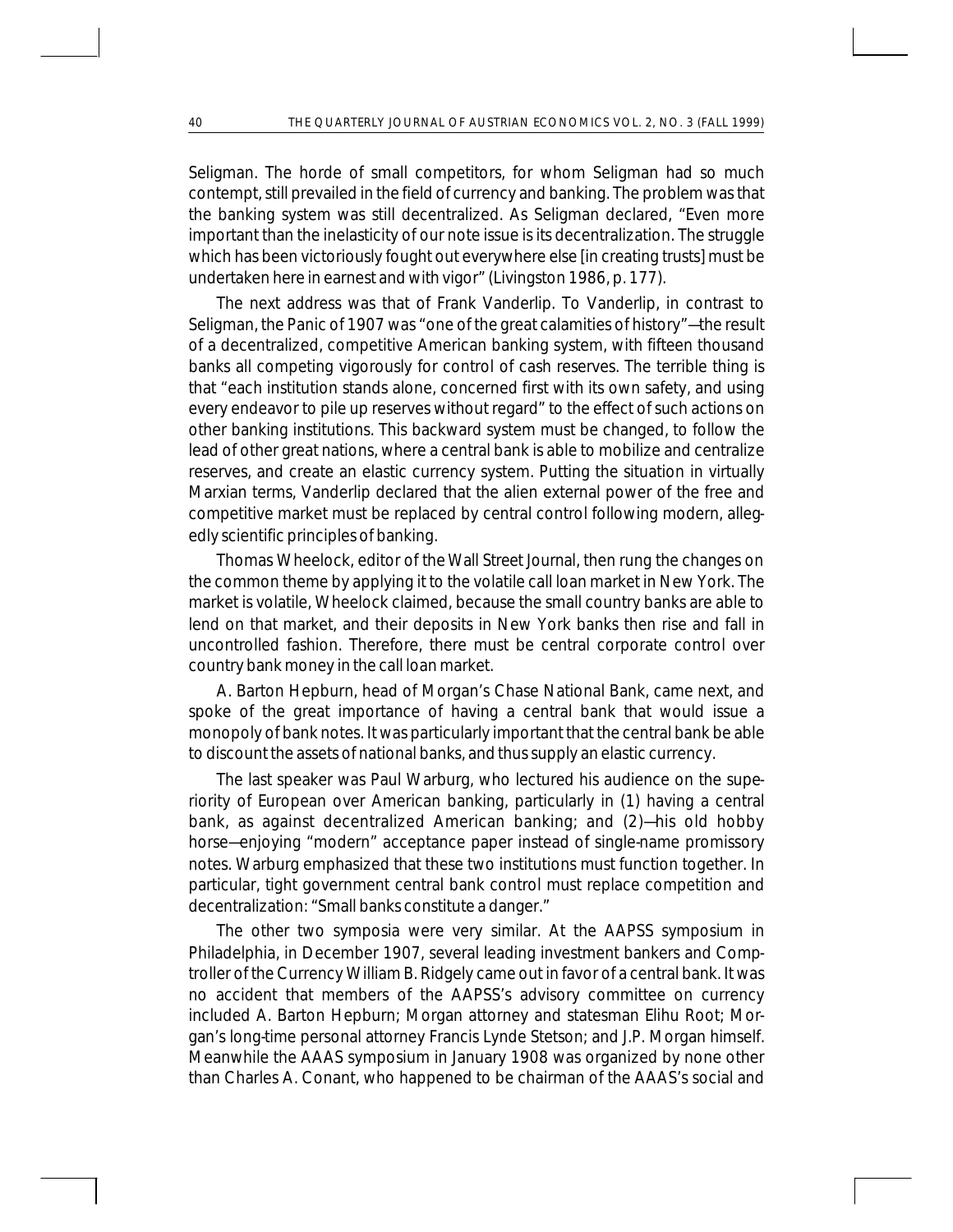economic section for the year. Speakers included Columbia economist J.B. Clark, Frank Vanderlip, Conant, and Vanderlip's friend George E. Roberts, head of the Rockefeller-oriented Commercial National Bank of Chicago, who would later wind up at the National City Bank.

All in all, the task, of the bank reformers was well summed up by J.R. Duffield, secretary of the Bankers Publishing Company, in January 1908: "It is recognized generally that before legislation can be had there must be an educational campaign carried on, first among the bankers, and later among commercial organizations, and finally among the people as a whole." That strategy was well under way.

During the same month, the legislative lead in banking reform was taken by the formidable Senator Nelson W. Aldrich, (Republican, Rhode Island), head of the Senate Finance Committee, and, as the father-in-law of John D. Rockefeller, Jr., Rockefeller's man in the U.S. Senate. He introduced the Aldrich Bill, which focused on a relatively minor interbank dispute about whether and on what basis the national banks could issue special emergency currency. A compromise was finally hammered out and passed, as the Aldrich–Vreeland Act, in 1908.<sup>23</sup> But the important part of the Aldrich–Vreeland Act, which got very little public attention, but was perceptively hailed by the bank reformers, was the establishment of a National Monetary Commission that would investigate the currency question and suggest proposals for comprehensive banking reform. Two enthusiastic comments on the Monetary Commission were particularly perceptive and prophetic. One was that of Sereno S. Pratt of the *Wall Street Journal*. Pratt virtually conceded that the purpose of the commission was to swamp the public with supposed expertise and thereby "educate" them into supporting banking reform:

Reform can only be brought about by educating the people up to it, and such education must necessarily take much time. In no other way can such education be effected more thoroughly and rapidly than by means of a commission . . . [that] would make an international study of the subject and present an exhaustive report, which could be made the basis for an intelligent agitation.

The results of the "study" were of course predetermined, as would be the membership of the allegedly impartial study commission.

Another function of the commission, as stated by Festus J. Wade, St. Louis banker and member of the currency commission of the American Bankers Association, was to "keep the financial issue out of politics" and put it squarely in the safe custody of carefully selected "experts" (Livingston 1986, pp. 182–83). Thus the National Monetary Commission was the apotheosis of the clever commission concept, launched in Indianapolis a decade earlier.

Aldrich lost no time setting up the National Monetary Commission (NMC), which was launched in June 1908. The official members were an equal number of

<sup>&</sup>lt;sup>23</sup>The emergency currency provision was only used once, shortly before the provision expired, in 1914, after the establishment of the Federal Reserve System.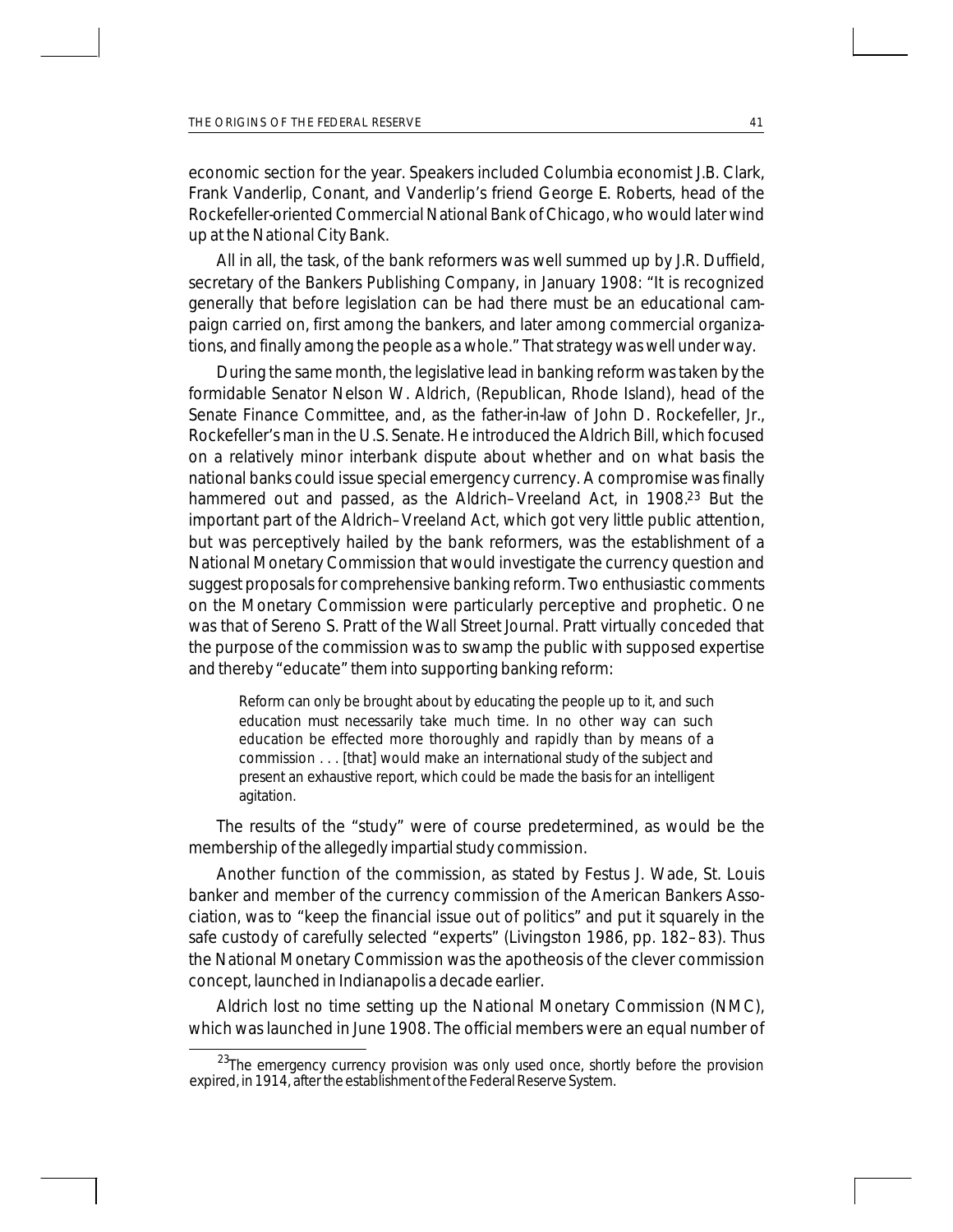Senators and Representatives, but these were mere window dressing. The real work would be done by the copious staff, appointed and directed by Aldrich, who told his counterpart in the House, Cleveland Republican Theodore Burton: "My idea is, of course, that everything shall be done in the most quiet manner possible, and without any public announcement." From the beginning, Aldrich determined that the NMC would be run as an alliance of Rockefeller, Morgan, and Kuhn, Loeb people. The two top expert posts advising or joining the commission were both suggested by Morgan leaders. On the advice of J.P. Morgan, seconded by Jacob Schiff, Aldrich picked as his top adviser the formidable Henry P. Davison, Morgan partner, founder of Morgan's Bankers' Trust Company, and vice president of George F. Baker's First National Bank of New York. It would be Davison who, on the outbreak of World War I, would rush to England to cement J.P. Morgan and Company's close ties with the Bank of England, and to receive an appointment as monopoly underwriter for all British and French government bonds to be floated in the United States for the duration of the war. For technical economic expertise, Aldrich accepted the recommendation of President Roosevelt's close friend and fellow Morgan man, Charles Eliot, president of Harvard University, who urged the appointment of Harvard economist A. Piatt Andrew. And an *ex-officio* commission member chosen by Aldrich himself was George M. Reynolds, president of the Rockefeller-oriented Continental National Bank of Chicago.

The NMC spent the fall touring Europe and conferring on information and strategy with heads of large European banks and central banks. As director of research, A. Piatt Andrew began to organize American banking experts and to commission reports and studies. The National City Bank's foreign exchange department was commissioned to write papers on bankers' acceptances and foreign debt, while Warburg and Bankers Trust official Fred Kent wrote on the European discount market.

Having gathered information and advice in Europe in the fall of 1908, the NMC was ready to go into high gear by the end of the year. In December, the commission hired the inevitable Charles A. Conant for research, public relations, and agitprop. Behind the facade of the Congressmen and Senators on the commission, Senator Aldrich began to form and expand his inner circle, which soon included Warburg and Vanderlip. Warburg formed around him a subcircle of friends and acquaintances from the currency committee of the New York Merchants' Association, headed by Irving T. Bush, and from the top ranks of the American Economic Association, to whom he had delivered an address advocating central banking in December 1908. Warburg met and corresponded frequently with leading academic economists advocating banking reform, including E.R.A. Seligman; Thomas Nixon Carver of Harvard; Henry R. Seager of Columbia; Davis R. Dewey, historian of banking at M.I.T., long-time secretary-treasurer of the AEA and brother of the progressive philosopher John Dewey; Oliver M.W. Sprague, professor of banking at Harvard, of the Morgan-connected Sprague family; Frank W. Taussig of Harvard; and Irving Fisher of Yale.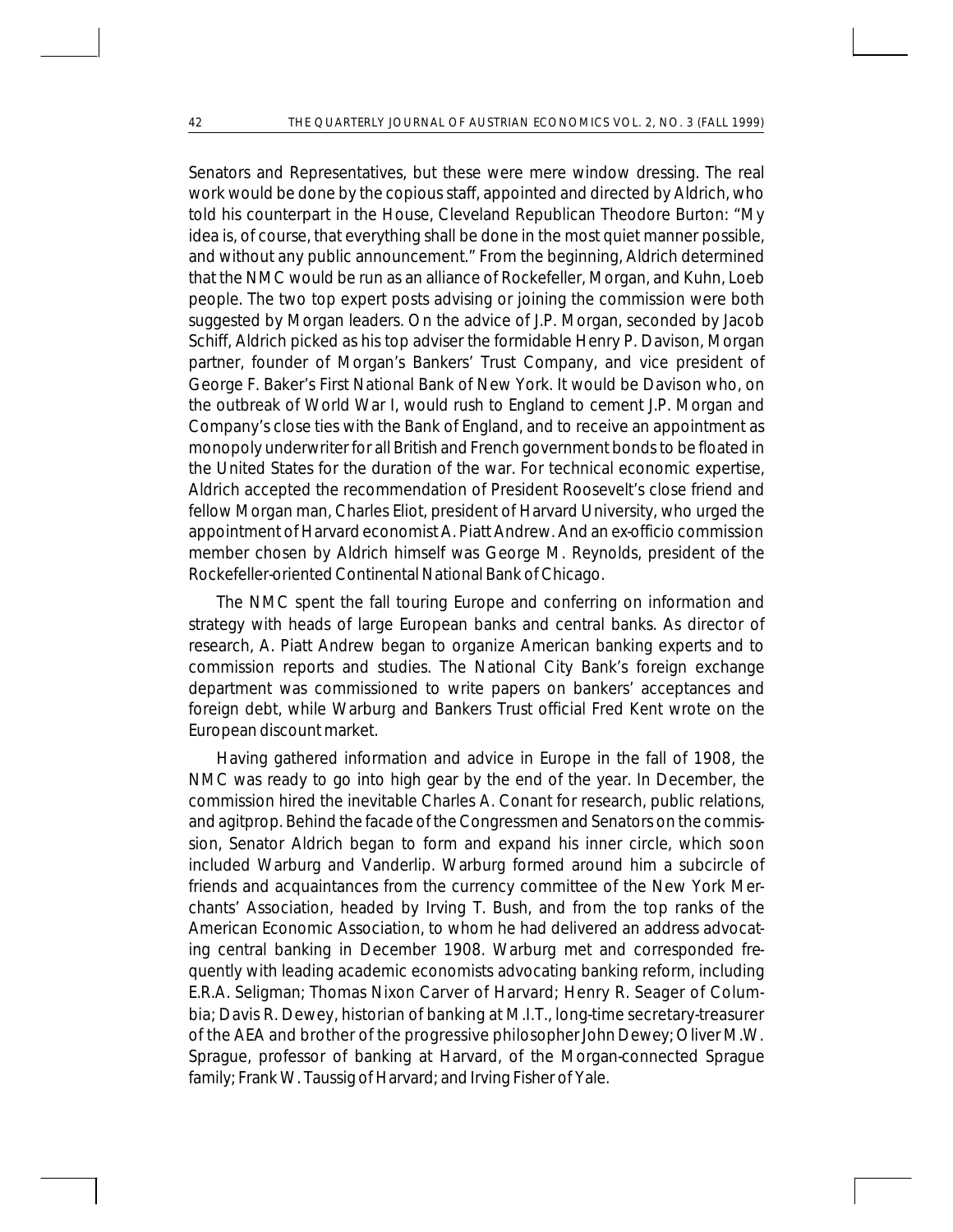During 1909, however, the reformers faced an important problem: they had to bring such leading bankers as James B. Forgan, head of the Rockefeller-oriented First National Bank of Chicago, solidly into line in support of a central bank. It was not that Forgan objected to centralized reserves or a lender of last resort—quite the contrary. It was rather that Forgan recognized that, under the National Banking System, large banks such as his own were already performing quasi-central banking functions with their own country bank depositors; and he didn't want his bank deprived of such functions by a new central bank.

The bank reformers therefore went out of their way to bring such men as Forgan into enthusiastic support for the new scheme. In his presidential address to the powerful American Bankers Association in mid-September, 1909, George M. Reynolds not only came out flatly in favor of a central bank in America, to be modeled after the German *Reichsbank*; he also assured Forgan and others that such a central bank would act as depository of reserves only for the large national banks in the central reserve cities, while the national banks would continue to hold deposits for the country banks. Mollified, Forgan held a private conference with Aldrich's inner circle and came fully on board for the central bank. As an outgrowth of Forgan's concerns, the reformers decided to cloak their new central bank in a spurious veil of "regionalism" and "decentralism" through establishing regional reserve centers, which would provide the appearance of virtually independent regional central banks to cover the reality of an orthodox European central bank monolith. As a result, noted railroad attorney Victor Morawetz made his famous speech in November 1909, calling for regional banking districts under the ultimate direction of one central control board. Thus, reserves and note issue would be supposedly decentralized in the hands of the regional reserve banks, while they would really be centralized and coordinated by the central control board. This, of course, was the scheme eventually adopted in the Federal Reserve System.<sup>24</sup>

On September 14, at the same time as Reynolds's address to the nation's bankers, another significant address took place. President William Howard Taft, speaking in Boston, suggested that the country seriously consider establishing a central bank. Taft had been close to the reformers—especially his Rockefeller-oriented friends Aldrich and Burton—since 1900. But the business press understood the great significance of this public address, that it was, as the *Wall Street Journal* put it, a crucial step, "towards removing the subject from the realm of theory to that of practical politics" (quoted in Livingston 1986, p. 191).

<sup>&</sup>lt;sup>24</sup>Victor Morawetz was an eminent attorney in the Morgan ambit, who served as chairman of the executive committee of the Morgan-run Atchison, Topeka and Santa Fe Railway, and member of the board of the Morgan-dominated National Bank of Commerce. In 1908, Morawetz, along with J.P. Morgan's personal attorney, Francis Lynde Stetson, had been the principal drafter of an unsuccessful Morgan-National Civic Federation bill for a federal incorporation law to regulate and cartelize American corporations. Later, Morawetz was to be a top consultant to another "progressive" reform of Woodrow Wilson's, the Federal Trade Commission. On Morawetz, see Rothbard (1984, p. 99).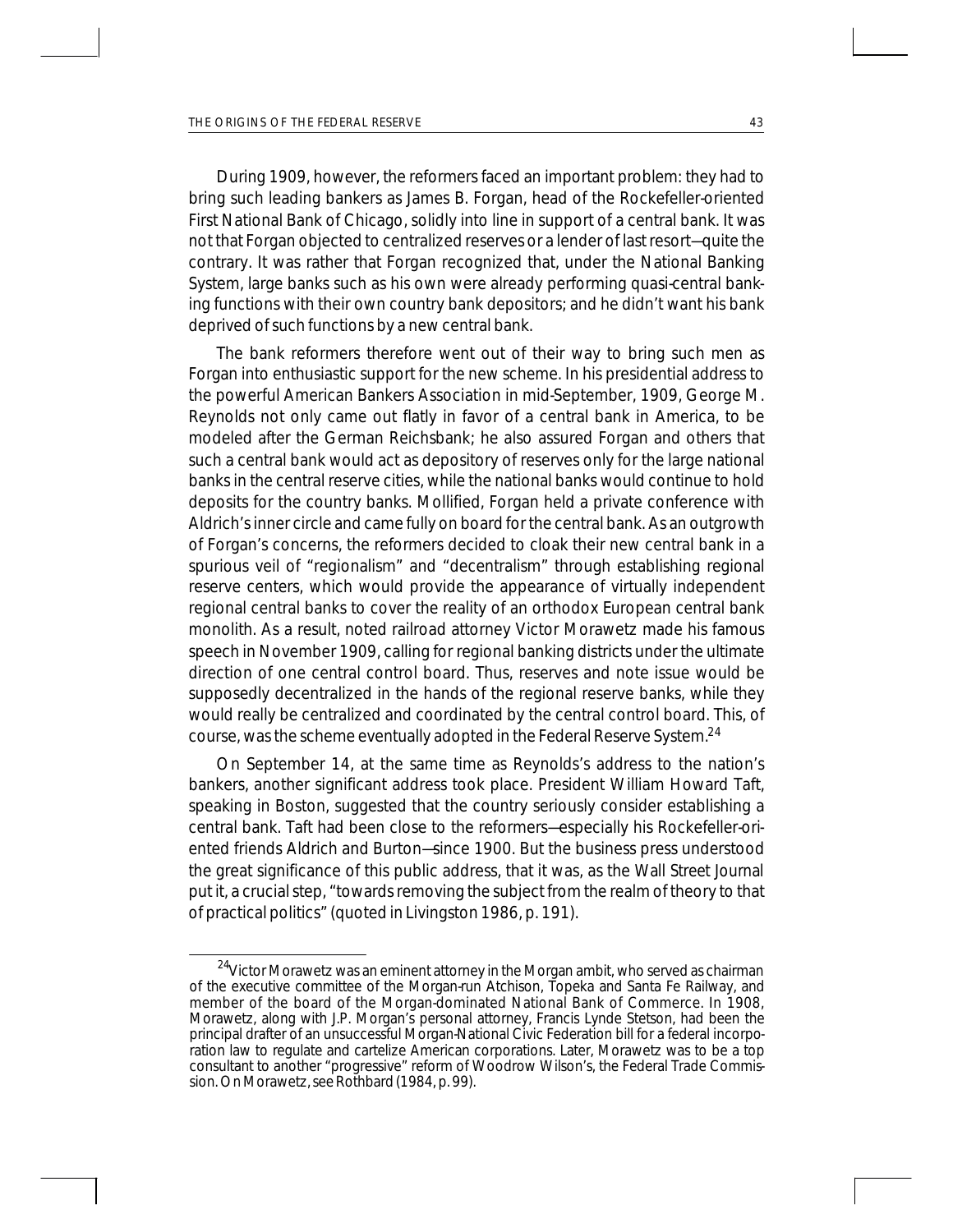One week later, a fateful event in American history occurred. The banking reformers moved to escalate their agitation by creating a virtual government-bankpress complex to drive through a central bank. On September 22, 1909, the *Wall Street Journal* took the lead in this development by beginning a notable, front-page, fourteen-part series on "A Central Bank of Issue." These were unsigned editorials by the *Journal*, but they were actually written by the ubiquitous Charles A. Conant, from his vantage point as salaried chief propagandist of the U.S. government's National Monetary Commission. The series was a summary of the reformers' position, also going out of the way to assure the Forgans of this world that the new central bank "would probably deal directly only with the larger national banks, leaving it for the latter to rediscount for their more remote correspondents" (ibid). To the standard arguments for the central bank: "elasticity" of the money supply, protecting bank reserves by manipulating the discount rate and the international flow of gold, and combating crisis by bailing out individual banks, Conant added a Conant-twist: the importance of regulating interest rates and the flow of capital in a world marked by surplus capital. Government debt would, for Conant, provide the important function of sopping up surplus capital; that is, providing profitable outlets for savings by financing government expenditures.

The *Wall Street Journal* series inaugurated a shrewd and successful campaign by Conant to manipulate the nation's press and get it behind the idea of a central bank. Building on his experience in 1898, Conant, along with Aldrich's secretary, Arthur B. Shelton, prepared abstracts of commission materials for the newspapers during February and March of 1910. Soon Shelton recruited J.P. Gavitt, head of the Washington bureau of the Associated Press, to scan commission abstracts, articles and forthcoming books for "newsy paragraphs" to catch the eye of newspaper editors.

The academic organizations proved particularly helpful to the NMC, lending their cloak of disinterested expertise to the endeavor. In February, Robert E. Ely, the secretary of the APS, proposed to Aldrich that a special volume of its *Proceedings* be devoted to banking and currency reform, to be published in cooperation with the NMC, in order to "popularize in the best sense, some of the valuable work of [the] Commission" (quoted in Livingston 1986, p. 194).

And yet, Ely had the gall to add that, even though the APS would advertise the NMC's arguments and conclusions, it would retain its "objectivity" by avoiding its own specific policy recommendations. As Ely put it, "We shall not advocate a central bank, but we shall only give the best results of your work in condensed form and untechnical language."

The AAPSS, too, weighed in with its own special volume, *Banking Problems* (1910), featuring an introduction by A. Piatt Andrew of Harvard and the NMC, and articles by veteran bank reformers such as Joseph French Johnson, Horace White, and Morgan Bankers Trust official Fred I. Kent. But most of the articles were from leaders of Rockefeller's National City Bank of New York, including George E. Roberts, former Chicago banker and U.S. Mint official about to join National City.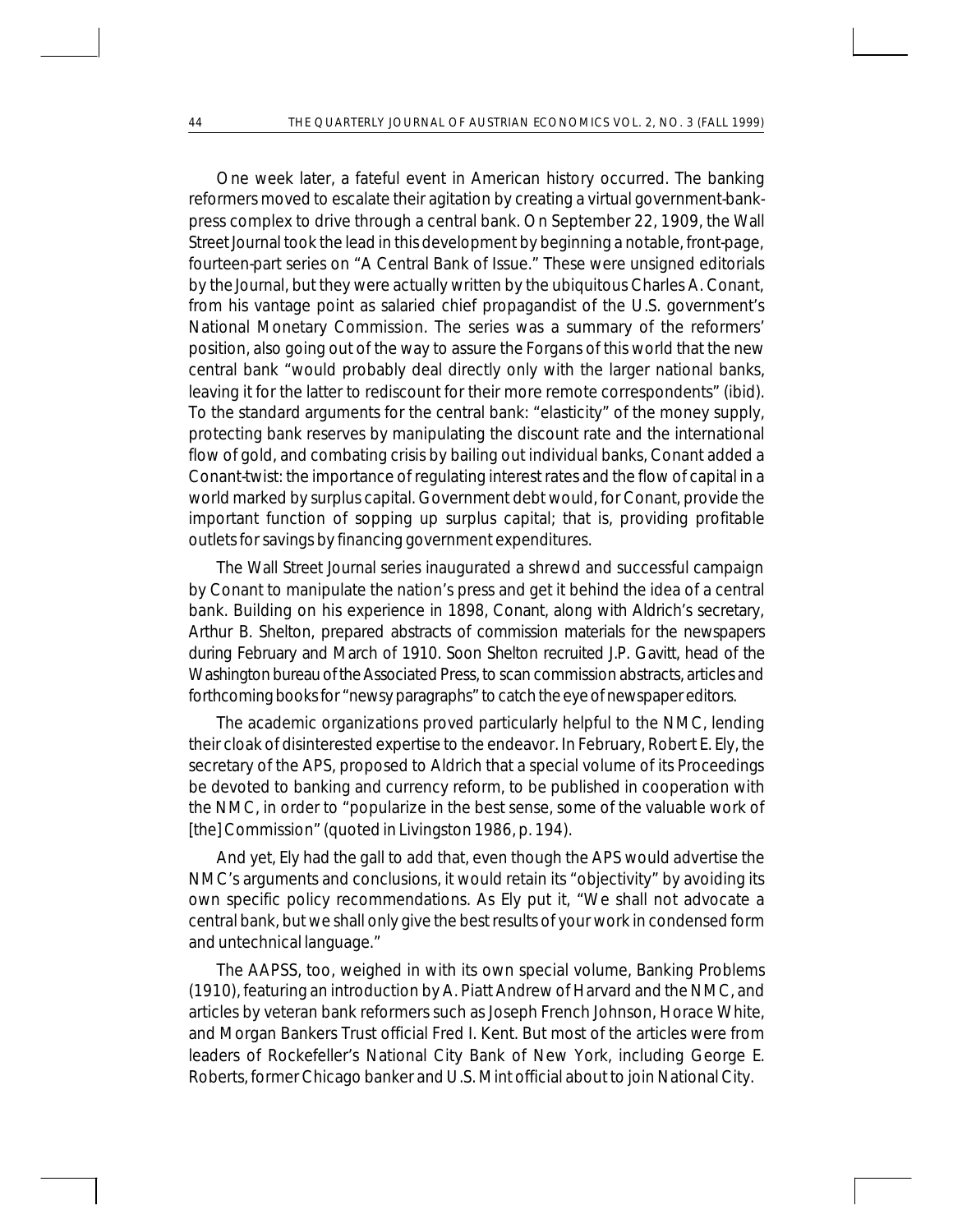Meanwhile, Paul M. Warburg capped his lengthy campaign for a central bank in a famous speech to the New York YMCA on March 23, on "A United Reserve Bank for the United States." Warburg basically outlined the structure of his beloved German *Reichsbank*, but he was careful to begin his talk by noting a recent poll in the *Banking Law Journal* that 60 percent of the nation's bankers favored a central bank provided it was "not controlled by 'Wall Street' or any monopolistic interest." To calm this fear, Warburg insisted that, semantically, the new Reserve Bank not be called a central bank, and that the Reserve Bank's governing board be chosen by government officials, merchants and bankers—with bankers, of course, dominating the choices. He also provided a distinctive Warburg-twist by insisting that the Reserve Bank replace the hated single-name paper system of commercial credit dominant in the United States, by the European system whereby a reserve bank provided a guaranteed and subsidized market for two-named commercial paper endorsed by acceptance banks. In this way, the United Reserve Bank would correct the "complete lack of modern bills of exchange [i.e., acceptances]" in the United States. Warburg added that the entire idea of a free and self-regulating market was obsolete, particularly in the money market. Instead, the action of the market must be replaced by "the best judgment of the best experts." And guess who was slated to be one of the best of those best experts?

The greatest cheerleader for the Warburg plan, and the man who introduced Warburg's volume on banking reform (1911) was his kinsman and member of the Seligman investment banking family, Columbia economist E.R.A. Seligman (Rothbard 1984, pp. 98–99; Livingston 1986, pp. 194–98).

So delighted was the Merchants' Association of New York with Warburg's speech that it distributed thirty-thousand copies during the spring of 1910. Warburg had paved the way for this support by regularly meeting with the currency committee of the Merchants Association since October 1908, and his efforts were aided by the fact that the resident expert for the merchants committee was none other than Joseph French Johnson.

At the same time, in the spring of 1910, the numerous research volumes published by the NMC poured onto the market. The object was to swamp public opinion with a parade of impressive analytic and historical scholarship, all allegedly "scientific" and "value-free," but all designed to aid in furthering the common agenda of a central bank. Typical was E.W. Kemmerer's mammoth statistical study of seasonal variations in the demand for money. Emphasis was placed on the problem of the "inelasticity" of the supply of cash, in particular the difficulty of expanding that supply when needed. While Kemmerer felt precluded from spelling out the policy implications—establishing a central bank—in the book, his acknowledgments in the preface to Fred Kent and the inevitable Charles Conant were a tip-off to the cognoscenti, and Kemmerer himself disclosed them in his address to the Academy of Political Science the following November.

Now that the theoretical and scholarly groundwork had been laid, by the latter half of 1910, it was time to formulate a concrete practical plan and put on a mighty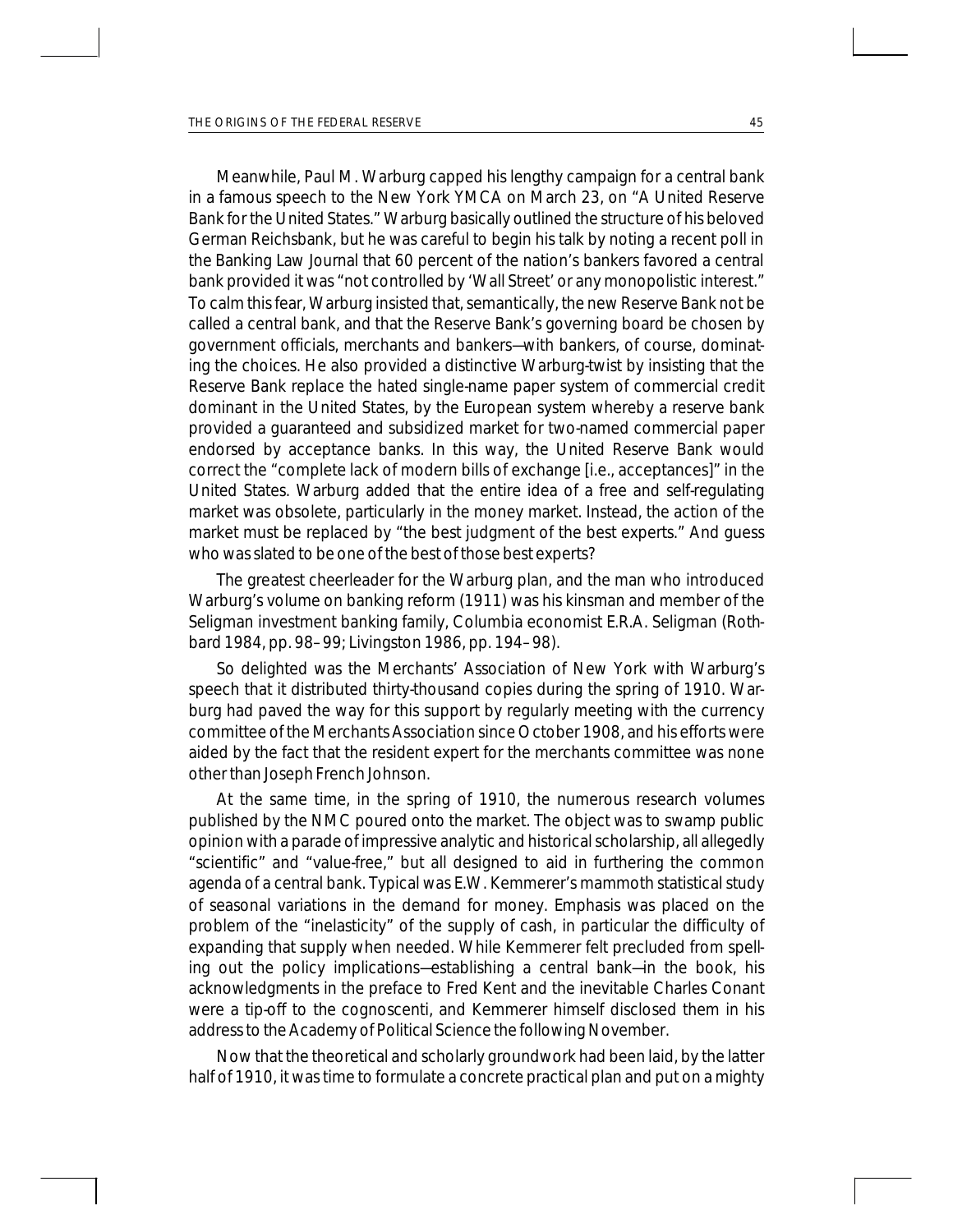*putsch* on its behalf. In the book on *Reform of the Currency* published by the APS, Warburg made the point with crystal clarity: "Advance is possible only by outlining a tangible plan" that would set the terms of the debate from then on (ibid., p. 203).

The tangible plan phase of the central bank movement was launched by the ever pliant APS, which held a monetary conference in November 1910, in conjunction with the New York Chamber of Commerce and the Merchants' Association of New York. The members of the NMC were the guests of honor at this conclave, and delegates were chosen by governors of twenty-two states, as well as presidents of twenty-four chambers of commerce. Also attending were a large number of economists, monetary analysts, and representatives of most of the top banks in the country. Attendants at the conference included Frank Vanderlip, Elihu Root, Thomas W. Lamont of the Morgans, Jacob Schiff, and J.P. Morgan. The formal sessions of the conference were organized around papers by Kemmerer, Laughlin, Johnson, Bush, Warburg, and Conant, and the general atmosphere was that bankers and businessmen were to take their general guidance from the attendant scholars. As James B. Forgan, Chicago banker who was now solidly in the central banking camp, put it: "Let the theorists, those who . . . can study from past history and from present conditions the effect of what we are doing, lay down principles for us, and let us help them with the details." C. Stuart Patterson pointed to the great lessons of the Indianapolis Monetary Commission, and the way in which its proposals triumphed in action because "we went home and organized an aggressive and active movement." Patterson then laid down the marching orders of what this would mean concretely for the assembled troops: "That is just what you must do in this case, you must uphold the hands of Senator Aldrich. You have got to see that the bill which he formulates ... obtains the support of every part of this country" (Livingston 1986, pp. 205–07).

With the New York monetary conference over, it was now time for Aldrich, surrounded by a few of the topmost leaders of the financial elite, to go off in seclusion and hammer out a detailed plan around which all parts of the central bank movement could rally. Someone in the Aldrich inner circle, probably Morgan partner Henry P. Davison, got the idea of convening a small group of top leaders in a super-secret conclave to draft the central bank bill. On November 22, 1910, Senator Aldrich, with a handful of companions, set forth in a privately chartered railroad car from Hoboken, New Jersey to the coast of Georgia, where they sailed to an exclusive retreat, the Jekyll Island Club. Facilities for their meeting were arranged by club member and co-owner J.P. Morgan. The cover story released to the press was that this was a simple duck-hunting expedition, and the conferees took elaborate precautions on the trips there and back to preserve their secrecy. Thus, the attendees addressed each other only by first name, and the railroad car was kept dark and closed off from reporters or other travellers on the train. One reporter apparently caught on to the purpose of the meeting, but was in some way persuaded by Henry P. Davison to maintain silence.

The conferees worked for a solid week at Jekyll Island to hammer out the draft of the Federal Reserve bill. In addition to Aldrich, the conferees included Henry P.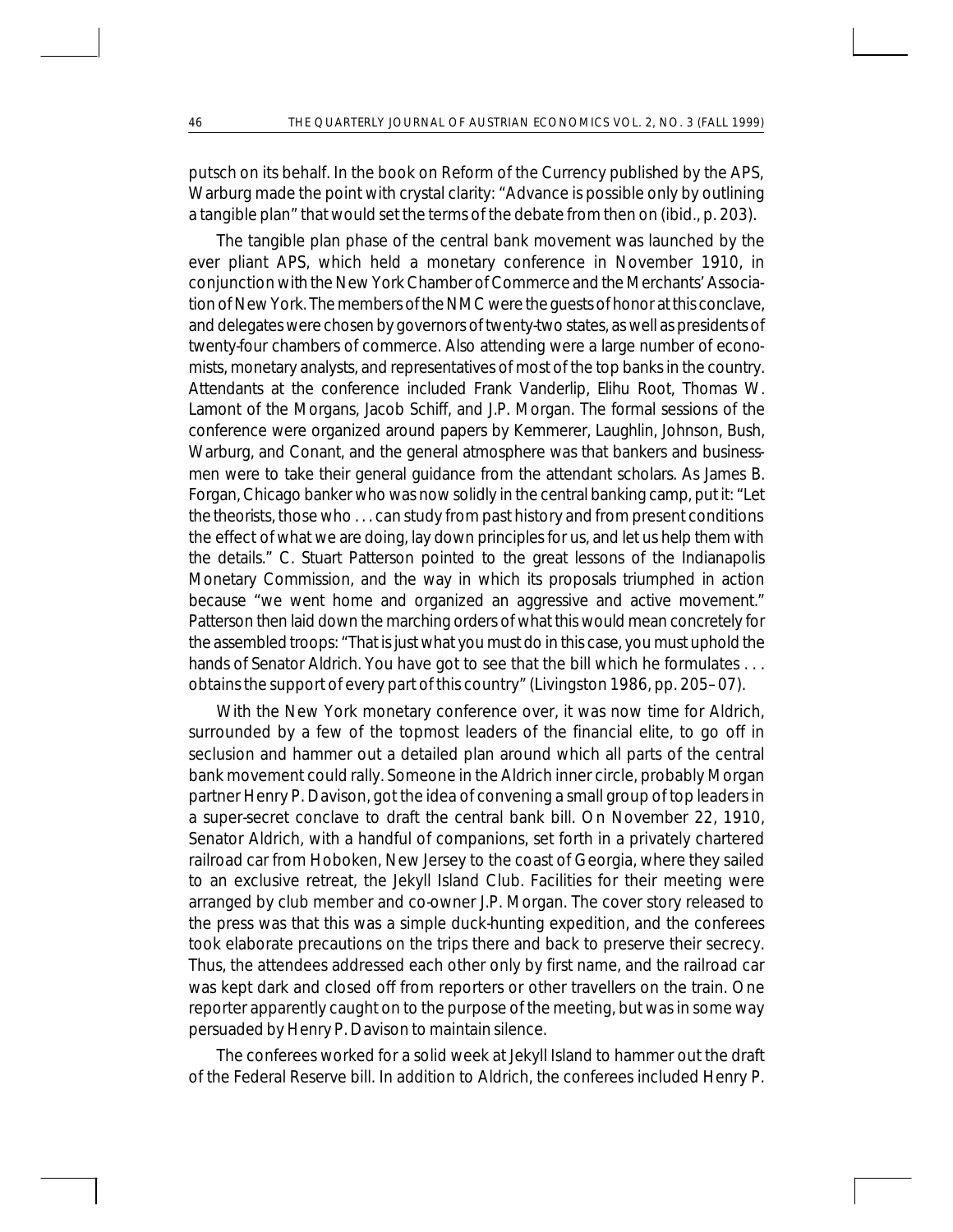Davison, Morgan partner; Paul Warburg, whose address in the spring had greatly impressed Aldrich; Frank A. Vanderlip, vice-president of the National City Bank of New York; and finally, A. Piatt Andrew, head of the NMC staff, who had recently been made assistant secretary of the treasury by President Taft. After a week of meetings, the six men had forged a plan for a central bank, which eventually became the Aldrich Bill. Vanderlip acted as secretary of the meeting, and contributed the final writing.

The only substantial disagreement was tactical, with Aldrich attempting to hold out for a straightforward central bank on the European model, while Warburg and the other bankers insisted that the reality of central control be cloaked in the politically palatable camouflage of "decentralization." It is amusing that the bankers were the more politically astute, while the politician Aldrich wanted to waive political considerations. Warburg and the bankers won out, and the final draft was basically the Warburg plan with a decentralized patina taken from Morawetz.

The financial power elite now had themselves a bill. The significance of the composition of the small meeting must be stressed: two Rockefeller men (Aldrich, Vanderlip), two Morgans (Davison and Norton), one Kuhn, Loeb person (Warburg), and one economist friendly to both camps (Andrew) (Rothbard 1984, pp. 99–101; Vanderlip 1935, pp. 210–19).

After working on some revisions of the Jekyll Island draft with Forgan and George Reynolds, Aldrich presented the Jekyll Island draft as the Aldrich Plan to the full NMC in January 1911. But here an unusual event occurred. Instead of quickly presenting this Aldrich Bill to the Congress, its drafters waited for a full year, until January 1912. Why the unprecedented year's delay?

The problem was that the Democrats swept the Congressional elections in 1910, and Aldrich, disheartened, decided not to run for re-election to the Senate the following year. The Democratic triumph meant that the reformers had to devote a year of intensive agitation to convert the Democrats, and to intensify propaganda to the rest of banking, business, and the public. In short, the reformers needed to regroup and accelerate their agitation.

#### **THE FINAL PHASE: COPING WITH THE DEMOCRATIC ASCENDANCY**

The final phase of the drive for a central bank began in January 1911. At the previous January's meeting of the National Board of Trade, Paul Warburg had put through a resolution setting aside January 18, 1911, as a "monetary day" devoted to a "Business Men's Monetary Conference." This conference, run by the National Board of Trade, and featuring delegates from metropolitan mercantile organizations from all over the country, had C. Stuart Patterson as its chairman. The New York Chamber of Commerce, the Merchants' Association of New York, and the New York Produce Exchange, each of which had been pushing for banking reform for the past five years, introduced a joint resolution to the monetary conference supporting the Aldrich Plan, and proposing the establishment of a new "business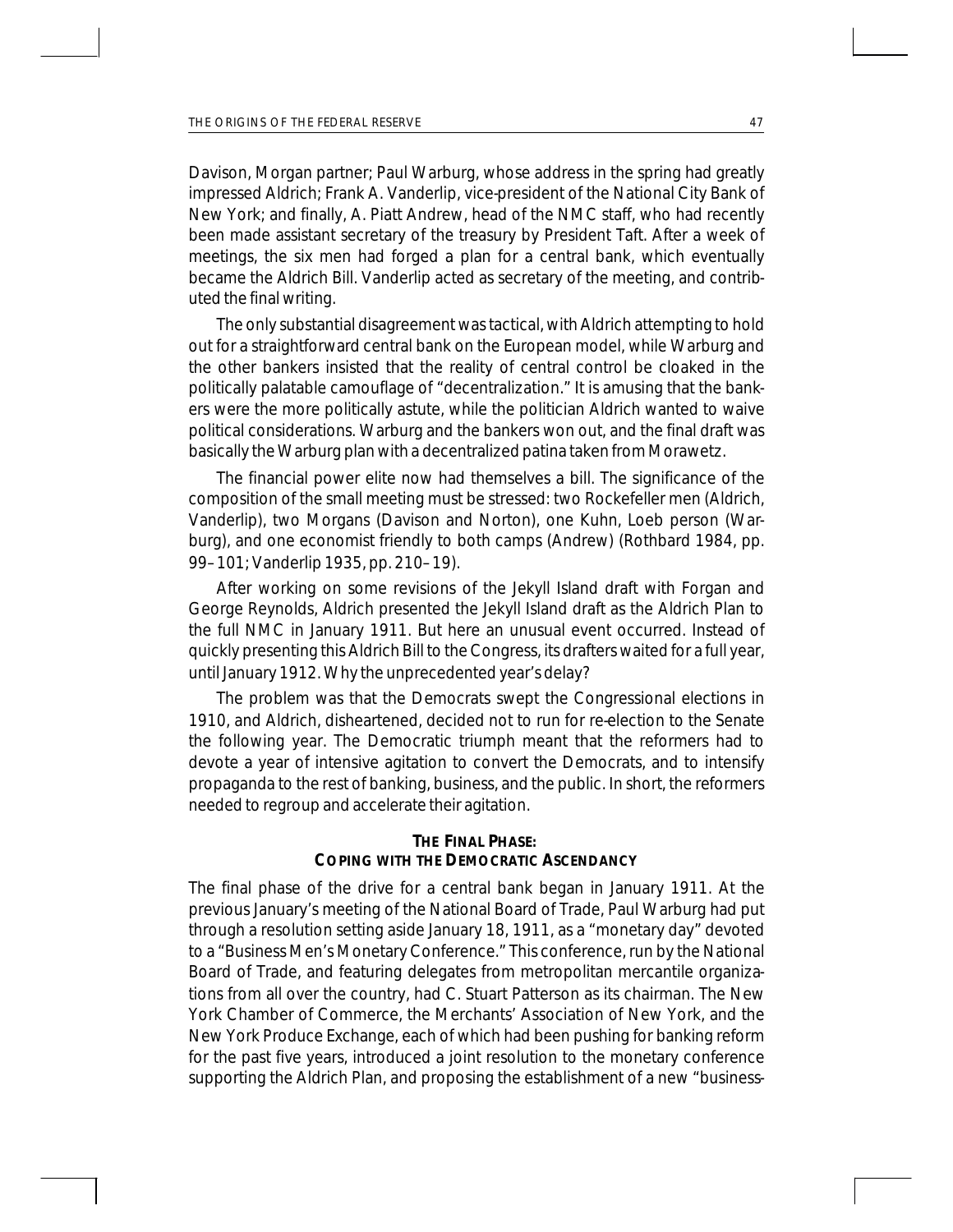men's monetary reform league" to lead the public struggle for a central bank. After a speech in favor of the plan by A. Piatt Andrew, the entire conference adopted the resolution. In response, C. Stuart Patterson appointed none other than Paul M. Warburg to head a committee of seven to establish the reform league. The committee of seven shrewdly decided, following the lead of the old Indianapolis convention, to establish the National Citizens' League for the Creation of a Sound Banking System at Chicago rather than in New York, where the control really resided. The idea was to acquire the bogus patina of a "grassroots" heartland operation and to convince the public that the league was free of dreaded Wall Street control. As a result, the official heads of the League were Chicago businessmen John V. Farwell and Harry A. Wheeler, president of the U.S. Chamber of Commerce. The director was University of Chicago monetary economist J. Laurence Laughlin, assisted by his former student, Professor H. Parker Willis.

In keeping with its midwestern aura, most of the directors of the Citizens' League were Chicago non-banker industrialists: men such as B.E. Sunny of the Chicago Telephone Company, Cyrus McCormick of International Harvester (both companies in the Morgan ambit), John G. Shedd of Marshall Field and Company, Frederic A. Delano of the Wabash Railroad Company (Rockefeller-controlled), and Julius Rosenwald of Sears, Roebuck. Over a decade later, however, H. Parker Willis frankly conceded that the Citizens' League had been a propaganda organ of the nation's bankers.<sup>25</sup>

The Citizens' League swung into high gear during the spring and summer of 1911, issuing a periodical *Banking and Reform* designed to reach newspaper editors, and subsidizing pamphlets by such pro-reform experts as John Perrin, head of the American National Bank of Indianapolis, and George E. Roberts of the National City Bank of New York. Consultant on the newspaper campaign was H.H. Kohlsaat, former executive committee member of the Indianapolis Monetary Convention. Laughlin himself worked on a book on the Aldrich Plan, to be similar to his own Report of 1898 for the Indianapolis Convention.

Meanwhile, a parallel campaign was launched to bring the nation's bankers into camp. The first step was to convert the banking elite. For that purpose, the Aldrich inner circle organized a closed-door conference of twenty-three top bankers in Atlantic City in early February, which included several members of the currency commission of the American Bankers Association, along with bank presidents from nine leading cities of the country. After making a few minor revisions, the conference warmly endorsed the Aldrich Plan.

After this meeting, Chicago banker James B. Forgan, president of the Rockefeller-dominated First National Bank of Chicago, emerged as the most effective banker spokesman for the central bank movement. Not only was his presentation

<sup>&</sup>lt;sup>25</sup>Willis's (1923, pp. 149–50) account, however, conveniently overlooks the dominating operational role that both he and his mentor Laughlin played in the Citizens' League. See also West (1977, p. 82).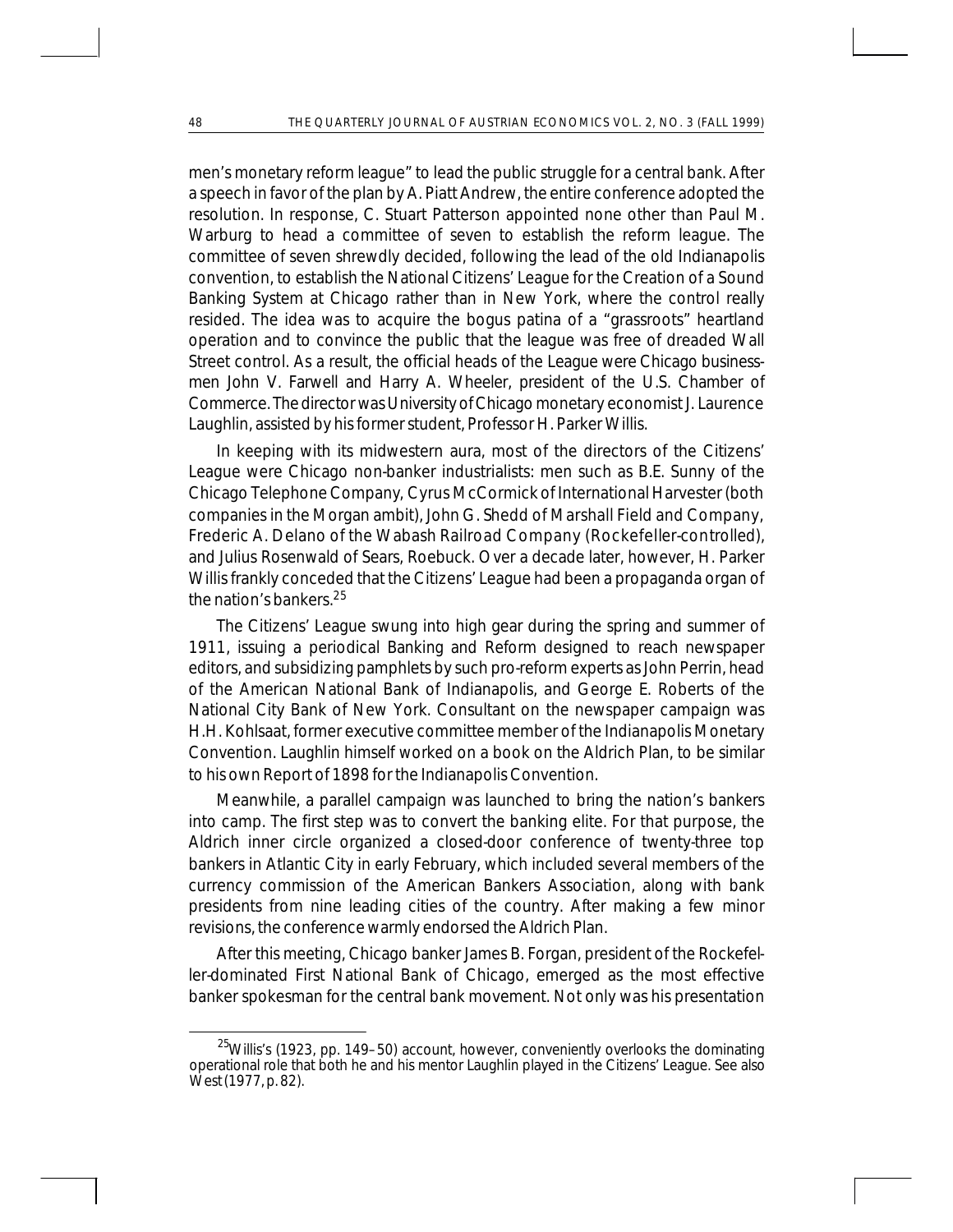of the Aldrich Plan before the executive council of the ABA in May considered particularly impressive, it was especially effective coming from someone who had been a leading critic (if on relatively minor grounds) of the plan. As a result, the top bankers managed to get the ABA to violate its own bylaws and make Forgan chairman of its executive council.

At the Atlantic City conference, James Forgan had succinctly explained the purpose of the Aldrich Plan and of the conference itself. As Kolko sums up:

the real purpose of the conference was to discuss winning the banking community over to government control directly by the bankers for their own ends. . . . It was generally appreciated that the [Aldrich Plan] would increase the power of the big national banks to compete with the rapidly growing state banks, help bring the state banks under control, and strengthen the position of the national banks in foreign banking activities. (Kolko 1983, p. 186)

By November 1911, it was easy pickings to have the full American Bankers Association endorse the Aldrich Plan. The nation's banking community was now solidly lined up behind the drive for a central bank.

However, 1912 and 1913 were years of some confusion and backing and filling, as the Republican party split between its insurgents and regulars, and the Democrats won increasing control over the federal government, culminating in Woodrow Wilson's gaining the presidency in the November 1912 elections. The Aldrich Plan, introduced into the Senate by Theodore Burton in January 1912, died a quick death, but the reformers saw that what they had to do was to drop the fiercely Republican partisan name of Aldrich from the bill, and with a few minor adjustments, rebaptize it as a Democratic measure. Fortunately for the reformers, this process of transformation was eased greatly in early 1912, when H. Parker Willis was appointed administrative assistant to Carter Glass, the Democrat from Virginia who now headed the House Banking and Currency Committee. In an accident of history, Willis had taught economics to the two sons of Carter Glass at Washington and Lee University, and they recommended him to their father when the Democrats assumed control of the House.

The minutiae of the splits and maneuvers in the banking reform camp during 1912 and 1913, which have long fascinated historians, are fundamentally trivial to the basic story. They largely revolved around the successful efforts by Laughlin, Willis, and the Democrats to jettison the name Aldrich. Moreover, while the bankers had preferred the Federal Reserve Board to be appointed by the bankers themselves, it was clear to most of the reformers that this was politically unpalatable. They realized that the same result of a government-coordinated cartel could be achieved by having the president and Congress appoint the Board, balanced by the bankers electing most of the officials of the regional Federal Reserve Banks and electing an advisory council to the Fed. However, much would depend on whom the president would appoint to the board. The reformers did not have to wait long. Control was promptly handed to Morgan men, led by Benjamin Strong of Bankers Trust as all-powerful head of the Federal Reserve Bank of New York. The reformers had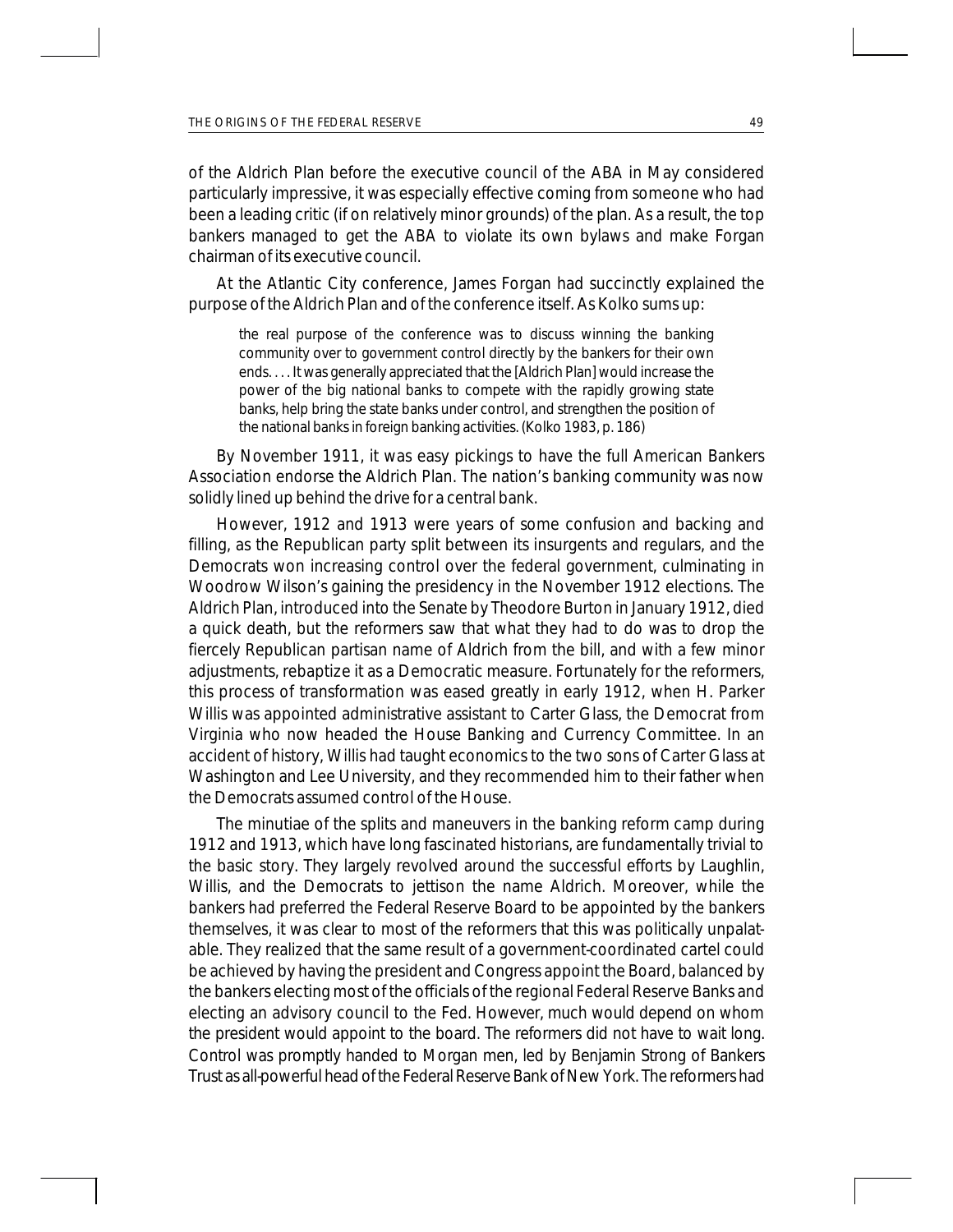gotten the point by the end of congressional wrangling over the Glass bill, and by the time the Federal Reserve Act was passed in December 1913, the bill enjoyed overwhelming support from the banking community. As A. Barton Hepburn of the Chase National Bank persuasively told the American Bankers Association at the annual meeting of August 1913: "The measure recognizes and adopts the principles of a central bank. Indeed . . . it will make all incorporated banks together joint owners of a central dominating power" (Kolko 1983, p. 235). In fact, there was very little substantive difference between the Aldrich and Glass bills: the goal of the bank reformers had been triumphantly achieved.<sup>26</sup>

#### **CONCLUSION**

The financial elites of this country, notably the Morgan, Rockefeller, and Kuhn, Loeb interests, were responsible for putting through the Federal Reserve System, as a governmentally created and sanctioned cartel device to enable the nation's banks to inflate the money supply in a coordinated fashion, without suffering quick retribution from depositors or noteholders demanding cash. Recent researchers, however, have also highlighted the vital supporting role of the growing number of technocratic experts and academics, who were happy to lend the patina of their allegedly scientific expertise to the elite's drive for a central bank. To achieve a regime of big government and government control, power elites cannot achieve their goal of privilege through statism without the vital legitimizing support of the supposedly disinterested experts and the professoriat. To achieve the Leviathan State, interests seeking special privilege, and intellectuals offering scholarship and ideology, must work hand in hand.

#### **REFERENCES**

- Attali, Jacques. 1986. *A Man of Influence: Sir Siegmund Warburg, 1902–82.* London, Weidenfeld and Nicholson.
- *Bankers Magazine*. 1906. Vol. 72 (January).
- *Bankers Magazine*. 1907. Vol. 75 (September).
- Birmingham, Stephen. 1977. *Our Crowd: The Jewish Families of New York.* New York: Pocket Books.
- Burch, Jr., Philip H. 1981. *Elites in American History. V*ol. 2*: The Civil War to the New Deal*. New York: Holmes and Meier.
- Conant, Charles A. 1905. *The Principles of Money and Banking*. New York: Harper and Brothers.
- Chapman, J.S. 1901. Review of "Charles Conant's *The United States in the Orient." Economic Journal* 2.
- Dorfman, Joseph. 1949. *The Economic Mind in American Civilization.* Vol. 3. New York: Viking Press.

 $^{26}$ On the essential identity of the two plans, see Friedman and Schwartz (1963, p. 17), Kolko (1983, p. 235), and Warburg (1930, chaps. 8 and 9). On the minutiae of the various drafts and bills and the reactions to them, see West (1977, pp. 79–135), Kolko (1983, pp. 186–89, 217–47), and Livingston (1986, pp. 217–26).

On the capture of banking control in the new Federal Reserve System by the Morgans and their allies, and on the Morganesque policies of the Fed during the 1920s, see Rothbard (1984, pp. 103–36).